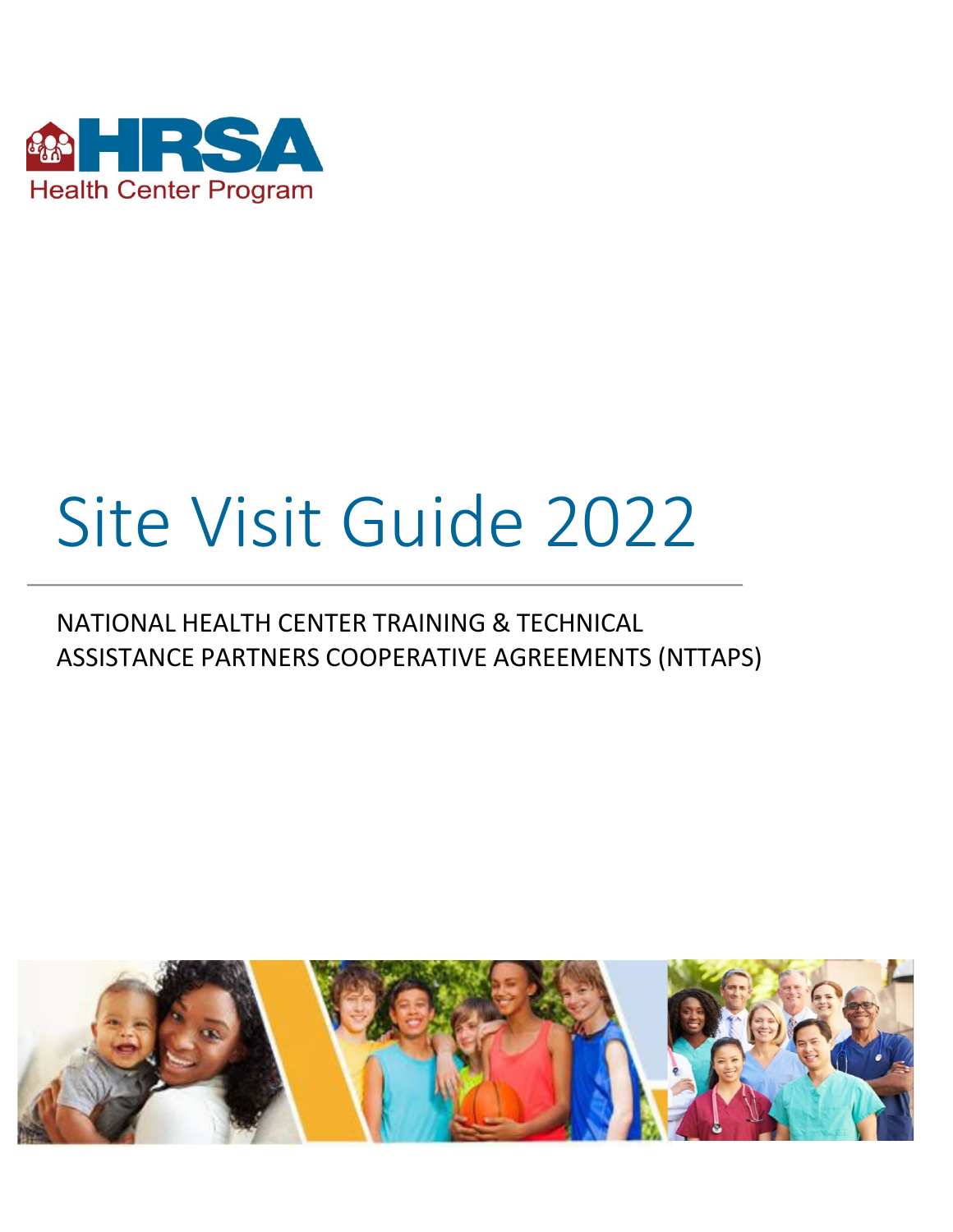## **CONTENTS**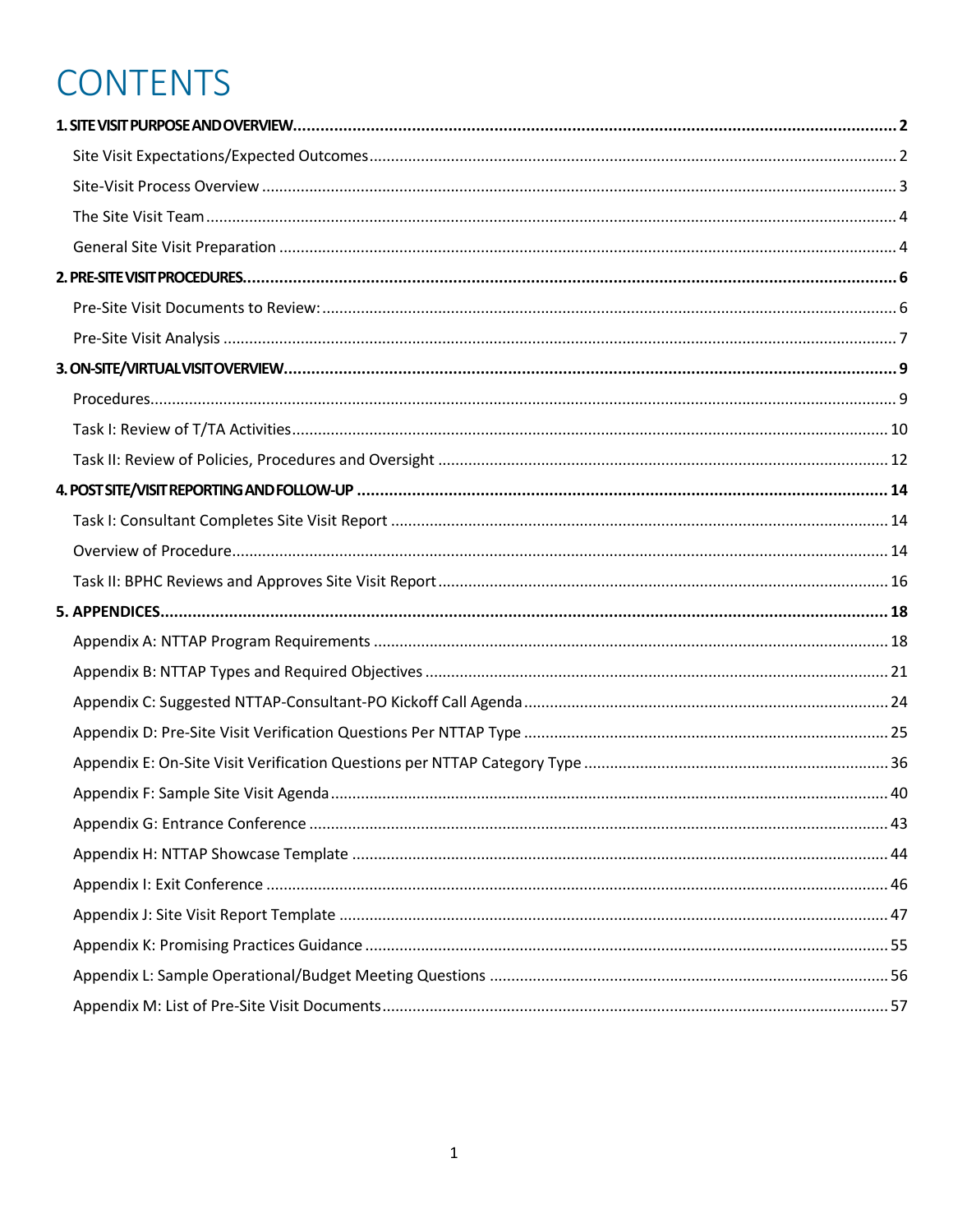The National Health Center Training and Technical Assistance Partners(NTTAP) Cooperative Agreement Site Visit Guide defines the purpose, requirements, and processes the Health Resources and Services Administration (HRSA), Bureau of Primary Health Care (BPHC), undertakes to conduct face-to-face or virtual NTTAP site visits. This guide is intended to be used by NTTAP site visit consultants, NTTAPs and NTTAP project officers.

It is recommended that site visit Consultants use this guide as a workbook by entering answers to the questions in the spaces provided. These answers will be used to inform the separate site visit report, a template of which is included in this guide.

## <span id="page-2-0"></span>1. SITE VISIT PURPOSE AND OVERVIEW

NTTAP site visits are an administrative requirement<sup>1</sup> and must be conducted once per period of performance to:

- Provide objective review and assessment of NTTAP's compliance with program requirements as outlined in the NTTAP [Notice of Funding Opportunity](https://grants.hrsa.gov/2010/Web2External/Interface/Common/EHBDisplayAttachment.aspx?dm_rtc=16&dm_attid=38f67347-fa62-4e62-94a0-1bedaa72e28a) (NOFO)
- Review current status of NTTAP's progress on work plan training and technical assistance (T/TA) activities
- Identify key challenges and barriers
- Strengthen the relationship between BPHC and NTTAPs
- Provide on the spot technical assistance (TA) and recommendations for performance improvement
- Identify key accomplishments, promising practices and innovations that support the training and technical assistance (T/TA) needs of health centers.

#### Each NTTAP will receive at least one 2-day site visit during the 3-year period of performance.

The site visit will include a final report that will be shared with the NTTAP project officer (PO). BPHC will share the final approved report with the NTTAP and this report will inform ongoing program monitoring to ensure the NTTAP is meeting the program requirements and objectives.

## <span id="page-2-1"></span>Site Visit Expectations/Expected Outcomes

The NTTAP site visit process will verify whether and to what extent the NTTAP offered or conducted T/TA activities based on current national health center needs described in the Project Narrative and work plan of the original and/or non-competing continuation application. The Consultant will verify the NTTAPs performance in the following broad areas:

- The national T/TA activities conducted by the NTTAP correspond to the required objectives and targets for their awarded NTTAP type (see Appendix B).
- The NTTAP is conducting T/TA activities that strengthen health center operations and improves the clinical performance and outcomes of health centers nationwide relevant to the focus area and type of T/TA provided by the NTTAP.

<sup>1</sup>As part of its ongoing program oversight responsibilities, U.S. Department of Health and Human Services (HHS) regulations (45 CFR Part 74.51, see: [http://go.usa.gov/B3hd\)](https://www.ecfr.gov/current/title-45/part-74) permit HRSA to "make site visits, as needed." In addition, 45 CFR part 74.53 states that "HHS awarding agencies, the HHS Inspector General, the U.S. Comptroller General, or any of their duly authorized representatives, have the right of timely and unrestricted access to any books, documents, papers, or other records of recipientsthat are pertinent to the awards, in order to make audits, examinations, excerpts, transcripts and copies of such documents. Thisright also includestimely and reasonable accessto a recipient's personnel for the purpose of interviewand discussion related to such documents." Therefore, if appropriate as part of the site visit, HRSA staff and/or Consultants conducting site visits as HRSA's authorized representatives, may review a NTTAP's relevant documents in order to assess and verify NTTAP requirements. It is permissible to have HRSA staff or Consultants sign confidentiality statements or related documents. However, to avoid delays in the process, requests should be made prior to the start of the site visit.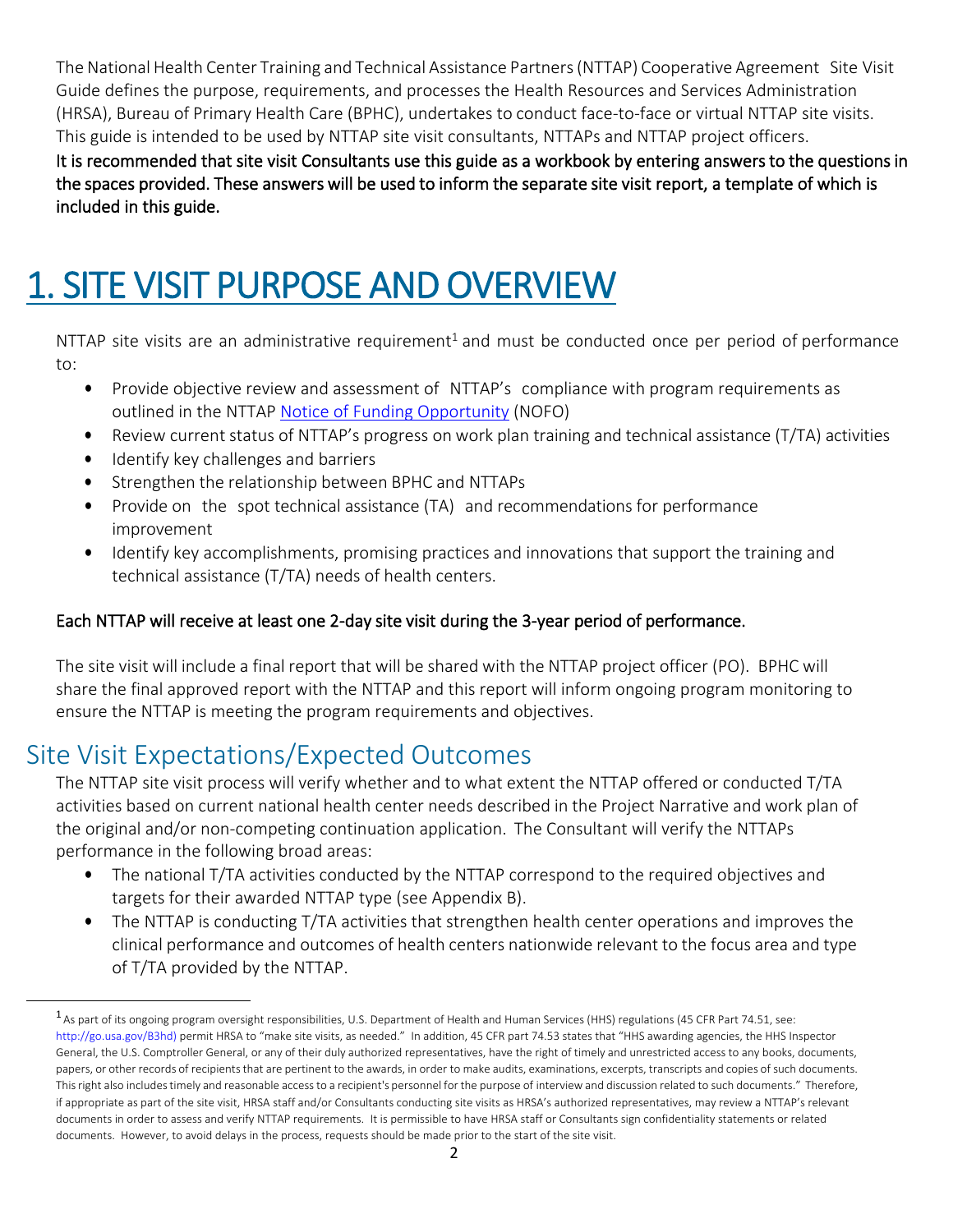- The NTTAP is maximizing the impacts of Health Center Program investments through T/TA that strategically positions health centers to increase access to high quality, comprehensive primary care services for underserved populations in an evolving health care landscape.
- The NTTAP's T/TA resources are accessible to the widest health center audience possible, which may include use of webinar and on-demand recordings.
- The NTTAP maintains proper policies, procedures and oversight to manage their programmatic and financial obligations to the Federal Government.

### <span id="page-3-0"></span>Site-Visit Process Overview

#### Site visit components include:

#### Pre-Site Visit

- Pre-Site Visit Planning Calls (PO-leads)
	- Introduce the Consultant to the site visit process and logistics, and provide an overview of the NTTAP receiving the site visit;
	- Debrief on pre-site visit review findings.
- Kick-Off Call (PO-leads)
	- Introduce the site visit processes and the roles and responsibilities of the NTTAP PO, Consultant, and NTTAP;
	- Review the site visit agenda.

#### • Pre-Site Visit Review (HRSA Consultant-leads)

◦ Review key site visit documents(e.g., approved project work plan, activities and performance measures).

#### On Site or Virtual Site Visit (HRSA Consultant)

- Meet with key NTTAP staff and leadership to discussthe mission and strategic direction of the NTTAP and its progress on each program objective.
- Facilitate discussion with the NTTAP on their successes, challenges, and lessons learned, and identify areas of need that will support health centers' advancement.
- Identify innovative and promising practices that resulted in improved quality of care and patient outcomes.
- Present site visit findings during an exit conference.

#### Report and Follow-up

- HRSA Consultant summarizes site visit findings in a site visit report.
- NTTAP PO provides feedback and approves the site visit report.
- NTTAP PO ensures dissemination of the site visit report to the NTTAP.
- NTTAP PO uses the site visit report as guide for future monitoring of the NTTAP.
- When needed NTTAP PO will develop a Performance Improvement Plan (PIP) or Corrective Action Plan (CAP).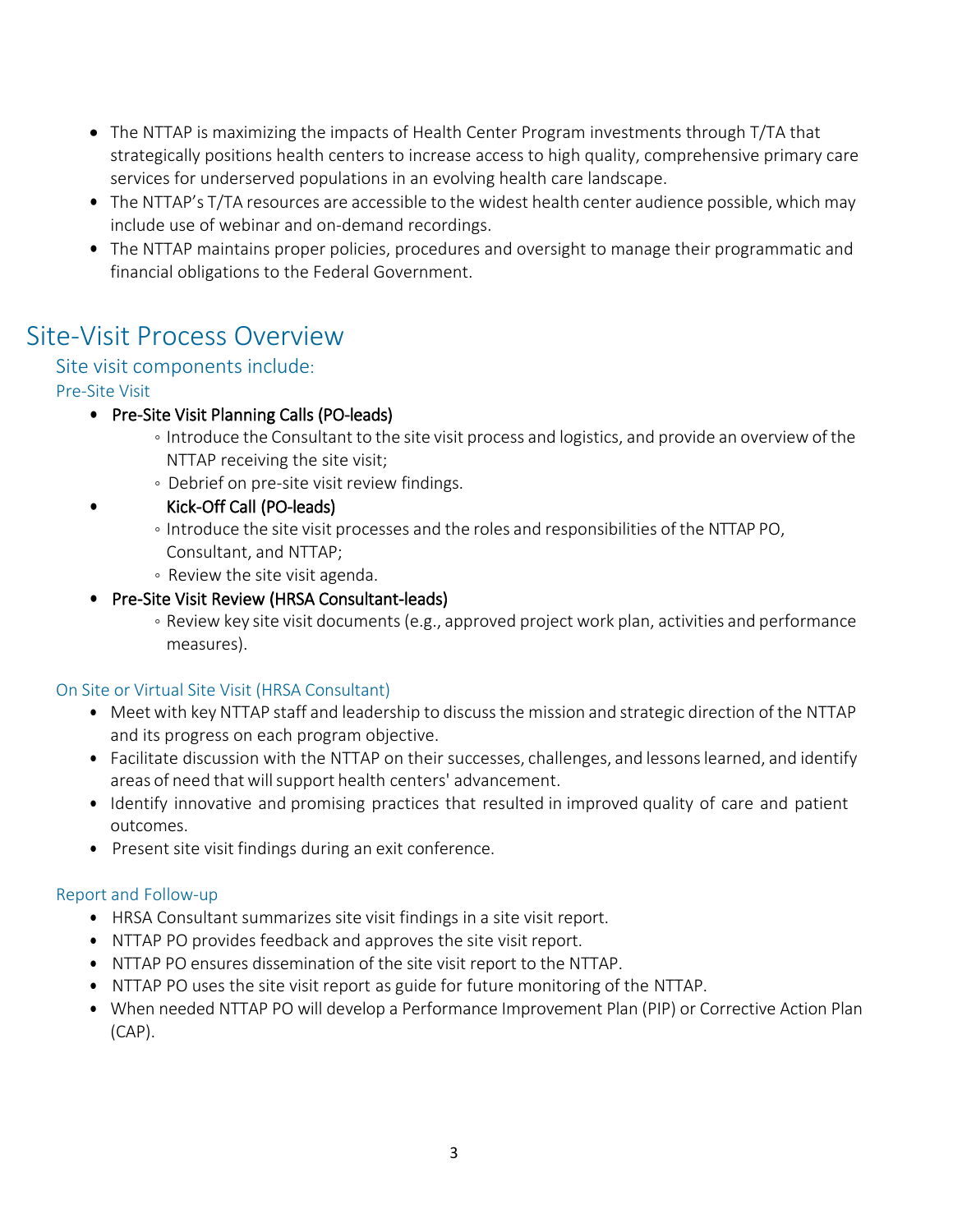### <span id="page-4-0"></span>The Site Visit Team

HRSA Consultant:

- HRSA Consultant will conduct the site visit (in-person or virtually).
- HRSA Consultant writes the site visit report

#### NTTAP PO:

- NTTAP PO will facilitate communications between the NTTAP and HRSA Consultant.
- NTTAP PO will participate in the site visit in person or virtually. The PO will at a minimum attend both the entrance and exit conferences.
- NTTAP PO will work and communicate with the HRSA Consultant, and serve asthe NTTAP's ongoing primary point of contact for all questions and areas related to their NTTAP and the Health Center Program.

NTTAP Team:

- NTTAP team will consist of the NTTAP leadership (e.g., CEO, NTTAP Project Director), consultants and other NTTAP staff as appropriate.
- NTTAP's Organizational Executive Leadership (if applicable) will also be invited to the on-site or virtual portion of the site visit.

## <span id="page-4-1"></span>General Site Visit Preparation<br>
NTTAP PO:

- Meet with the HRSA Consultant prior to kick-off call to provide an overview of the NTTAP and determine which NTTAP activities will be assessed as part of the review. (four weeks prior to site visit)
- Coordinate and schedule kick-off site visit call with the HRSA Consultant and NTTAP. The kick-off call should occur at minimum four weeks prior to the site visit.
- Send the HRSA Consultant the NTTAP NOFO, NTTAP Site Visit Guide, NTTAP site visit templates and all relevant BPHC documents (see Appendix M) (four weeks prior to site visit)
- Send the NTTAP, the NTTAP Site Visit Guide and NTTAP NOFO (four weeks prior to site visit)
- NTTAP PO and HRSA Consultant will meet with NTTAP to provide a review of the site visit process and discuss logistics. (four weeks prior to the site visit)
- Provide review and input on the draft site visit agenda, confirm and verify the agenda with the NTTAP during the kick-off call. (four weeks prior to the site visit)
- Collaborate with the NTTAP to select activities to be reviewed during site visit, confirm, and verify the activities during the kick-off call. (four weeks prior to site visit)
- One-hour time slot is recommended for kick-off call. NTTAP PO can refer to sample kick-off call agenda under Appendix C.
- It is recommended that the NTTAP PO, HRSA Consultant and NTTAP review the GoToMeeting training video provided by the MSCG contractor, to become familiar with the virtual platform prior to the site visit.

#### Site Visit Agenda:

• HRSA Consultant develops the site visit agenda in consultation with the NTTAP PO and NTTAP. The HRSA Consultant should refer to the sample site visit agenda under Appendix F.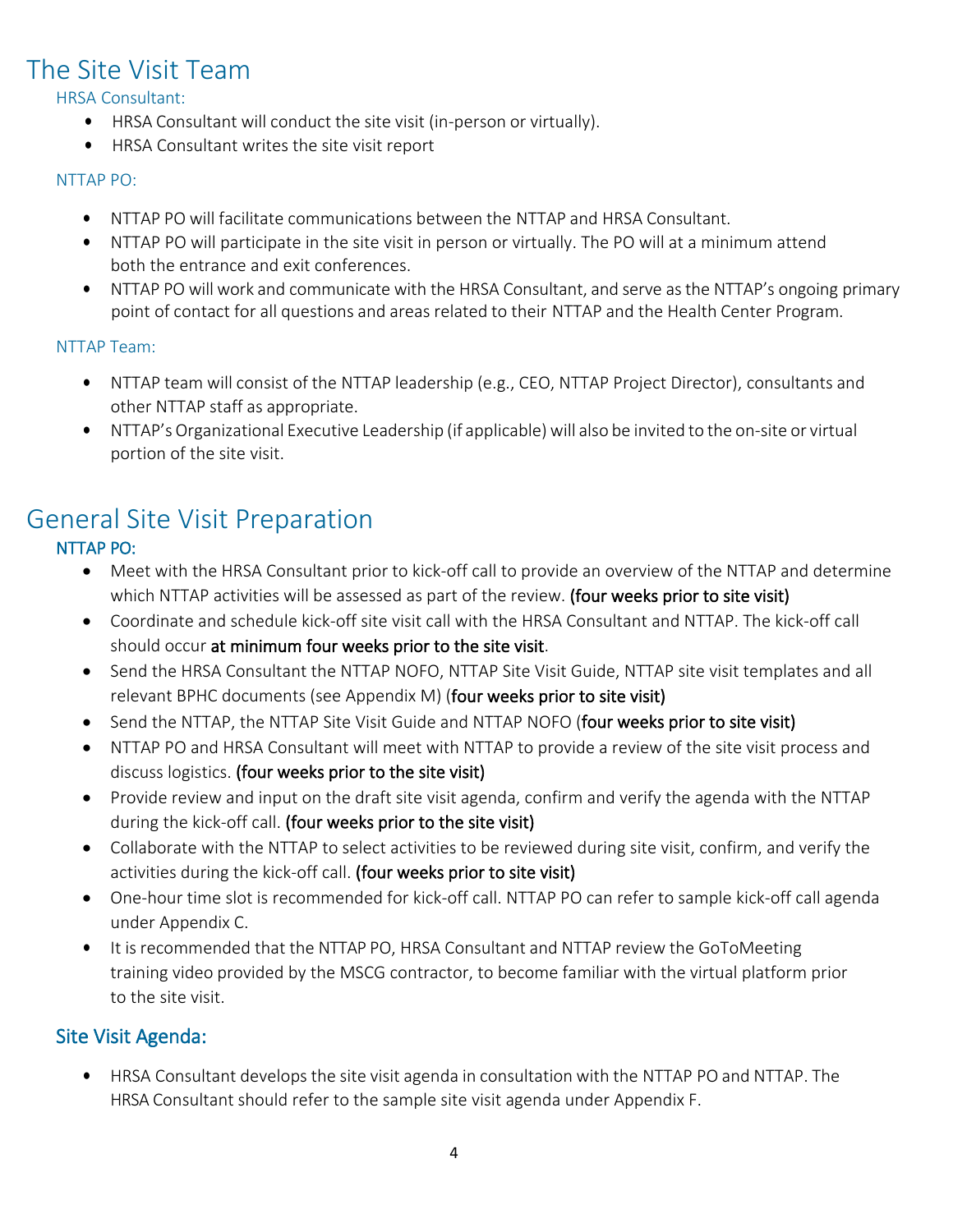- The draft site visit agenda should be sent to NTTAP PO and NTTAP prior to the kick-off call.
- The site visit agenda should include the following:
	- Entrance conference (NTTAP Showcase),
	- Verification and demonstration of NTTAP learning collaboratives and national audience T/TA activities and tracking tools, NTTAP collaborative activities,
	- Demonstration of NTTAP Fiscal Oversight and Management; and
	- Exit Conference.
- The HRSA Consultant finalizes the agenda with input provided by the NTTAP PO and NTTAP during the kick-off call.
	- The HRSA Consultant will ensure NTTAP PO and NTTAP has received the GoToMeeting access information, prior to the site visit.
	- o The final site visit agenda should be sent to the NTTAP PO and NTTAP at least one (1) week prior to site visit.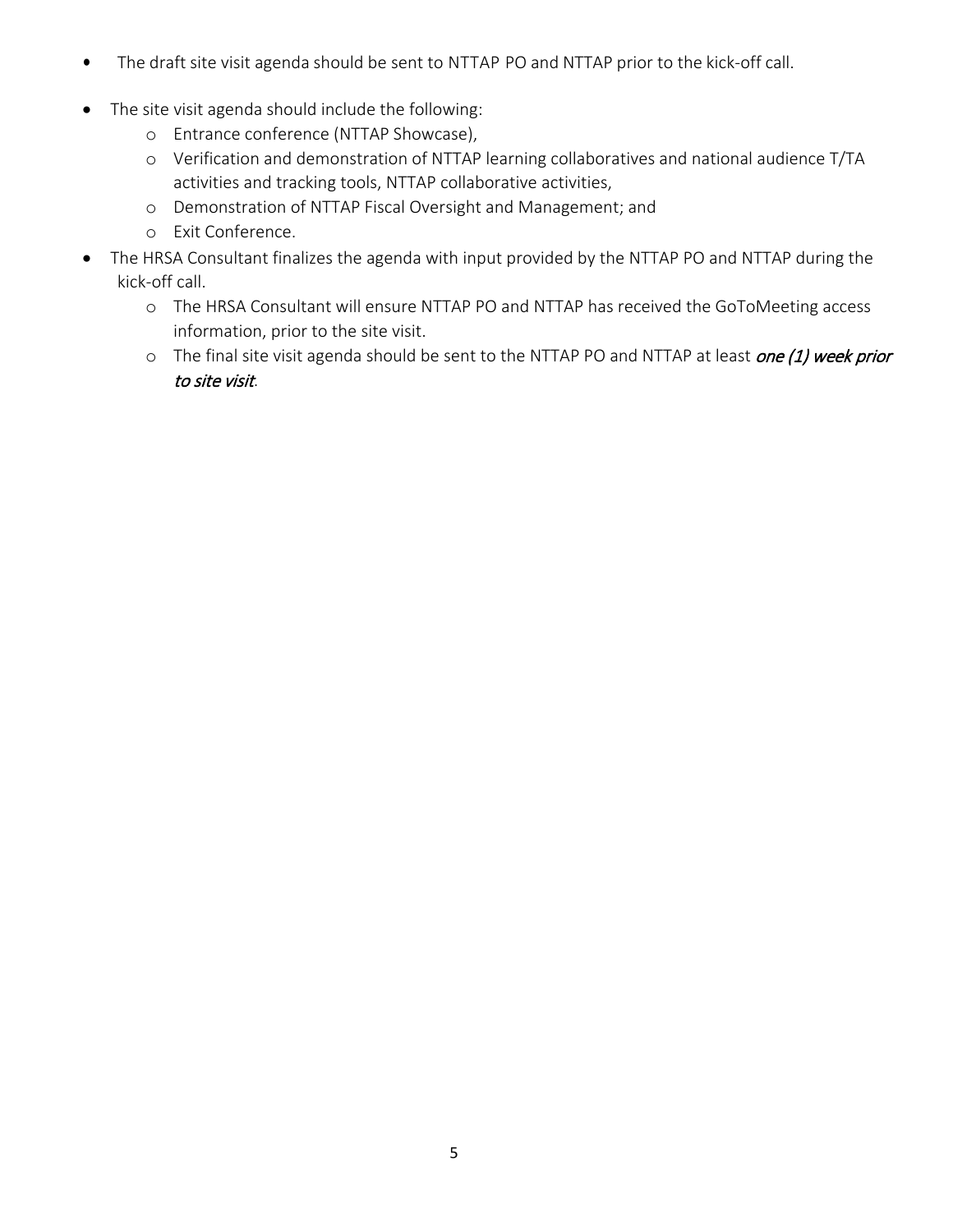## <span id="page-6-0"></span>2. PRE-SITE VISIT PROCEDURES

## <span id="page-6-1"></span>Pre-Site Visit Documents to Review:

- The NTTAP must provide the Consultant two (2) activities per objective (one learning collaborative and one national audience activity) as identified by the NTTAP PO.
- Electronic copies of all pre-site visit documents should be submitted to the HRSA Consultant at a minimum of two (2) weeks prior to the scheduled site visit.
- The HRSA Consultant will confirm receipt of all documents and follow up as needed.
- The HRSA Consultant will complete the pre-site visit analysis described below.
- The HRSA Consultant will review the documents listed below and provided by the NTTAP PO and the NTTAP.

Below is a list of documents for the NTTAP PO and NTTAP to provide the HRSA Consultant. The NTTAP PO will provide the BPHC documents listed below to the HRSA Consultant. The NTTAP will upload the NTTAP documents listed below directly to the Consultant's ShareFile, provided by MSCG (BPHC Contractor).

#### BPHC Documents

- FY 2020 NTTAP Notice of Funding Opportunity (NOFO),
- The latest competing continuation cooperative agreement application,
- Year 2 Non-Competing Continuation (NCC) Progress Report,
- Year 2 Publication Plan,
- Year 2 work plan including work plan modifications,
- Federal Financial Report (SF-425) for the current budget period,
- Most recent budget narrative and staffing plan; and
- HRSA-Initiated Supplemental Funding Opportunity or Federal Register Notices (FRN) if applicable.

#### NTTAP Documents

- The NTTAP's website
- List of names and credentials for staff who will participate in the 2-day site visit.
- Documentation for selected T/TA activities to be reviewed at the site visit should include:
	- T/TA evaluations and results,
	- Attendance records; and
	- All materials shared with participants including: slide decks, handouts, course materials, etc.
- Statement of work and budget for contracts paid with BPHC funding for each budget period within the current project period.
- Work plans related to any approved supplemental funding activity (if applicable).
- All publication plans with links to posted publications for the current project period. The HRSA Consultant should document that the provided publication links are active and accessible to the widest possible audience.
- Publications that were selected for review at the onsite or virtual site visit, including links to where they could be found online.
- Results from the National Resource Center (NRC) health center needs assessment (if available).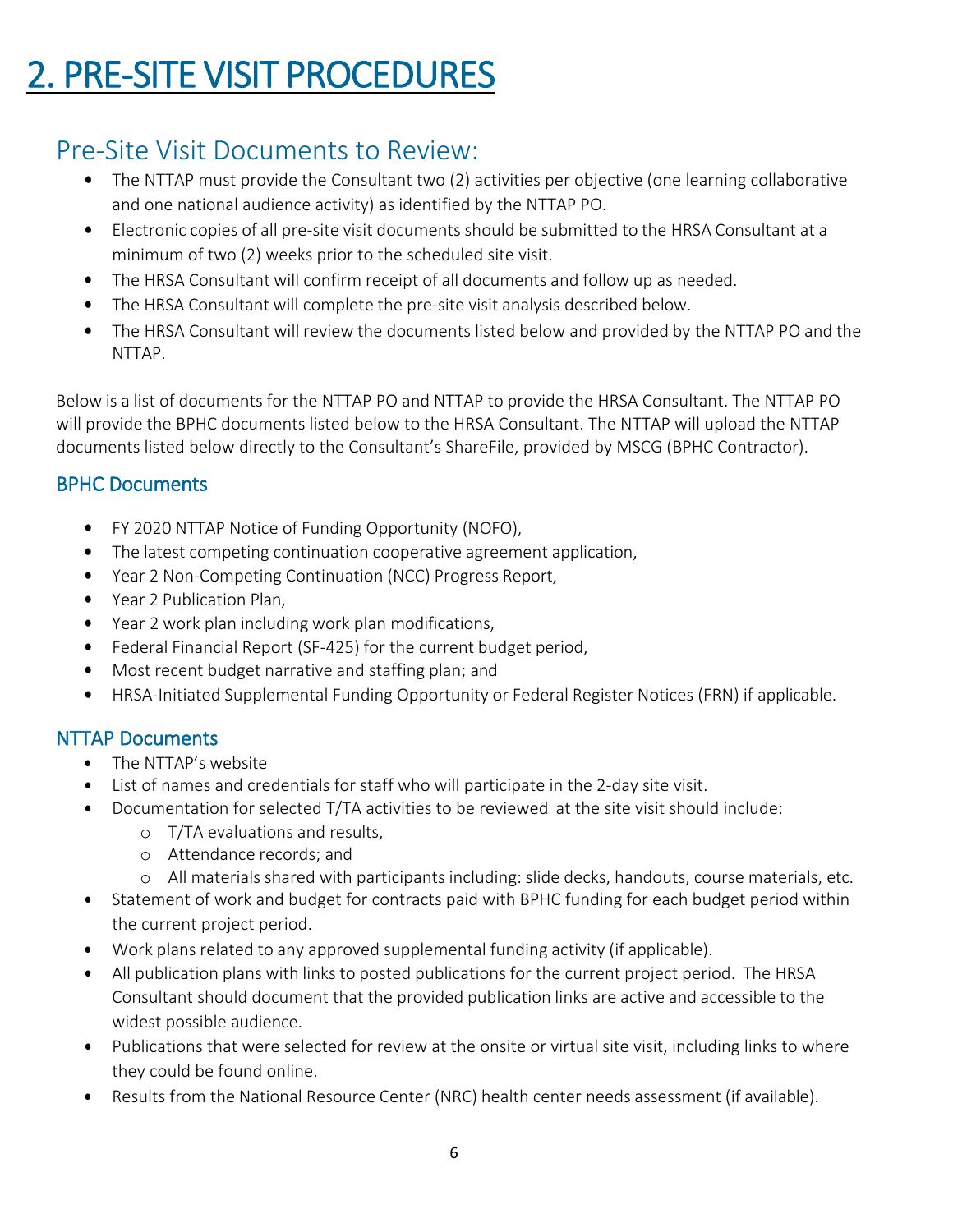*\*Needs assessment documents refer to any mechanisms the NTTAP uses as the basis for the proposed goals and T/TA activities described in the original application and the most recently approved Project Work and not necessarily to a single formalized report or survey.*

### <span id="page-7-0"></span>Pre-Site Visit Analysis

General Verification Requirements: Determine whether NTTAP is conducting T/TA activities that strengthens health center's operations and supports program performance in alignment with their NTTAP type.

- a) Special and Vulnerable Populations
- b) Health Center Development Areas:
	- Clinical Workforce Development
	- Health Workforce Recruitment and Retention
	- Capital Development and Growth
	- Health Information Technology and Data
	- Oral Health Care
	- Medical-Legal Partnerships
	- Intimate Partner Violence Prevention
- c) National T/TA Center

Please note that some NTTAP may have received supplemental funding to their U30 award. Activities associated with supplemental funding will be reviewed for verification.

ARP (U3F) Awards will be discussed during the site visit but will not be part of the verification process.

Below is a list of questions that apply to all NTTAPS to help with your analysis and review of materials. Questions that only apply to specific NTTAP types can be found in Appendix D.

#### Questions

Review the most recent approved work plan for Year 2 of the current period of performance. Do the proposed activities align with the expectations outlined in the NOFO in the following areas:

- Do the T/TA activities align with the expectations outlined in the NOFO?
- Do the T/TA activities align with the Need data described in the original application and/or NCC Progress Report?
- Are the T/TA activities specific to the target population or technical area addressed by the NTTAP?
- Do the proposed activities address each of the required objectives and metrics outlined in Appendix B, for their NTTAP type?
- Do the proposed activities involve coordination and engagement with other BPHC-supported T/TA providers (e.g. Primary Care Associations (PCAs), Health Center Controlled Networks (HCCNs), and other NTTAPs) where appropriate?
- Do the number and types of activities proposed in the work plans align with the requirements outlined in NTTAP 2020 NOFO? Please refer to Appendix D and the Fiscal Year (FY) 2020 [NTTAP NOFO](https://bphc.hrsa.gov/program-opportunities/nttap) pages 31- 43 for the list of NTTAP types, and required objectives and metrics.
- A minimum of two (2) activities for each applicable objective must be reviewed: one (1) learning collaborative, one (1) national audience activity.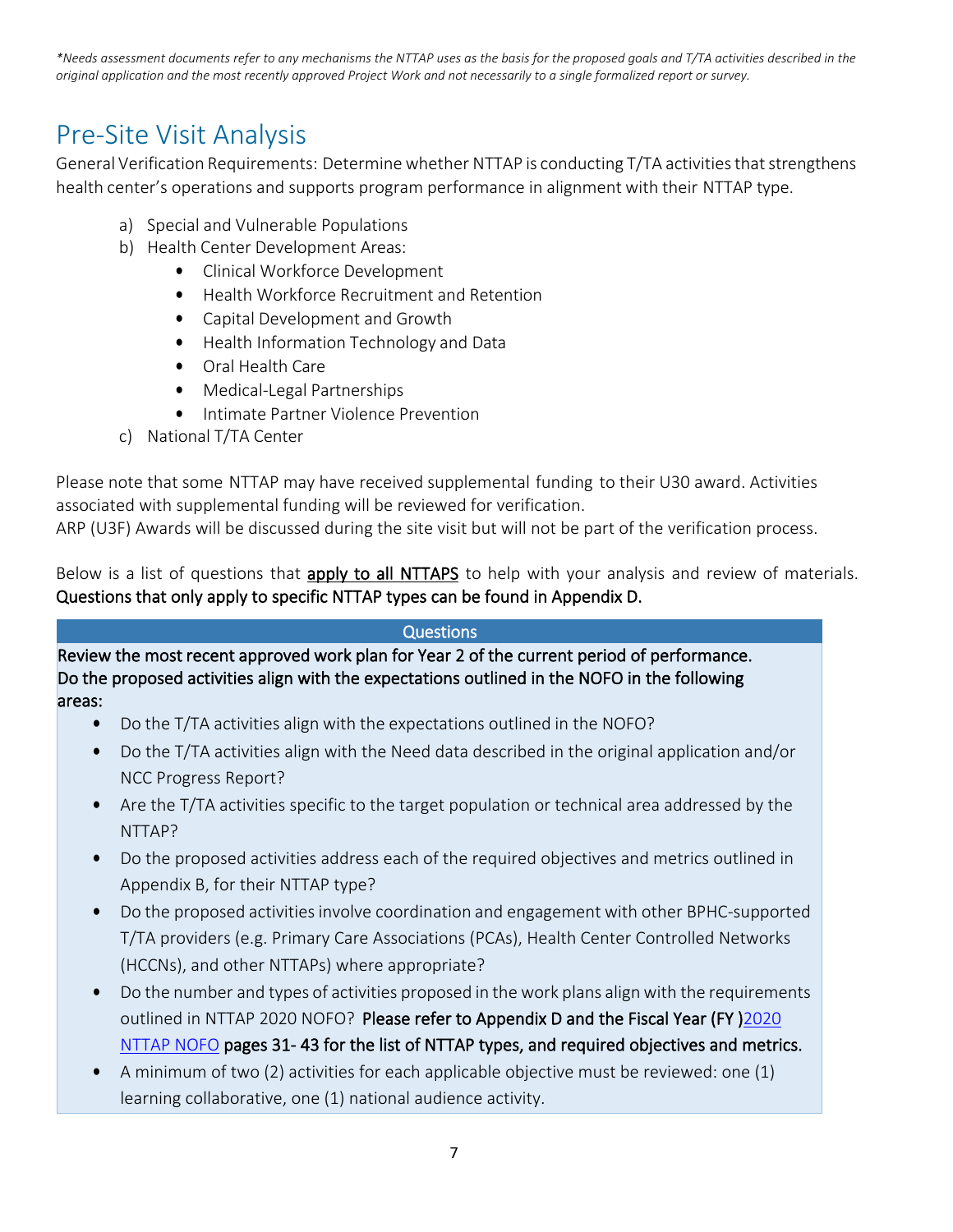#### Questions

Review the publication plan for Year 2 of the current period of performance.

- Is it clear which publications were created or disseminated with NTTAP funds and where those documents are located?
- Are all BPHC supported publications accessible to the widest audience possible?

#### Response

Review the most recent Non-Competing Continuation (NCC) Progress Report for the current budget period (Year 2).

- Does the NCC progress report show substantial progress towards evaluative objectives and metrics for the selected NTTAP type?
- If not, does the NTTAP provide adequate justification for any delays in timely progress and/or completion of activities towards evaluative objectives and metrics?
- Does the NTTAP website have T/TA opportunities for all health centers interested in TA?
- Does the NTTAP website have NTTAP supported materials available and easily accessible to the public?
- Is the NTTAP website updated with the most recent T/TA products and materials for Year 2 of the current project period (e.g. archived webinars, publications, resources, and postings for upcoming T/TA events)?
- Are the T/TA materials easily accessible to any health center regardless of NTTAP membership or health center program award status?

#### Response

#### Review the NTTAP budget details and narrative from the current budget (Year 2).

- Is the budget reasonable in relation to the NTTAP's planned activities?
- Is the budget reasonable in relation to the staffing plan for the budget period?

#### Response

#### If applicable, review T/TA contracts and/or agreements obtained with BPHC funding.

- Does the purpose and scope of contracts and/or agreements support the accomplishment of NTTAP Notice of Funding Opportunity (NOFO) program requirements?
- Does the timeframe for the contract and/or agreement correlate with the BPHC funding project period?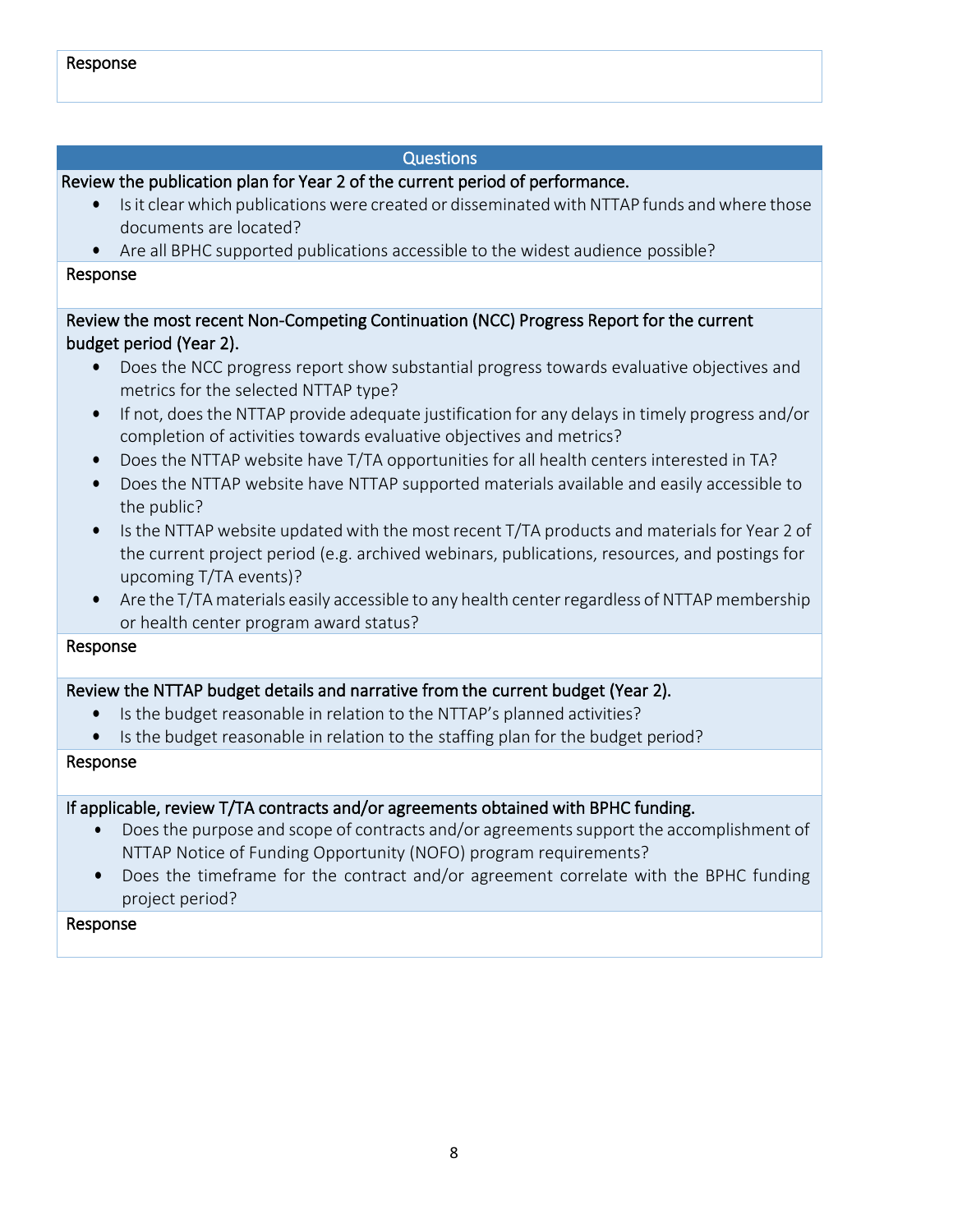#### If applicable, review position description(s) and biographical sketches for any key management positions.

- Are there any changes since the last NTTAP application?
- Do position descriptions support the accomplishment of NTTAP NOFO requirements?
- Do hired staff have the qualifications for each position?
- If key management positions were vacant within the current project period, how did the NTTAP fulfill the responsibilities associated with this position?
- If position descriptions are provided, they should include full-time/part-time status, roles, and responsibilities and qualifications for each position, request clarification as needed.

#### Response

\*Note: Program requirements refers to requirements described in the FY 2020 NTTAP NOFO.

# <span id="page-9-0"></span>**3. ON-SITE/VIRTUAL VISIT OVERVIEW**<br>General Verification Requirements. See Tasks I and II listed below.

## <span id="page-9-1"></span>Procedures

- 1. NTTAP PO will attend and participate in the site visit activities in person or virtually based on their availability.
- 2. NTTAP PO will at minimum, participate in the Entrance and Exit Conference.
- 3. NTTAP POs on-site and/or virtuallywill coordinate introductions (Entrance Conference), provide a BPHC overview presentation (Entrance Conference), and assist in the facilitation of the flow of the site visit and transition between activities.
- 4. The HRSA Consultant will facilitate the Entrance Conference (see Appendix G), invite and accommodate remote staff as necessary.
- 5. The HRSA Consultant will ask questions and record answers as detailed in the on-site/virtual portion of this guide.
- 6. NTTAPs will host an orientation showcase presentation during the Entrance Conference (see, Appendix H). The presentation should:
	- A. Provide highlights, successes, or lessons learned from BPHC funded activities
	- B. Be a starting point for Consultant- NTTAP dialogue and follow up during staff breakouts.
- 7. The Consultant should recommend NTTAP have any documents/tools it would like to present on-site prepared and accessible. The materials can be reviewed electronically for ease of convenience.
- 8. HRSA Consultant should also notify the NTTAP that it will be expected to provide examples and documentation for two (2) collaborations for the pre-site visit analysis and review.
	- A. These samples should represent a mix of National Audience and Learning Collaborative activities, during the on-site/virtual portion.
	- B. A thorough discussion should be conducted of the collaborative partnerships and the process of collaboration
- 9. Conduct On-site/Virtual analysis described in section below:
	- A. Responses can be based on both conversations with NTTAP staff and document review.
	- B. HRSA Consultation may probe for additional information as needed to provide clarity.
- 10. The HRSA Consultant will facilitate a Pre-Exit Conference with the NTTAP Project Director prior to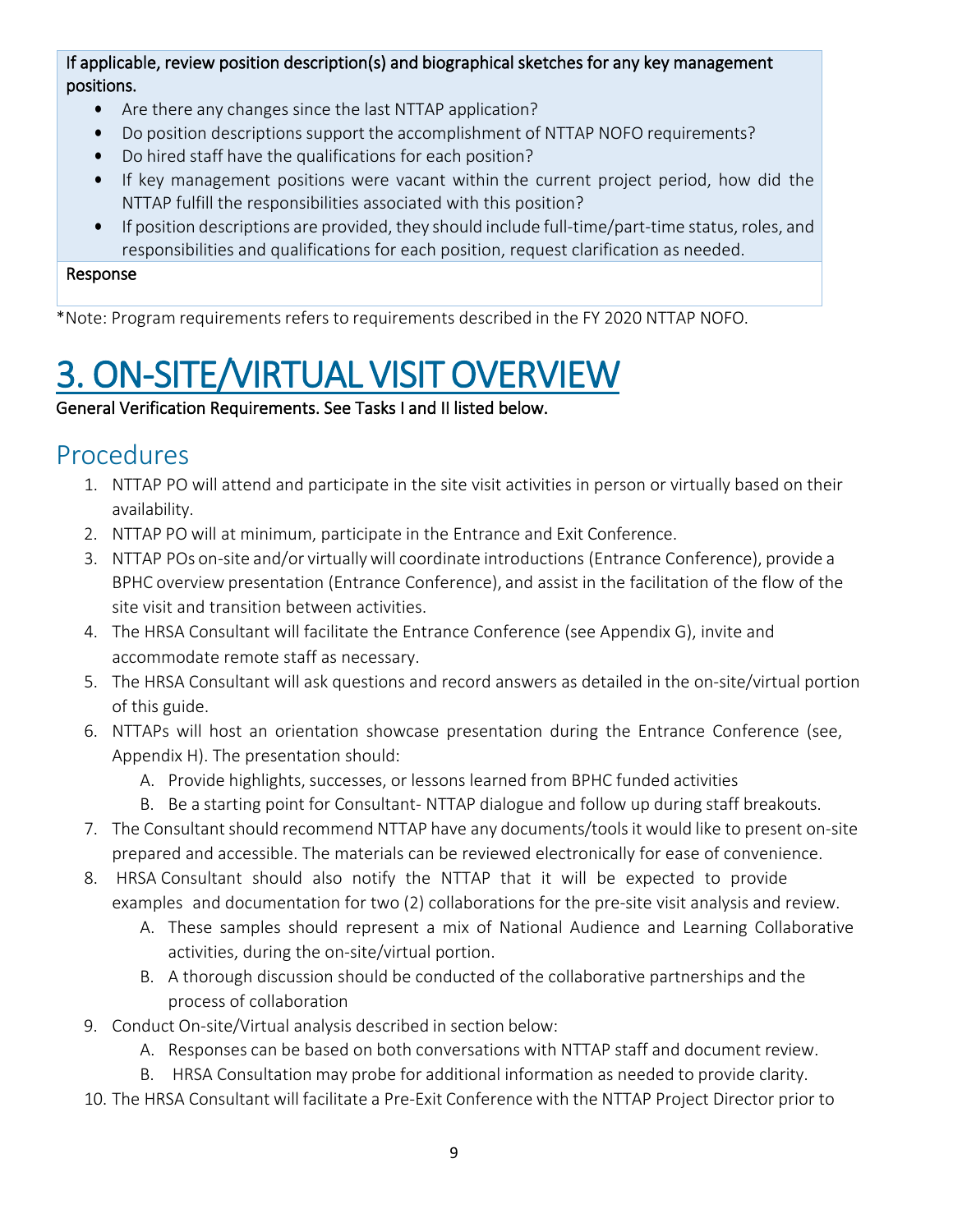staff Exit Conference as requested.

11. The HRSA Consultant will facilitate the Exit Conference, during which they will discuss the site visit findings and verification results. Additionally they will discuss the Consultant Evaluation Form.

## <span id="page-10-0"></span>Task I: Review of T/TA Activities

Determine whether NTTAP is conducting T/TA activities that strengthens health center's operations and supports program performance in alignment with their NTTAP type. Please refer to Appendix E for On-Site/Virtual Visit Verification Questions for each NTTAP Category Type.

- Special and Vulnerable Populations
- Clinical Workforce Development
- Health Workforce Recruitment and Retention
- Capital Development and Growth
- Health Information Technology and Data
- Oral Health Care
- Medical-Legal Partnerships
- Intimate Partner Violence Prevention
- National T/TA Center

T/TA Requirement: The T/TA activities conducted by the NTTAP must align with the identified T/TA needs of existing health centers and other interested organizations, where appropriate.

#### **Questions**

1) What is the NTTAP's process for identifying T/TA needs?

- a) Describe any data collection methods and have the NTTAP showcase any tools developed for this purpose.
- b) What is the NTTAP's approach to ongoing surveillance of the healthcare landscape and health center needs or specific population or health center development areas?
- c) What data sources are used?

#### Response

2) How does the NTTAP prioritize T/TA needs and how does it use this prioritization to determine its national approach to T/TA? Provide example(s) of T/TA activities and how the activities address the identified priorities.

#### Response

3) What are the strategies the NTTAP is using to ensure that publications that are produced under the cooperative agreement meet the prioritized T/TA needs of the target population?

#### Response

4) What key circumstances, issues, or innovations contribute to the development of the publication plan?

a) Provide example(s) of T/TA publications and how they reflect this prioritization.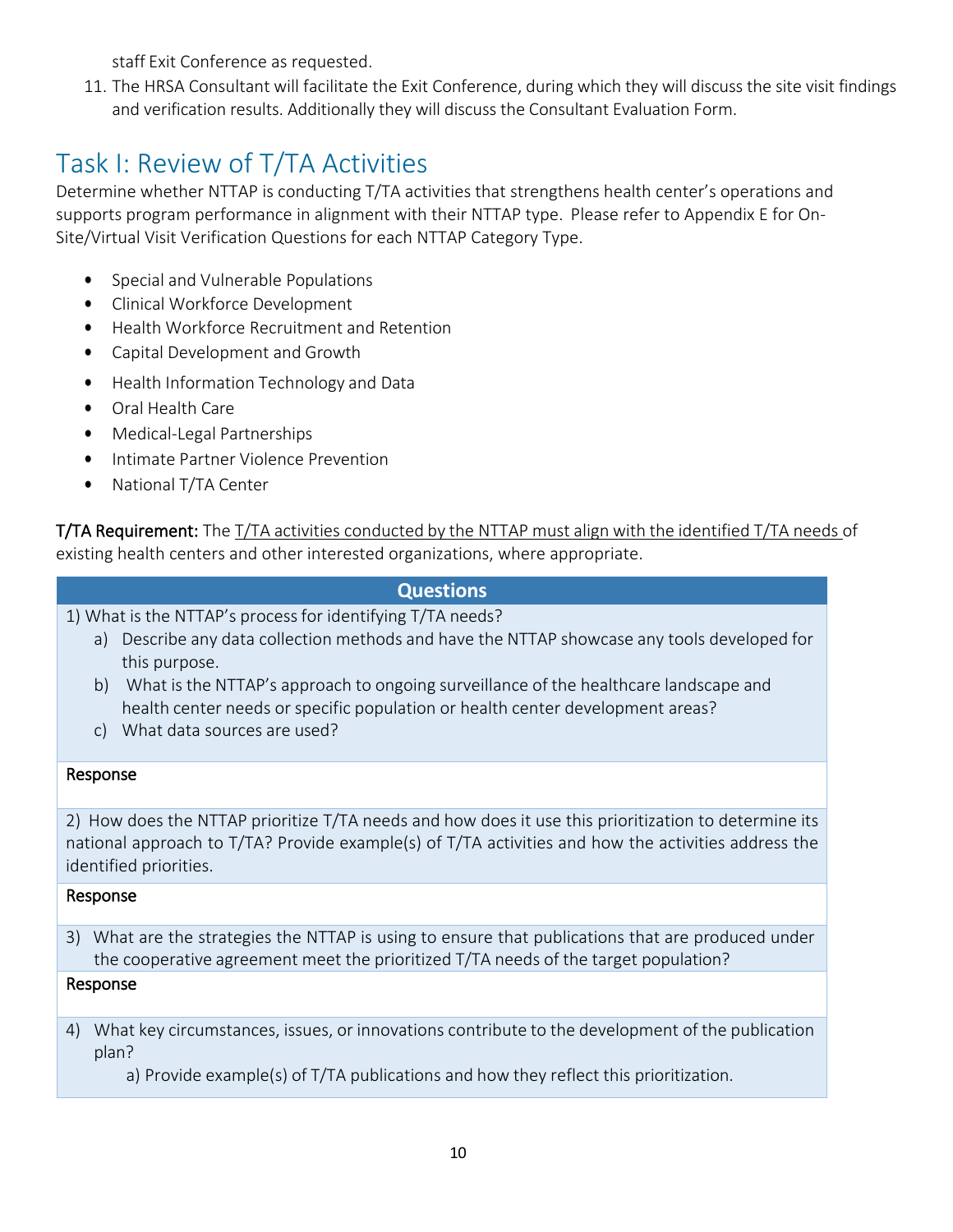#### Response

- 5) If the NTTAP selected to address one or more of the HRSA Priority areas, howwere the T/TA needs related to the selected priority area determined?
	- a) What is the NTTAP's approach to ongoing surveillance of the healthcare landscape and health center needs related to the selected priority area?

#### Response

6) How does the NTTAP ensure that all materials produced under the cooperative agreement are readily available and accessible to any interested health center regardless of NTTAP membership or Health Center Program grant status?

#### Response

7) How is the NTTAP tracking the completion of work plan activities by the end of the budget year and/or project period? Request NTTAP to demo or show tool(s) used to track and evaluate work plan activities.

#### Response

8) How does the NTTAP maintain proper policies, procedures and oversight to manage their programmatic and financial obligations to the Federal Government?

#### Response

9) When monitoring the health care environment, how does the NTTAP aggregate the data from different sources (e.g., health centers, collaborative partners and other stakeholders, etc.)?

#### Response

10) How does the NTTAP regularly solicit input on its T/TA plans and resources? Ask for two examples of meeting minutes, agendas, or emails demonstrating requests for input.

#### Response

11) How frequently does the NTTAP perform evaluations of T/TA activities? Describe any data collection methods and have the NTTAP highlight any tools.

#### Response

12) How does the NTTAP assemble or collect necessary resources that are relevant to the accessibility of comprehensive, culturally competent, quality primary care services for underserved and vulnerable populations? Provide at least two examples of how the NTTAP does this.

#### Response

13) Can the NTTAP demonstrate that the charge for T/TA funded with a mix of HRSA and non-HRSA funds, is not a barrier to access the trainings for health centers?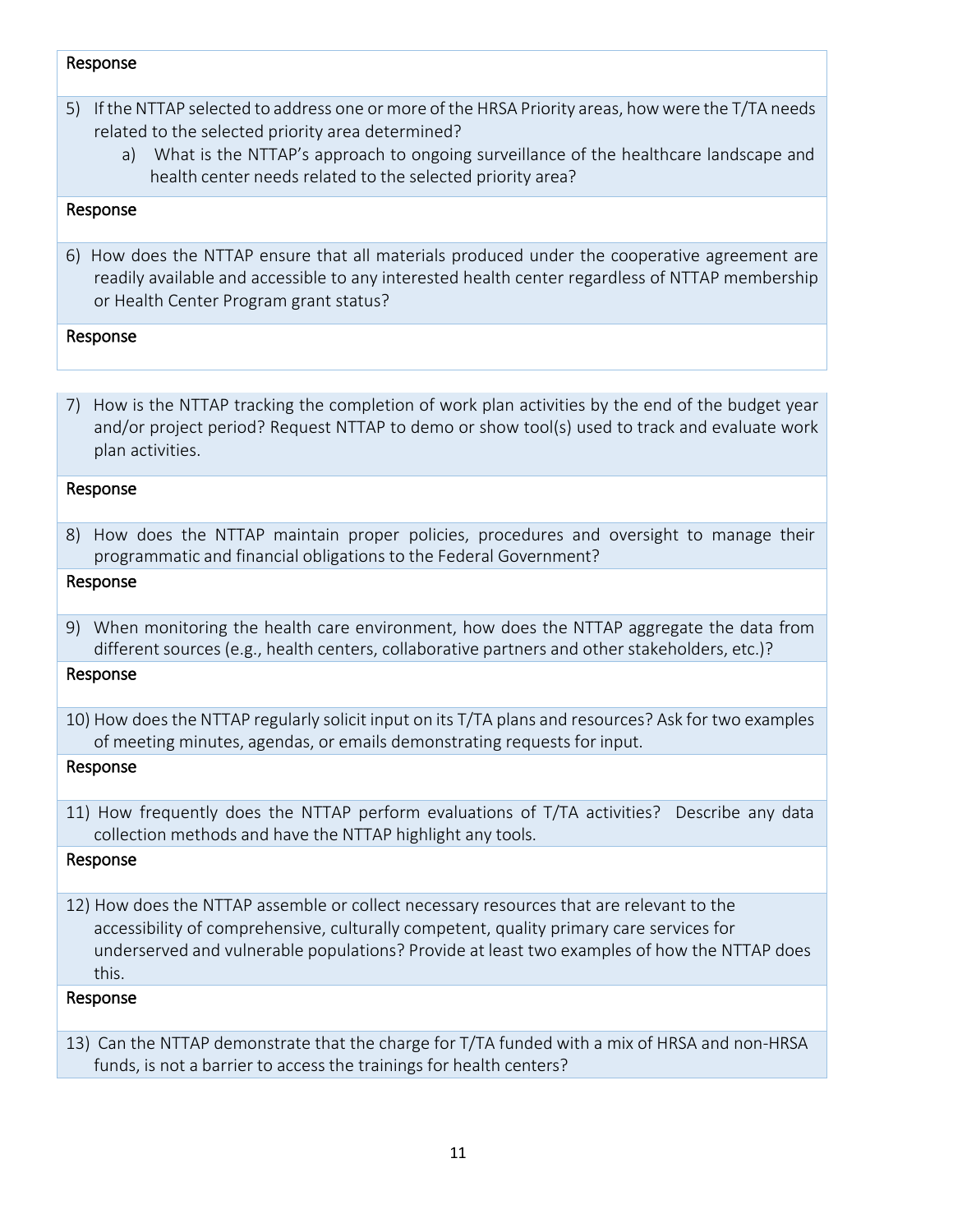#### Response

14) Is the NTTAP's T/TA available through the Health Center Resource Clearinghouse?

#### Response

15) Information on Available Resources

- a) How does the NTTAP ensure all interested health centers(regardless of NTTAP membership or funding status) receive resources?
- b) What outreach strategies does the NTTAP employ for this purpose?
- c) What communication channels does the NTTAP use to publicize T/TA opportunities?
- d) If available, ask NTTAP to demonstrate any online platforms (e.g. website, social media, peer group portals used to communicate with health centers.

#### Response

- 16) Newly Funded
	- a) How has the NTTAP coordinated with newly funded health centers (if applicable)?
	- b) How is the NTTAP addressing the unique health needs and barriers to care for newly funded health centers?

#### Response

## <span id="page-12-0"></span>Task II: Review of Policies, Procedures and Oversight

#### Verify NTTAP is maintaining proper policies, procedures and oversight to manage their programmatic and financial obligations to the Federal Government

Requirement: The recipient, as the direct and primary recipient of HHS grant funds, is responsible for managing the day-to-day operations of grant-supported activities and is accountable to HRSA for the performance of the project, program, or activity; the appropriate expenditure of grant funds by all parties; and all other obligations of the recipient. Recipients may use their established controls and policies, as long as they are consistent with award requirements. HHS seeks to foster within recipient organizations and organizational culture that is committed to compliance with Federal and HHS grant regulations, policies, and procedures.

#### **Questions**

1) How does the NTTAP maintain proper policies, procedures and oversight to manage their programmatic and financial obligations to the Federal Government?

#### Response

2) How does the NTTAP develop their budget in relation to the NTTAP's planned activities?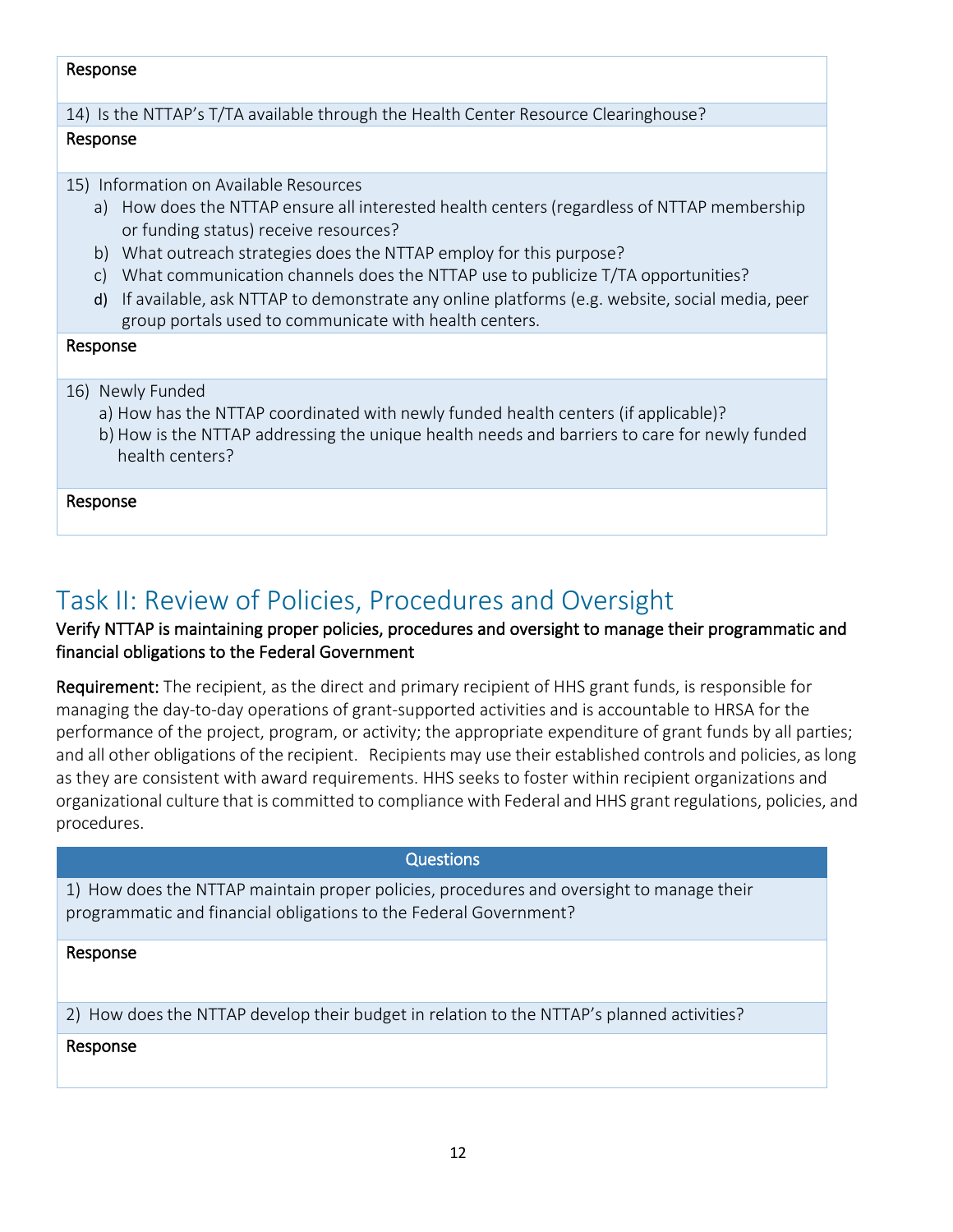3) How does the NTTAP differentiate between the use of cooperative agreement staff and a consultant?

- a) How are consultants identified, vetted and hired to carry out work plan activities?
- b) How are consultant rates developed under the cooperative agreement?

#### Response

4) How does the NTTAP ensure that contract/consultant activities are completed on time and within scope?

#### Response

5) How does the NTTAP ensure the appropriate staffing and management of the cooperative agreement?

a) How are vacancies addressed within the staffing plan?

#### Response

- 6) How does the NTTAP ensure the quality of their products and the soundness of the technical assistance? What internal processes and controls have been developed?
	- a) Provide examples and walk through inception through execution and how checks and balances are maintained.

#### Response

7) What internal processes have been developed to track progressthroughout the project period and to ensure that work plan evaluative measures and objectives are met? a) How are staff held accountable for cooperative agreement projects?

#### Response

8) How are carryover balances tracked and monitored? What steps have been taken to minimize carryover and to remedy overages in the future?

#### Response

9) How does the NTTAP ensure that the training/technical assistance they are providing is accurate, up to date and timely?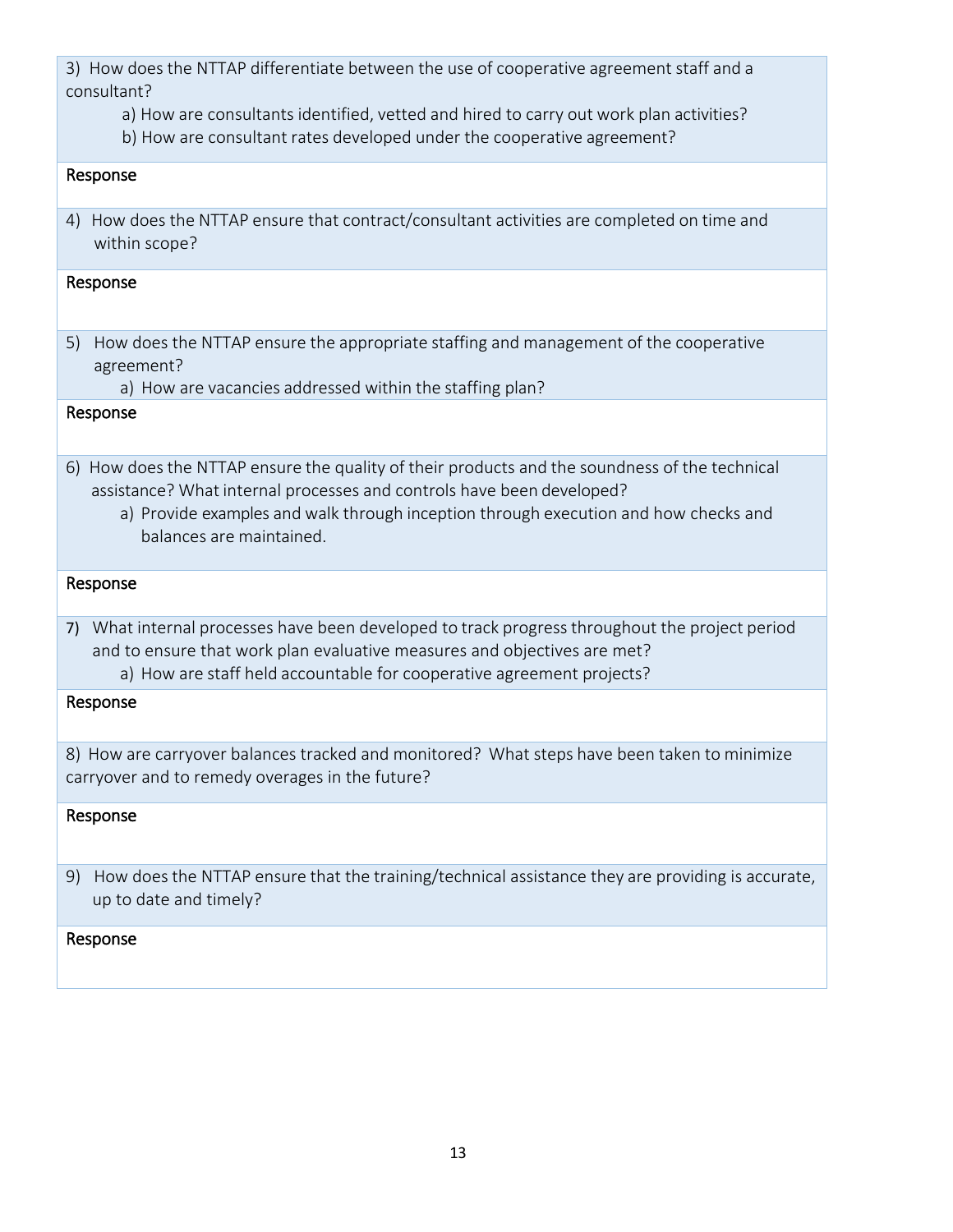## <span id="page-14-0"></span>4. POST SITE/VISIT REPORTING AND FOLLOW-UP

## <span id="page-14-1"></span>Task I: Consultant Completes Site Visit Report

- The entire site visit report, including verification and approval of the final report, must be completed in EHB within 60 calendar days from when the site visit was completed.
- The site visit report should address all required components of the site visit report and be free of any grammatical and punctuation errors prior to submission to MSCG by the HRSA Consultant.
- Follow up on site visit findings will be ongoing and conducted by the NTTAP PO throughout the remainder of the period of performance.
- The NTTAP PO will have a discussion with the NTTAP about the site visit report to answer any questions and to discuss report findings/recommendations.

### <span id="page-14-2"></span>Overview of Procedure

#### HRSA Consultant:

- HRSA Consultant will complete a standard site visit report (see Appendix J) and submit it to the MSCG editor and reviewer within 10 calendar days from when the site visit was completed.
- Areas of concern that do not align with the NTTAP's work plan or expectations in the NOFO should be recorded in the site visit report by the HRSA Consultant.
	- If NTTAP PO and Program Quality Controller (PQC) agree on these issues, the issues should be documented in the EHB and the NTTAP PO may recommend conditions as deemed appropriate.

#### NTTAP:

- NTTAP completes the HRSA Consultant evaluation
- NTTAPs will be expected to:
	- Work on activities to achieve "Verified" status in any areas found not verified.
	- Discuss potential TA with their NTTAP PO on any performance improvement areas identified in the report.

#### NTTAP PO:

- NTTAP PO should complete the HRSA Consultant evaluation.
- If needed the NTTAP PO and HRSA Consultant will convene a post-site visit conference call to discuss any follow-up questions or concerns regarding the NTTAP's progress, issues, or any sensitive matters identified during the site visit process.
- NTTAP PO convenes a post-site visit debrief call with the NTTAP to discuss the site visit findings and next steps
- NTTAP PO will follow up with the NTTAP on the site visit findings
	- The PO will send the NTTAP a Corrective Action Plan (CAP) or a Performance Improvement Plan (PIP) for any areas found to be Not Verified or for performance improvement.
	- A CAP is a plan with a list of actionable steps developed by the PO in collaboration with the NTTAP to correct any T/TA activities or Objectives that have been deemed "Not Verified" by the HRSA Consultant at the site visit. The site visit report findings and recommendations will inform the CAP and help guide the NTTAP's efforts to achieve a Verified status in any areas found not verified.
	- A PIP is a plan to address T/TA activities or Objectives deemed "Verified" by the HRSA Consultant at the site visit but could use improvements. The site visit report findings and recommendations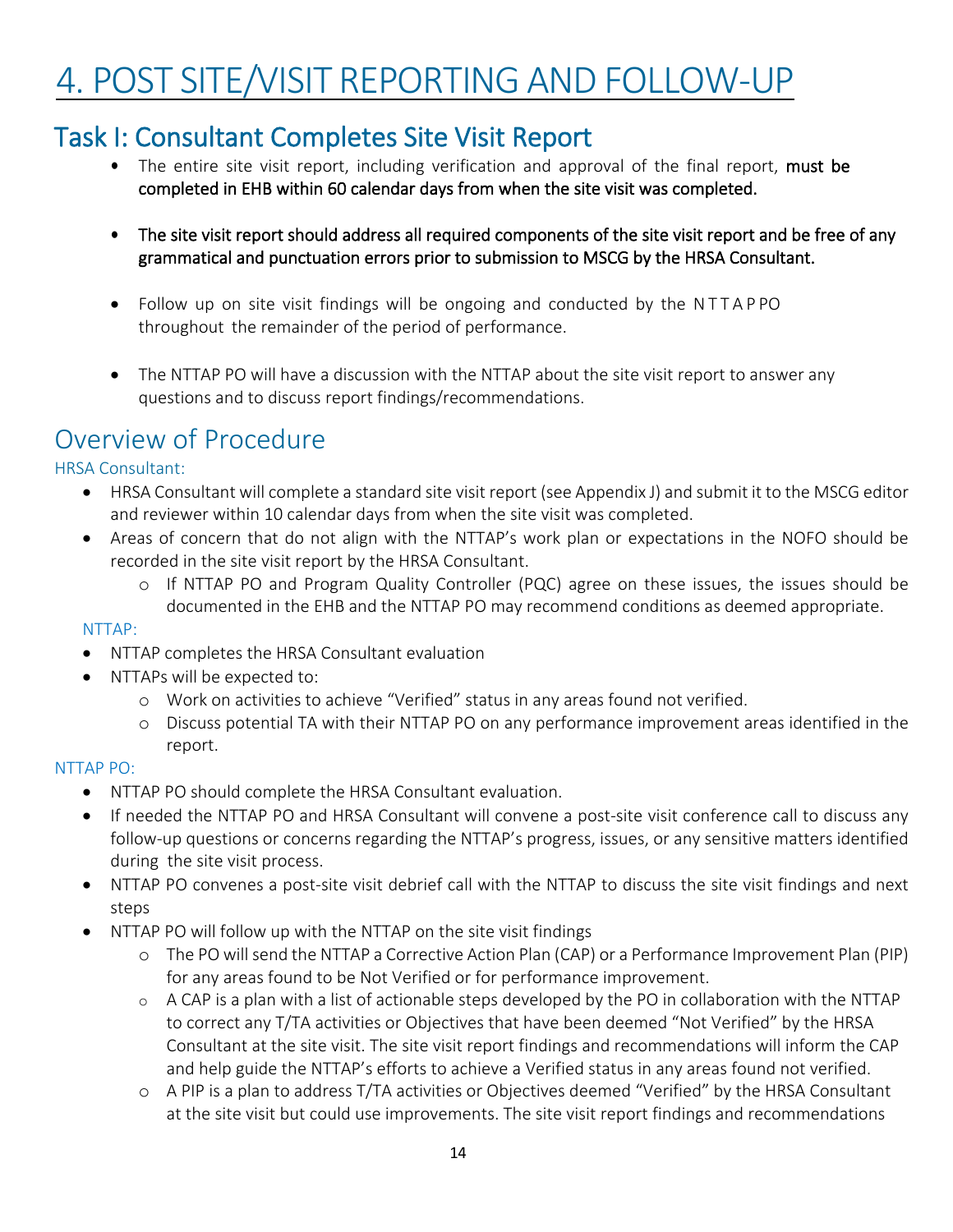can help inform and guide the NTTAP's efforts to optimize the activities/ objectives identified for improvement.

The approved site visit report is sent to the NTTAP with report marked FINAL within 60 days from the end of the site visit.

Within 10 calendar days from the end of the site visit, the HRSA Consultant will complete the report and submit to the BPHC Site Visit contractor editor and reviewer.

The editor and reviewer will review the report for the following items prior to submission to BPHC: completeness, clarity, accuracy, format, grammar, and punctuation. Then the HRSA Consultantwill upload the report into TATS within 20 days from the end of the site visit.

Reports are expected to provide BPHC staff with an accurate, objective depiction of the status and operations of the NTTAP. The NTTAP will receive a final BPHC approved site visit report within 60 days from the end of the site visit.

All information contained in the report must be based on facts. Do not include opinions, terms that could be considered inflammatory or derogatory, or blanket statements. Rather, present detailed, fact-based statements.

Each NTTAP requirement must be assessed as either "Verified" or "Not Verified" not "partially verified". If *any part* of the requirement is unmet, then the finding is "Not Verified".

The HRSA Consultant may identify something as "Verified" that the consultant feels could somehow be improved. In this instance, HRSA Consultants should mark activity as "Verified" and then list this activity in *Section 6: Targeted TA Recommendations*, of the site visit report, providing recommended TA and other activities NTTAP might engage in to improve this activity.

The site visit report must address all NTTAP requirements (based on the NTTAP type) to be verified in the Program Requirement Verification Review Summary in Appendix I– Exit Conference.

Findings from the Pre-Site and/or On-site segments should substantiate the verification indicated.

- If similar information is found in both portions, only report finding once.
- If the Pre-Site review verifies the requirement, but the On-Site review provides new information on ways the NTTAP verifies a requirement, include that information in the final report.

If the site visit included training documents and/or packaged presentations from the NTTAP, the Consultant must include these as attachments to the uploaded report in Electronic Handbooks (EHB) TATS.

If sensitive information (beyond a verification assessment) is identified during the site visit process, this information must be communicated to BPHC for a complete understanding and assessment of the NTTAP's progress. Do *not* incorporate this information into the Site Visit Report, but rather communicate this information verbally to the NTTAP PO via post-site visit conference call.

If necessary, the HRSA Consultant will send the NTTAP PO any outstanding policy questions or verification assessment comments related to the draft report that must be addressed by BPHC.

General Points for Site Visit Report Completion (See Appendix J for report format example)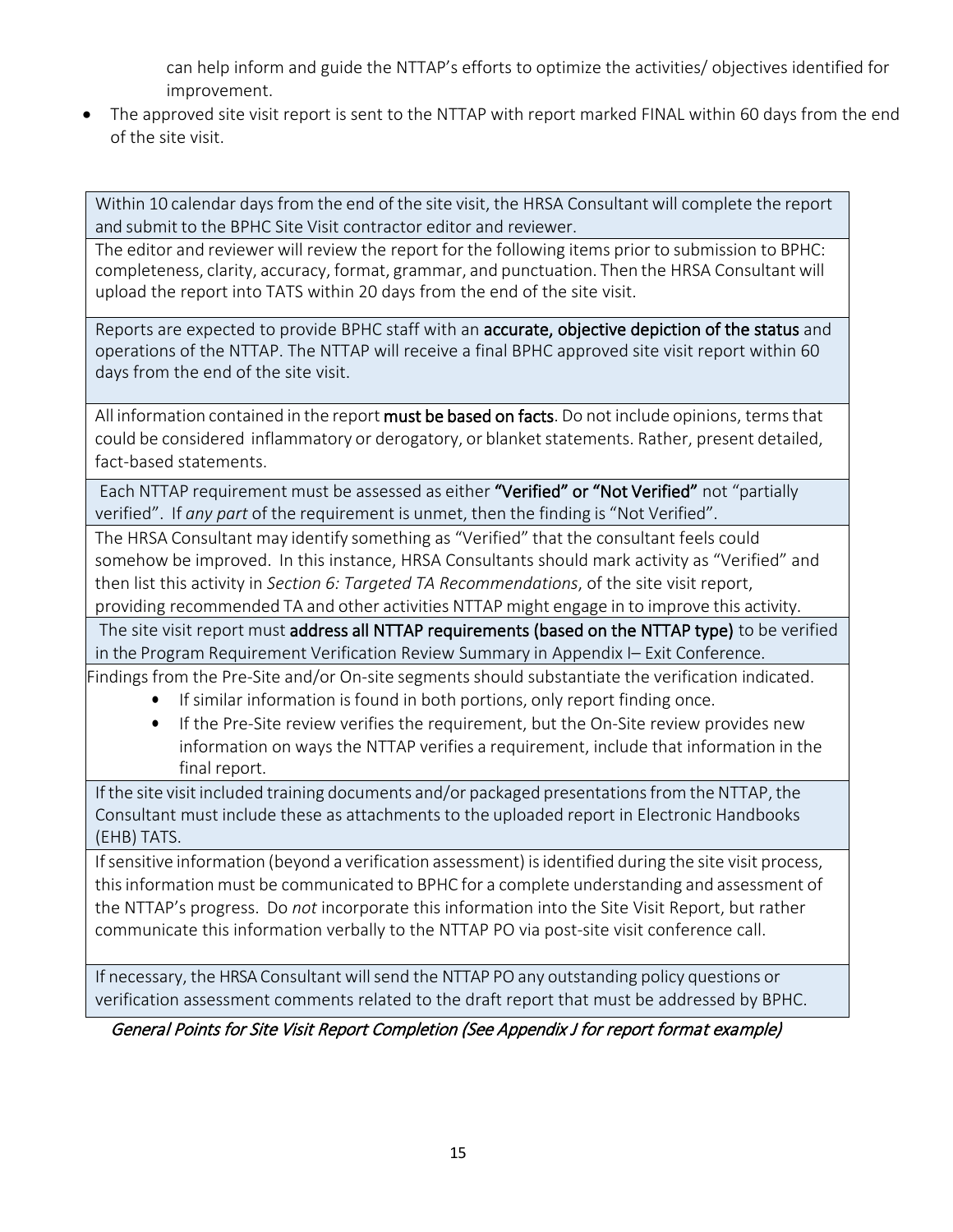## <span id="page-16-0"></span>Task II: BPHC Reviews and Approves Site Visit Report

*The HRSA Consultant and BPHC must complete a full review of all reports (draft and final) within 60 calendar days from the time the site visit is completed.*

- Within 25 calendar days after the HRSA Consultant's draft report submission, BPHC staff will complete their internal review of the report and communicate the need for any changes/edits to the report back to the Consultant.
	- NTTAP PO should review report and complete all edits/reviews using track changes.
	- If necessary, the NTTAP PO has the option of direct discussion with the Consultant regarding report revisions.
	- The NTTAP PO will then send the PQC their proposed comments and/or track changes in the document for review and approval.
- PQC will review site visit reports for quality assurance, paying particular attention to any areas of non-verification. PQC may work in concert with Division's Senior Management as needed to assist with report review.
- The NTTAP PO will consolidate NTTAP PO and PQC's report review comments and edits and forward them to the Consultant in a single-track changed document.
- Once received from BPHC, the HRSA Consultant will revise the draft report within five (5) business days and return to the PO for review as a final report.
- The NTTAP PO must review and approve the final report within five (5) business days.
	- If the report is acceptable and no additional changes are needed, the NTTAP PO marks the report as "Approved" and moves the report forward to the PQC for final approval.
	- If the report is not acceptable and needs additional changes, the NTTAP PO makesthe necessary changes or comments using track changes and sends it back to the Consultant. If further changes are needed this step will repeat.

• PQC will give approval and then send the NTTAP PO and Consultant notification of final BPHC approval of the report via automated email via the EHB. If areas of non-verification were documented in the final site visit report transmitted to the NTTAP, within 15 days of transmittal of the site visit report, the NTTAP PO may recommend one or more conditions.

|           | 20 Calendar Days<br>of Site Visit end date                                                                                                                                       |                        | 45 Calendar Days<br>of Site Visit end date                                                                                                                                                                                                                                                                                                                                |           | 60 Calendar Days<br>of Site Visit end date                                                                                                                                                                                         |
|-----------|----------------------------------------------------------------------------------------------------------------------------------------------------------------------------------|------------------------|---------------------------------------------------------------------------------------------------------------------------------------------------------------------------------------------------------------------------------------------------------------------------------------------------------------------------------------------------------------------------|-----------|------------------------------------------------------------------------------------------------------------------------------------------------------------------------------------------------------------------------------------|
| $\bullet$ | Within 10 calendar days<br>consultants complete draft<br>report.<br>MSCG completes initial<br>quality review of report.<br>Consultant Team Lead<br>uploads draft report to TATS. | $\bullet$<br>$\bullet$ | Within 25 calendar days of the<br>submission of the consultant<br>draft report, BPHC staff will<br>complete their internal review<br>of the report, communicating<br>the need for any changes to the<br>report back to the consultant(s)<br>and MSCG TAR via TATS.<br>Once received from BPHC, the<br>Consultant will revise the draft<br>report within five (5) business | $\bullet$ | If areas of non-verification were<br>documented in the final site visit<br>report transmitted to the NTTAP,<br>within 15 days of transmittal of<br>the site visit report, the NTTAP PO<br>may recommend one or more<br>conditions. |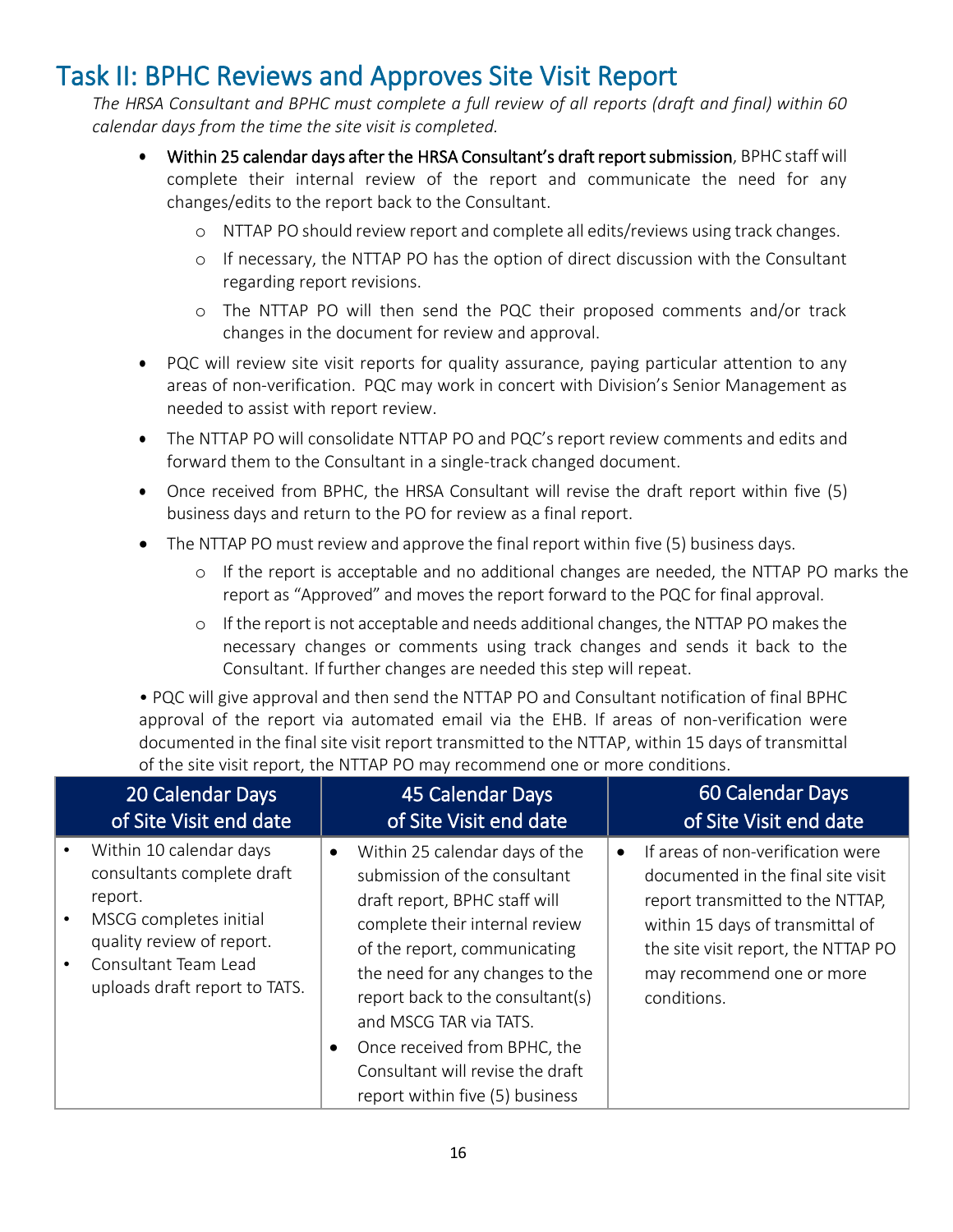| days and return to the NTTAP<br>PO for review as a final report.                                       |
|--------------------------------------------------------------------------------------------------------|
| The NTTAP PO must review and<br>$\bullet$<br>approve the final report within<br>five (5) business days |

Figure 1. 60-Day total timeline from end of site visit for all post-site activities: completion of site visit report review and transmittal, condition recommendations, and closeout of ESC site visit record.

#### Site Visit Findings: Not Verified

- NTTAP PO will follow up with the NTTAP on the site visit findings.
	- The NTTAP PO will convene a meeting after sending the report to discuss it with the NTTAP.
	- The NTTAP PO will send the NTTAP a Corrective Action Plan (CAP) or a Performance Improvement Plan for any areas found to be *Not Verified* or for performance improvement.
- The NTTAP will:
	- Work on activities to achieve a *Verified* status in any areas found not verified and complete the CAP.
	- Follow-up will occur with the NTTAP PO and NTTAP to assess where they have progressed in addressing the areas found to be not verified in the CAP or PIP.

The site visit is conducted once every period of performance to provide objective review of the NTTAP's compliance with program requirements and status of NTTAP's progress on work plan TTA activities. The site visit guide provides guidance and a reference for site visit consultants, NTTAPs and NTTAP POs to follow to ensure a robust in-person or virtual site visit experience. It is intended for the site visit consultant, NTTAP and NTTAP PO to refer to this guide for the pre-site visit, site visit, and post-site visit phases. This concludes the instructional portion of the site visit guide. The next section contains appendices of site visit templates and complementary resources.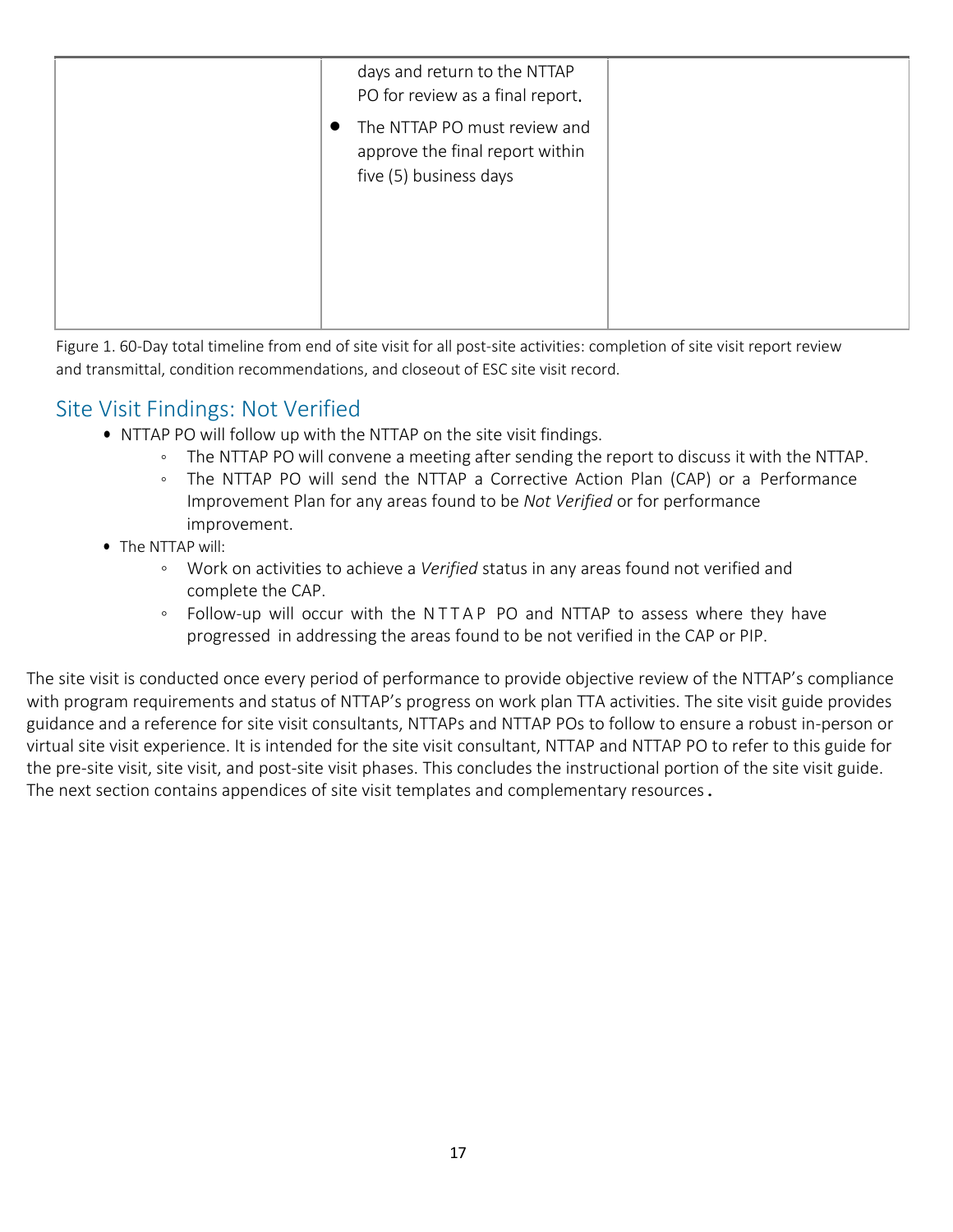## <span id="page-18-0"></span>5. APPENDICES

### <span id="page-18-1"></span>Appendix A: NTTAP Program Requirements

This section outlines the required Cooperative Agreement activities for the National Health Center Training/Technical Assistance Partners Program awardees. Please also reference the 2020 Notice of [Funding](https://bphc.hrsa.gov/program-opportunities/nttap) [Opportunity \(NOFO\).](https://bphc.hrsa.gov/program-opportunities/nttap)

#### NTTAP Program Requirements

#### Training/Technical Assistance Activities & Audiences

The FY 2020 Notice of Funding Opportunity (NOFO) realigned the Bureau of Primary Health Care's (BPHC) technical assistance investments to focus on the creation of a Learning Health Center System aimed at accelerating health center quality and impact. To accomplish this objective, the FY 2020 NOFO introduced new NTTAP types and predefined objectives and metrics to correspond to each NTTAP type. Additionally, the NOFO requires awardeesto provide a minimum of three (3) T/TA activities consisting of one (1) learning collaborative and two (2) national audience activities, for each predefined NTTAP objective according to their NTTAP type.

#### Learning Collaborative Audience:

- Activities engage a subset of existing and potential health centers to facilitate information exchange and support implementation of best practices (e.g. collecting promising practices from successful health centers, experimenting with new methods of improving health center performance) (Page 4, 2020 NOFO).
- This T/TA should inform National Audience activities.
- Consist of a minimum of 10 health center participants, with the majority being funded health centers.
- Documentation of commitment from participating health center leadership.
- At least four (4) in-person and/or distance learning sessions in each budget period.
- A curriculum tailored to health center needsthat contains planning periods, action periods, coaching, scaled implementation of models, and evaluation.
- Health center-level objectives that are clear, specific, data-driven, and measurable.

#### National Audience:

• NTTAPs should ensure that T/TA resources are accessible to the widest possible health center audience nationwide, which may include use of free webinars and on-demand recording, following any live events. NTTAPs must also make T/TA available through the Health Center Resource Clearinghouse (Page 4, 2020 NOFO).

#### Collaboration:

To maximize impact and reduce duplication of effort, NTTAP awardees must engage with other BPHCsupported T/TA providers to share the tools and resources developed by other HRSA-supported T/TA partners (NTTAPs, PCAs, and HCCNs). According to the FY 2020 NOFO, awardees must: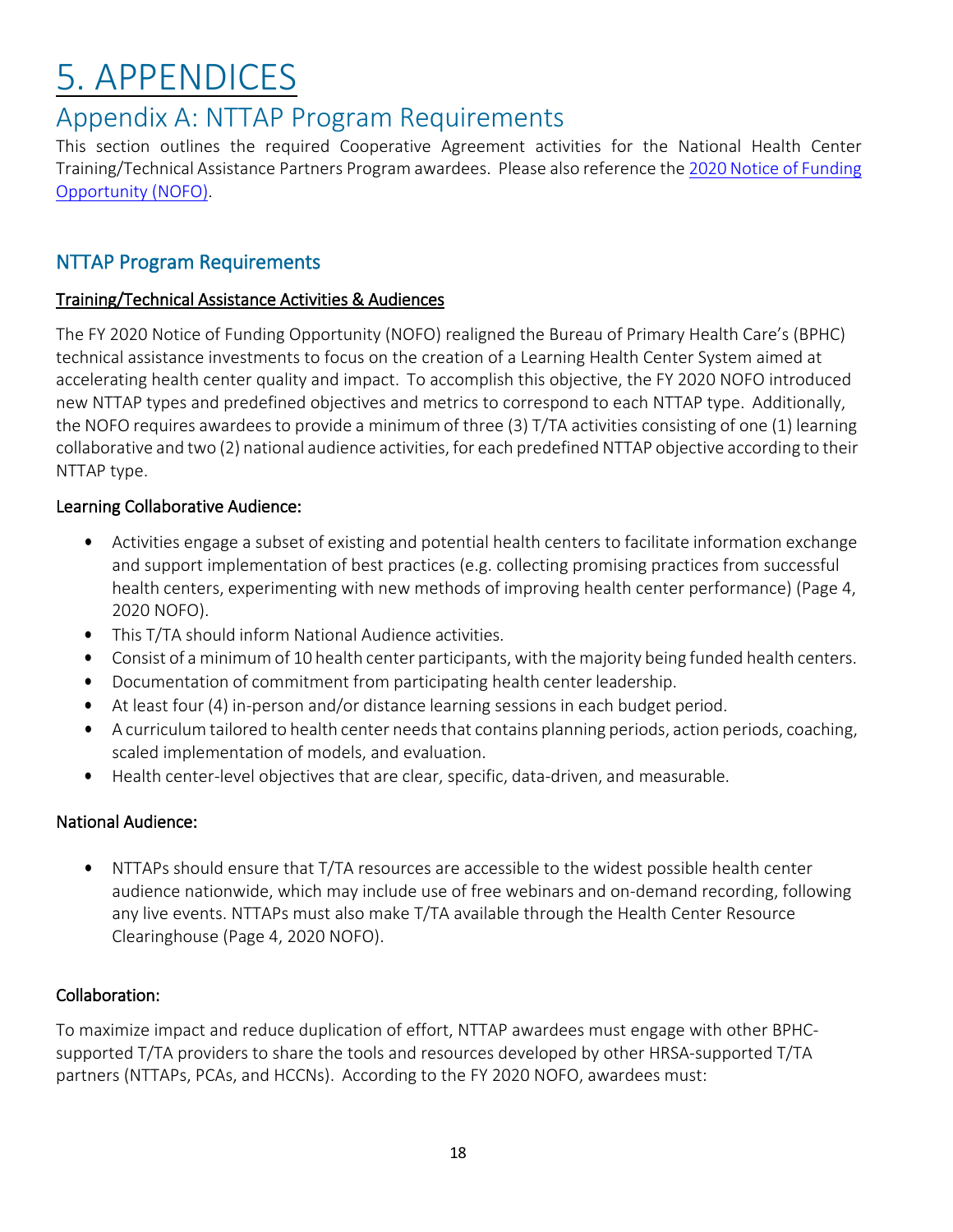- Describe both current and proposed T/TA collaboration and coordination (formal and informal) with other HRSA supported T/TA providers and partners (e.g., other NTTAPs, PCAs, HCCNs, Area Health Education Centers, Public Health Training Centers), and other regional and national organizations (e.g. Regional Extension Centers, national clinical associations) to:
	- Accelerate achievement of the Objectives for your proposed NTTAP type
	- Form linkages among a diverse membership to strengthen the nation's primary health infrastructure
	- Share, align and coordinate T/TA resources to reduce duplication of effort among health center T/TA providers
	- Make T/TA available through the Health Center Resource Clearinghouse
	- Contribute to the national health center T/TA needs assessment.

Based on collaborative activities proposed by NTTAP awardees in response to the 2020 NOFO, the Office of Quality Improvement (OQI)/Strategic Partnerships Division (SPD) further clarified expectations regarding required and optional participation in collaborative activities. Consultants will note in the work plans that collaborative activities essentially fall into two buckets: A) NTTAP organizational level activities, B) National T/TA Center activities. Under the umbrellas of the NTTAP types and the National T/TA Center, there are a number of organizational level activities and crosscutting collaborative work groups or jointly planned activities to accomplish objectives associated with the diabetes metrics and objectives, the National T/TA Center, and objectives associated with the Social Determinants of Health Academy.

#### • National Health Center Training and Technical Assistance Partners Cooperative Agreement Collaborative Activities

- Diabetes Activities
	- Individually proposed activities (organizational level) predefined objectives and metrics for all Special and Vulnerable Populations NTTAP types; T/TA activities to address the objectives and metrics are a requirement; must meet the minimum and activity audience requirements.
	- Diabetes Task Force convened in response to collaboration requirement for all Special and Vulnerable Populations NTTAP types; participation is a requirement for Special and Vulnerable Populations NTTAPs and optional for all other NTTAP types.

• SDOH Academy–NTTAPs developed a collective process for planning, development and faculty leadership for the curriculum of activities planned for the current Project period. Participation is optional and based on subject matter expertise and interest.

- National Resource Center Activities the National Training and Technical Assistance Center NTTAP category and type must coordinate and conduct a national health center T/A needs assessment once per period of performance
	- All NTTAPs must contribute to the national health center T/TA needs assessment;
	- National Clearinghouse workgroup various participation by all NTTAPs;
	- T/TA Advisory Group- various participation by all NTTAPs; and
	- Common Evaluations Framework Workgroup.

#### **A. NTTAP Category Types:**

This Site Visit Guide is organized according to the three (3) NTTAP category types (defined below).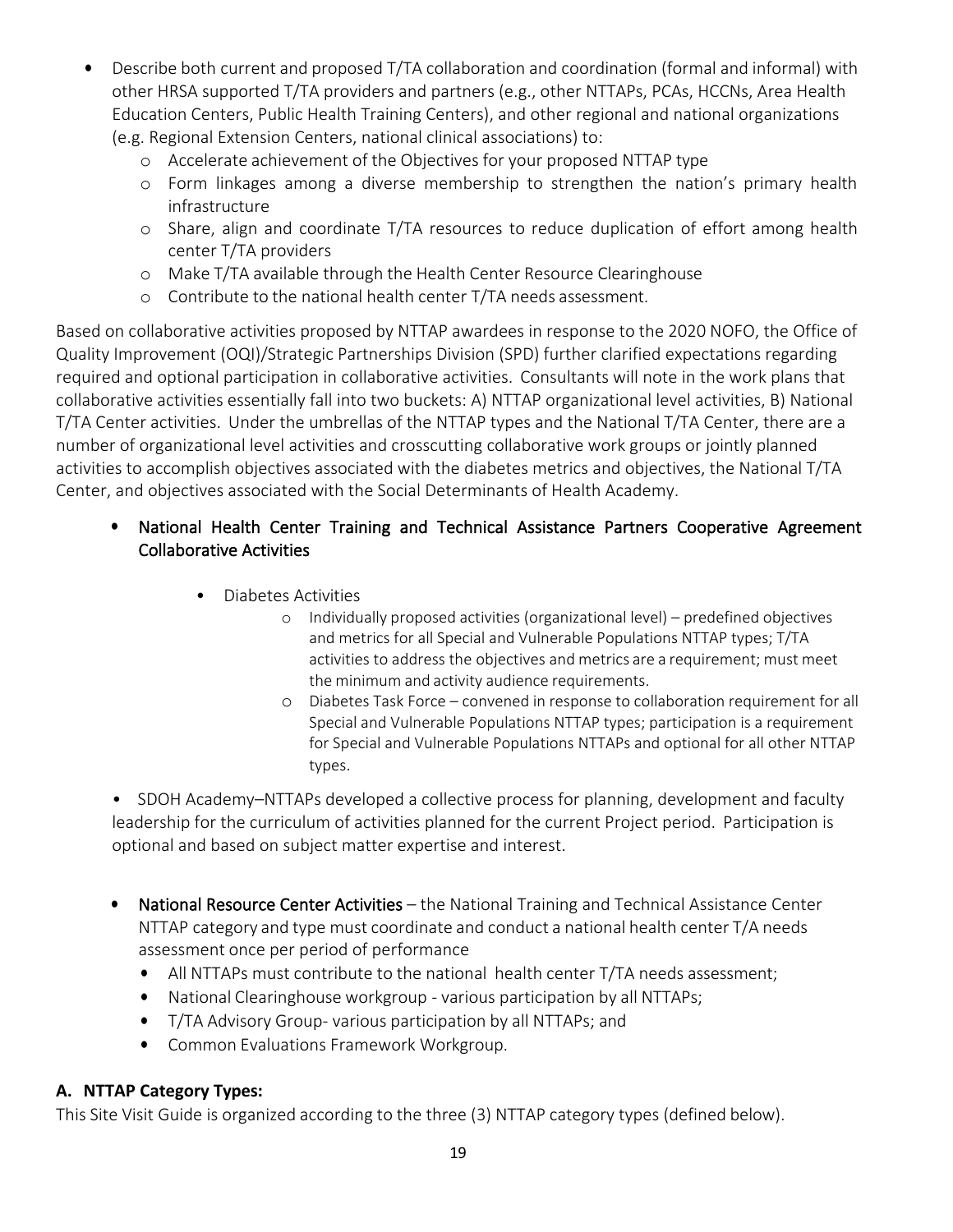Special and Vulnerable Populations NTTAP Awardees -NTTAPsin this category provide T/TA to health centers in a manner that increases patient safety and health outcomes, effectively serves in one of the following Special populations types:

- Migratory and seasonal Agricultural Workers
- People Experiencing Homelessness
- Residents of Public Housing

Vulnerable populations have unique social, cultural, and communication factors that affect culturally and linguistically competent health care access and utilization. The NTTAPs in this category focus on the health care needs and access issues of one of the following vulnerable populations:

- Lesbian, Gay, Bisexual and Transgender Populations
- Asian American, Native Hawaiians and other Pacific Islanders
- School-aged children
- Older Adults

Health Center Development Area NTTAP Awardees - NTTAPs in this category focus on providing T/TA in developmental areas in order to advance excellence in health center operations performance, clinical performance and/or patient outcomes. The NTTAP types in this category include the following areas:

- Clinical Work force Development
- Clinical Workforce Recruitment and Retention
- Capital Development and Growth
- Health Information Technology and Data
- Oral Health Care
- Medical-Legal Partnerships
- Intimate Partner Violence Prevention

National T/TA Center (aka the National Resource Center) NTTAP Awardee – The NTTAP in this category coordinates and disseminates T/TA on leadership, organizational development, clinical and financial performance, operational staff training and practice transformation for health centers nationally.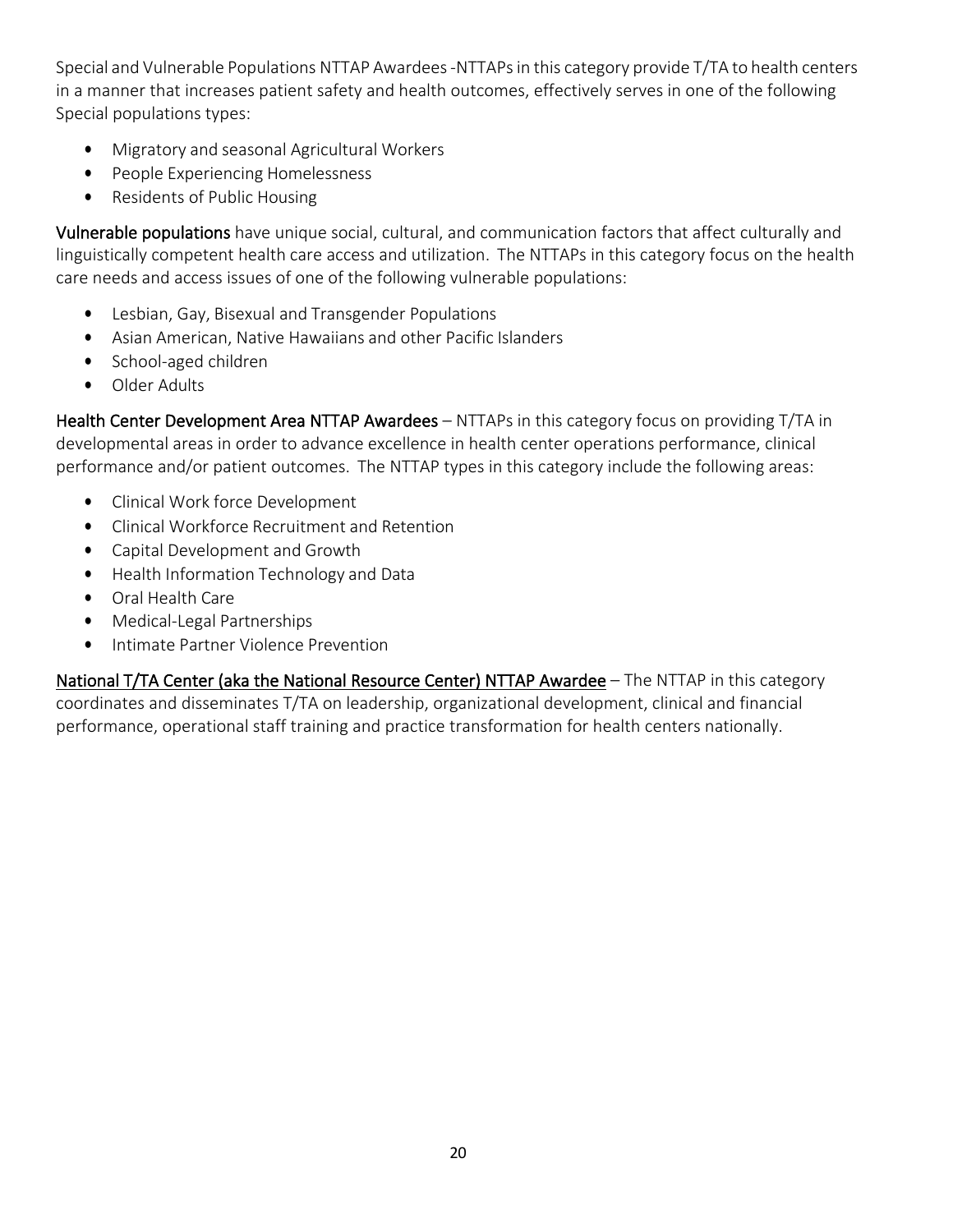## <span id="page-21-0"></span>Appendix B: NTTAP Types and Required Objectives

The tables below list the NTTAP types, required Objectives and Metrics per NTTAP type. Please refer to the FY 2020 NTTAP NOFO pages 31-43 for full details on objectives and metrics by NTTAP type.

| NTTAP Category: Special and Vulnerable Populations                                         |  |  |
|--------------------------------------------------------------------------------------------|--|--|
| <b>Special and Vulnerable Populations NTTAPS</b>                                           |  |  |
| Objective 1: Emerging Issues (optional)                                                    |  |  |
| Objective 2: Diabetes Control (Not required for the School-Aged Children (SAC) NTTAP type) |  |  |
| Objective 3: Diabetes prevention $-$ juveniles                                             |  |  |
| Objectives 4: Diabetes prevention – adults                                                 |  |  |
| Objectives 5: Other health outcomes (optional)                                             |  |  |
| Objective 6: Social determinants of health                                                 |  |  |
| Objective 7: Improve population health                                                     |  |  |
| Objective 8: Community partnerships for health (optional)                                  |  |  |
| U3F ARP Funding Activities (Not for Verification)                                          |  |  |

#### NTTAP Category: Development Area

| Clinical Workforce Development-Pipeline NTTAP |  |
|-----------------------------------------------|--|
| Objective 1: Access to comprehensive care     |  |

Objective 2: Emerging issues

Objective 3: Clinical pipeline development

Objective 4: Health care team development

Objective 5: Team based care

U3F ARP Funding Activities (Not for Verification)

#### Health Workforce Recruitment and Retention

Objective 1: Access to comprehensive care

Objective 2: Emerging issues (optional)

Objective 3: Health workforce satisfaction

U3F ARP Funding Activities (Not for Verification)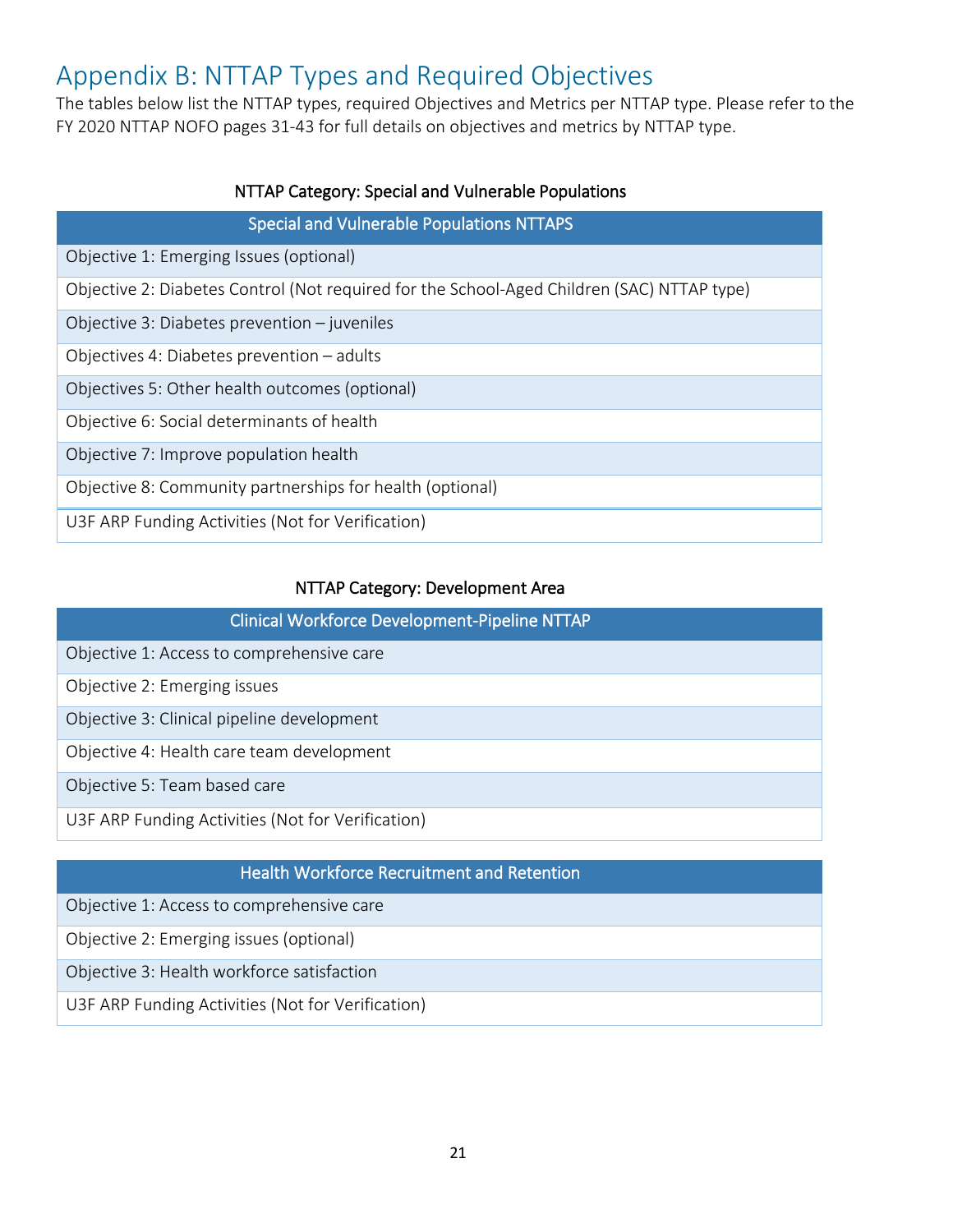## Capital Development and Growth Objective 1: Access to comprehensive care Objective 2: Emerging Issues (optional) Objective 3: Capital project planning and finance Objectives 4: Operations and infrastructure sustainability U3F ARP Funding Activities (Not for Verification)

#### Health Information Technology and Data

Objective 1: Access to comprehensive care

Objective 2: Emerging issues

Objective 3: Operational excellence

Objective 4: Value based care – readiness

Objective 5: Value base care- staff T/TA

Objective 6: Advance interoperability

U3F ARP Funding Activities (Not for Verification)

#### Oral Health Care

Objective 1: Access to comprehensive care

Objective 2: Emerging issues (optional)

Objective 3: Primary caries prevention

Objective 4: Oral health services

Objective 5: Oral health workforce

Objective 6: Care team capacity building

Objective 7: Oral health care integration

U3F ARP Funding Activities (Not for Verification)

#### Medical- Legal Partnerships

Objective 1: Community health improvement

Objective 2: Emerging Issues (optional)

Objective 3: Health equity

Objective 4: Medical-legal partnerships

U3F ARP Funding Activities (Not for Verification)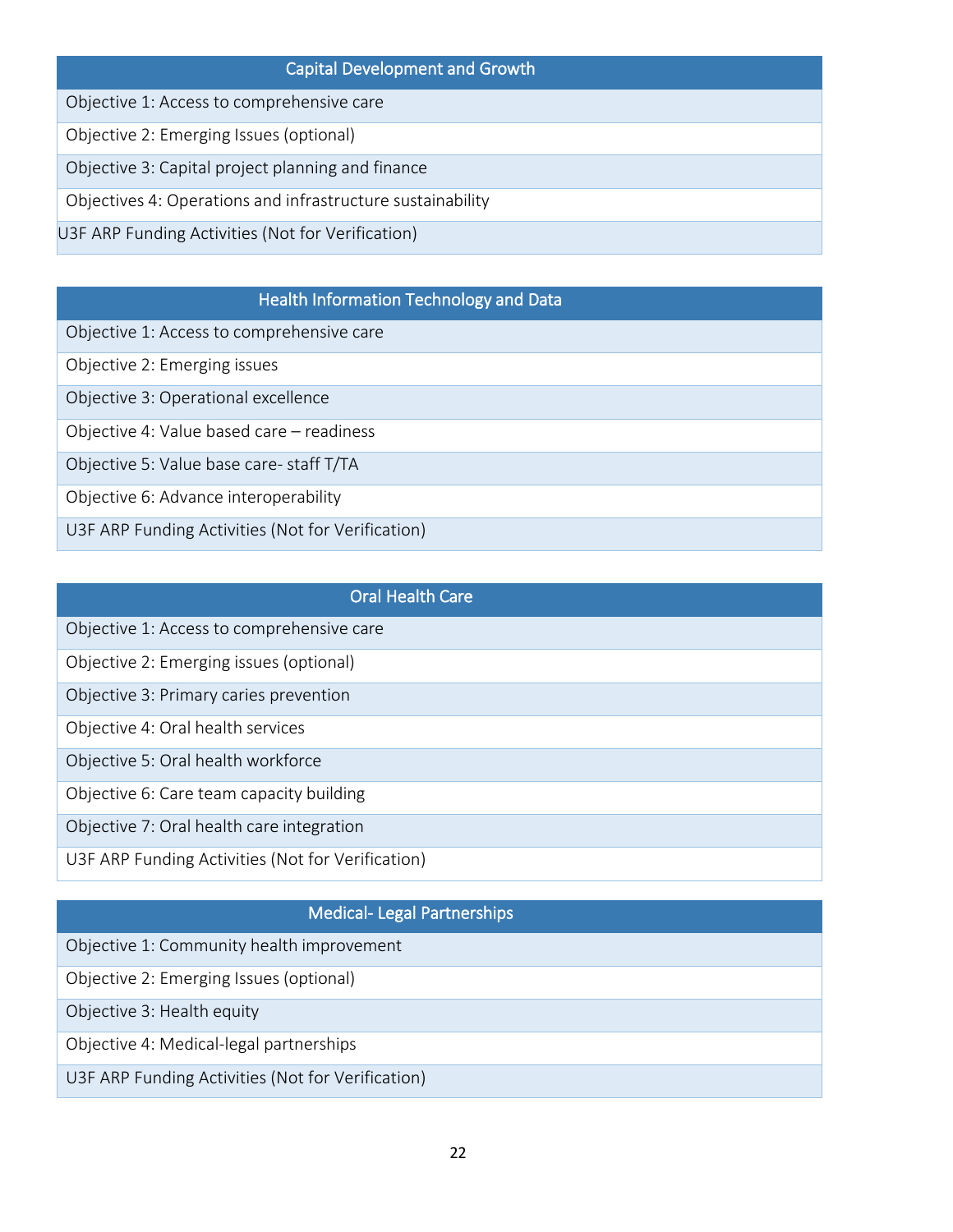| <b>Intimate Partner Violence Prevention</b>                            |
|------------------------------------------------------------------------|
| Objective 1: Community health improvement-IPV                          |
| Objective 2: Emerging issues                                           |
| Objective 3: IPV service capacity                                      |
| Objective 4: Staff capacity to address IPV                             |
| Objective 5: IPV referral agreements                                   |
| Objective 6: Community health improvement-human trafficking            |
| Objective 7: Human trafficking service capacity                        |
| U3F ARP Funding Activities (Not for Verification)                      |
| Objective 9: IPV and human trafficking prevention supplemental funding |

#### NTTAP Category and Type: National T/TA Center

| National T/TA Center                                                       |
|----------------------------------------------------------------------------|
| Objective 1: Access to comprehensive care                                  |
| Objective 2: Emerging issues (optional)                                    |
| Objective 3: Diabetes control                                              |
| Objective 4: Health center expansion                                       |
| Objective 5: Organizational excellence                                     |
| Objective 6: Emergency preparedness and continuity of care                 |
| Objective 7: Leadership development                                        |
| Objective 8: Clinician engagement                                          |
| Objective 9: Operational workforce competency                              |
| Objective 10: Health center resource clearinghouse – access                |
| Objective 11: Health center resource clearinghouse - materials development |
| Objective 12: T/TA continuous quality improvement                          |
| Objective 13: Value based practice transformation                          |
| U3F ARP Funding Activities (Not for Verification)                          |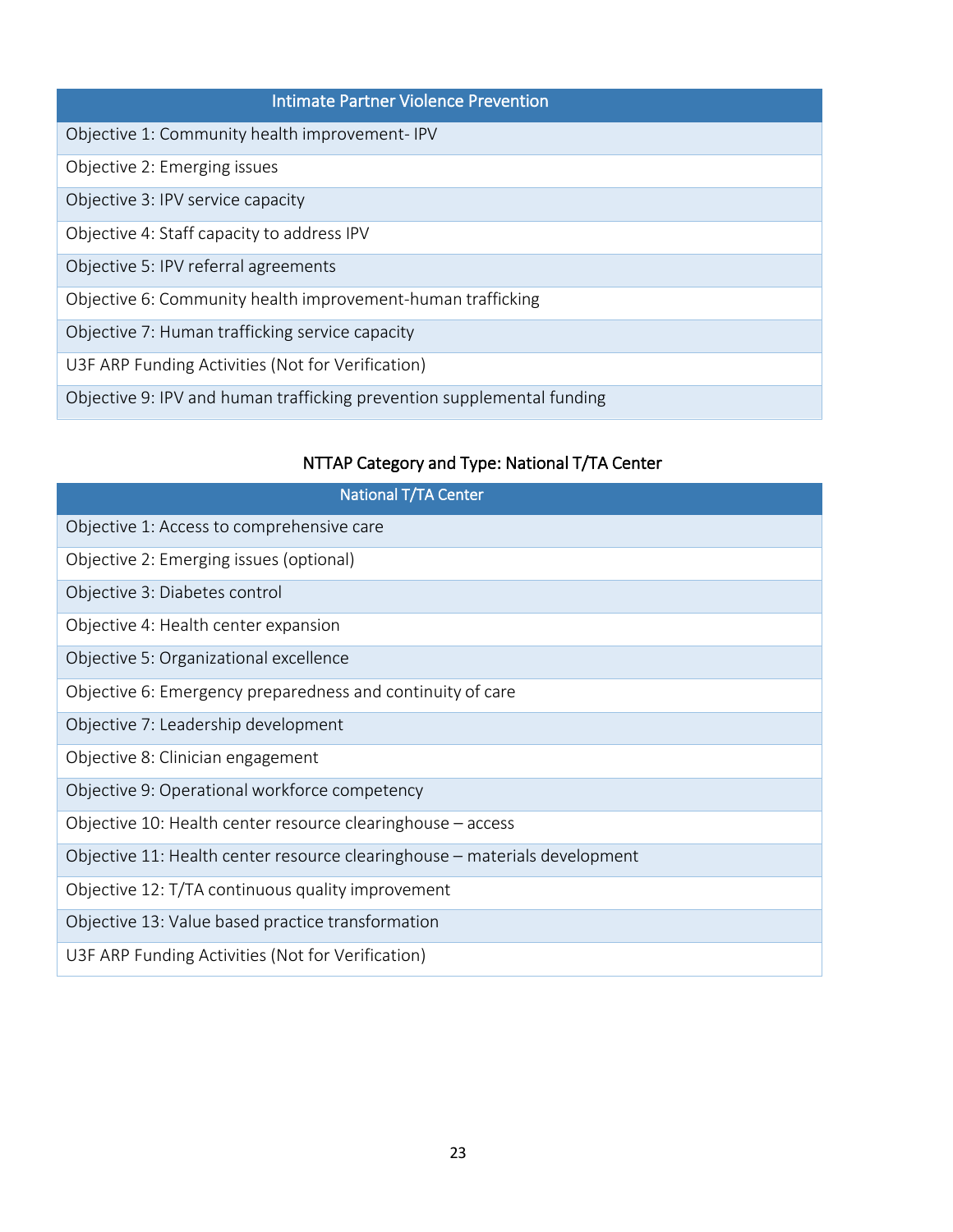## <span id="page-24-0"></span>Appendix C: Suggested NTTAP-Consultant-PO Kickoff Call Agenda

| 25 minutes | <b>Introductions</b><br>Participants and roles<br>Site visit purpose<br>Overview of site visit process components<br>Confirm who will provide what documents, by when |
|------------|-----------------------------------------------------------------------------------------------------------------------------------------------------------------------|
| 10 minutes | <b>Logistics</b><br>Visit and meeting dates, spaces, and times<br>Confirm who will be on-site and remote<br>Review agenda and who will see it, by when                |
| 5 minutes  | <b>Staff Availability</b><br>Confirm key NTTAP management staff will be available<br>Review staff who will be participating in the site visit                         |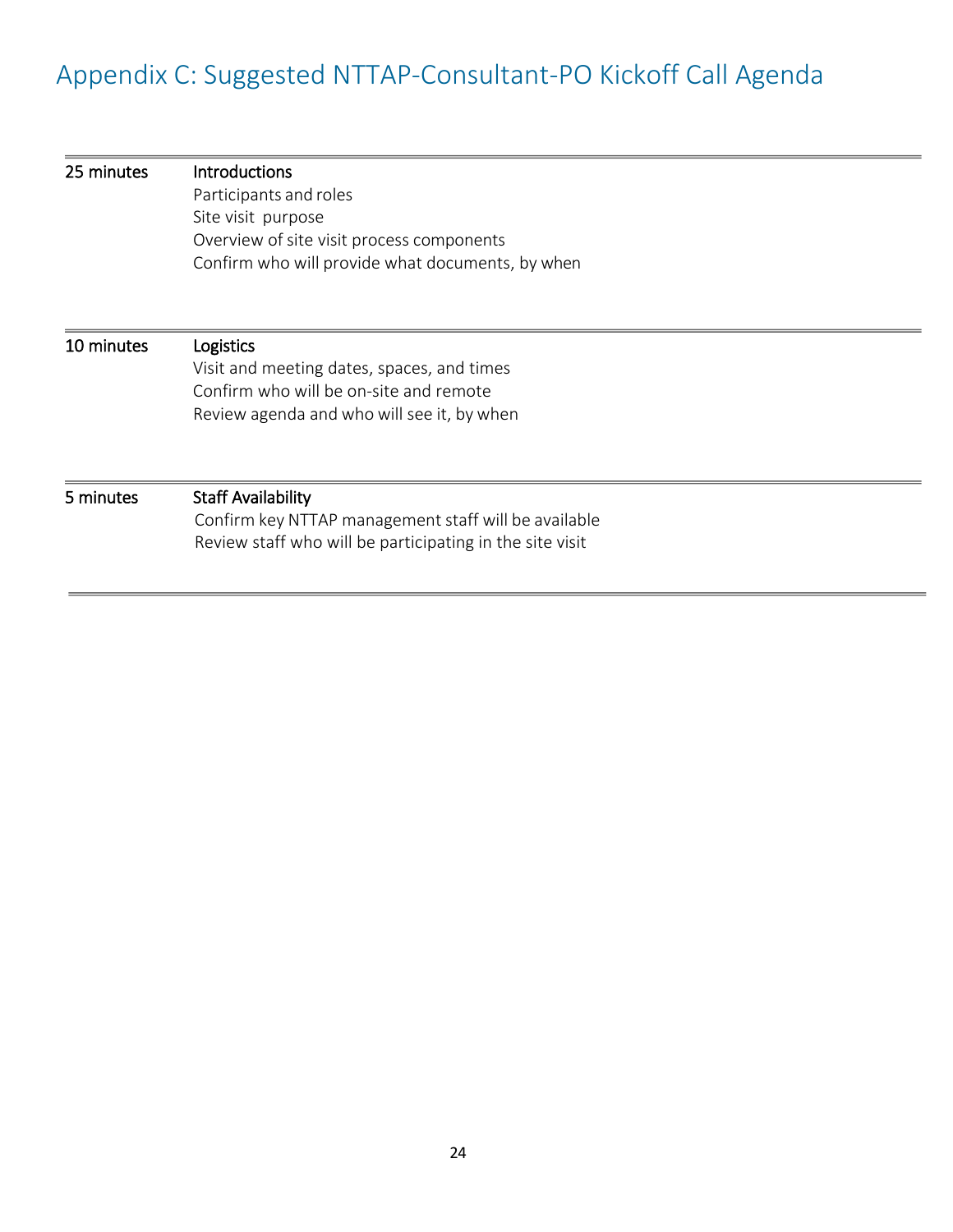## <span id="page-25-0"></span>Appendix D: Pre-Site Visit Verification Questions Per NTTAP Type

The questions found in Appendix D are **unique to each NTTAP type**. Section 2: Pre-Site Visit Procedures includes questions that apply to all NTTAPS.

Special and Vulnerable Populations NTTAPs: Assess whether NTTAP is providing specialized T/TA activities to existing and potential health centers serving one of the defined special or vulnerable population categories.

T/TA Requirement: *NTTAPsin this category must propose activities in alignment with the objectives and metrics in the 2020 Notice of Funding Opportunity (NOFO). Please refer to pages 31-43 of the NOFO.*

#### **Question**

Review the NTTAP work plan and need\* section of the original application, and address how well T/TA activities are being implemented:

- a) Does the work plan include T/TA activities to increase the number of special and vulnerable population patients serviced by health centers?
- b) Does the work plan include T/TA activities that address population-specific emerging issues and/or maximize impacts of supplemental funding in one of the following areas: substance use disorder, mental health, HIV prevention, maternal mortality, emergency preparedness, other.
- c) Does the work plan include T/TA activities to improve diabetes care health outcomes in at least two of the following areas to:
	- Reduce the percentage of patients with uncontrolled diabetes
	- Increase the percentage of patients 3-17 years of age who had an outpatient visit and documented evidence of height, weight, and body mass index (BMI)
	- Increase the percentage of patients with BMI documented and follow-up plan

#### Response

- d) Does the work plan include T/TA activities to increase access to services or NTTAP type to improve health outcomes as applicable? Refer to page 32 of the NTTAP NOFO for the Menu of options
- e) Does the work plan include T/TA activities to increase the number of health centers providing services or engaged in partnerships that address social determinants of health (SDOH), in the following areas to:
	- Screen for SDOH
	- Improve population health- health outcomes
	- Develop community partnerships for health equity (as applicable)

#### Response

Are objective targets relevant and achievable? All objectives should be Specific, Measurable, Achievable, Relevant and Time-Oriented (SMART).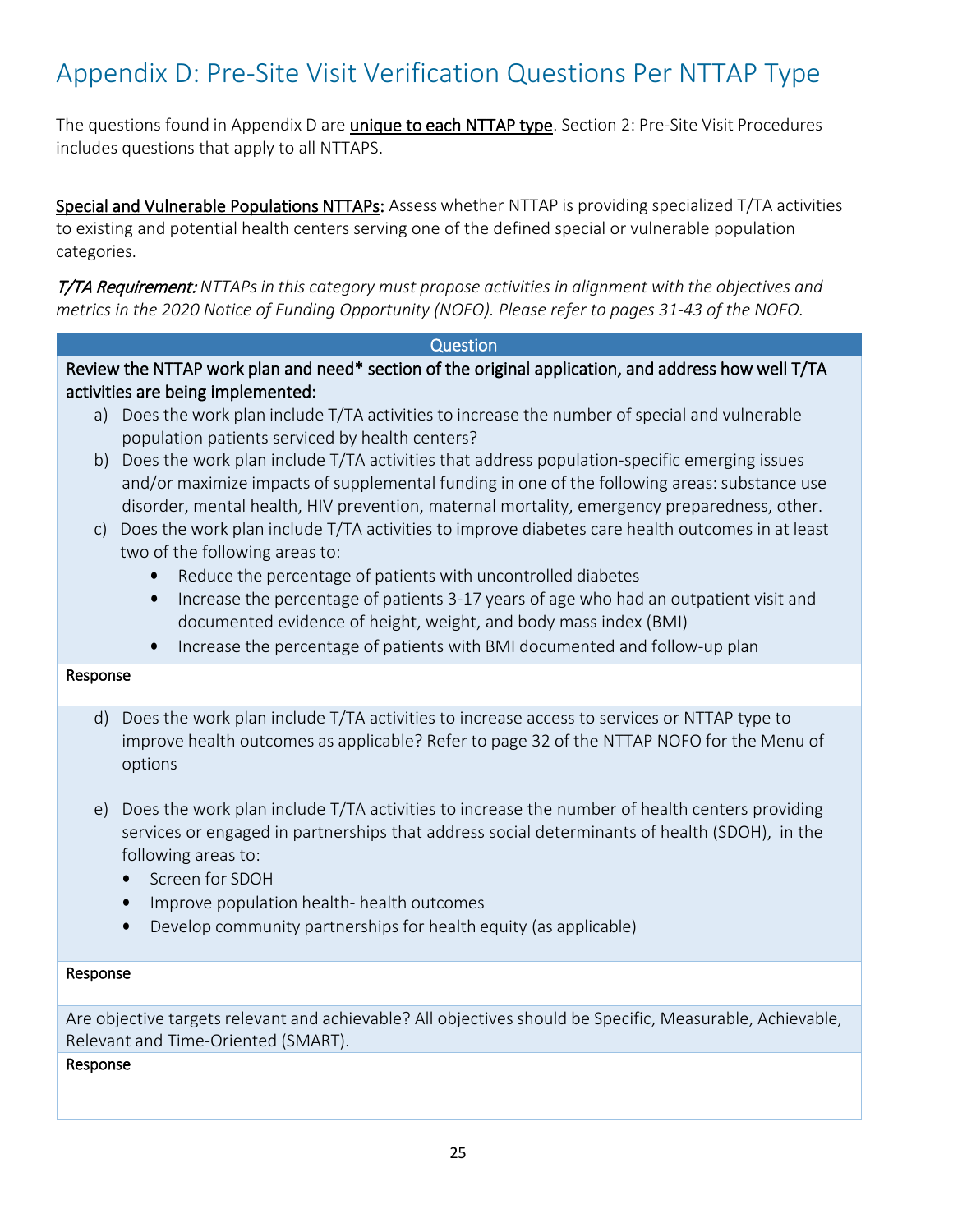#### Review the activities and audience types on each of the objectives areas across the one year budget period

- a) Do the training objectives/goals/subject matter address identified T/TA needs?
- b) Are there participant evaluation data from these trainings? If so, review and document general themes noted in the evaluations.
- c) Do the activities support the attainment of objectives and metrics defined for this NTTAP type?
- d) Do activities involve dissemination of evidence-based and/or promising practices?
- e) For Learning Collaborative activities, do the curriculum and activities support the attainment of the identified goals and objectives?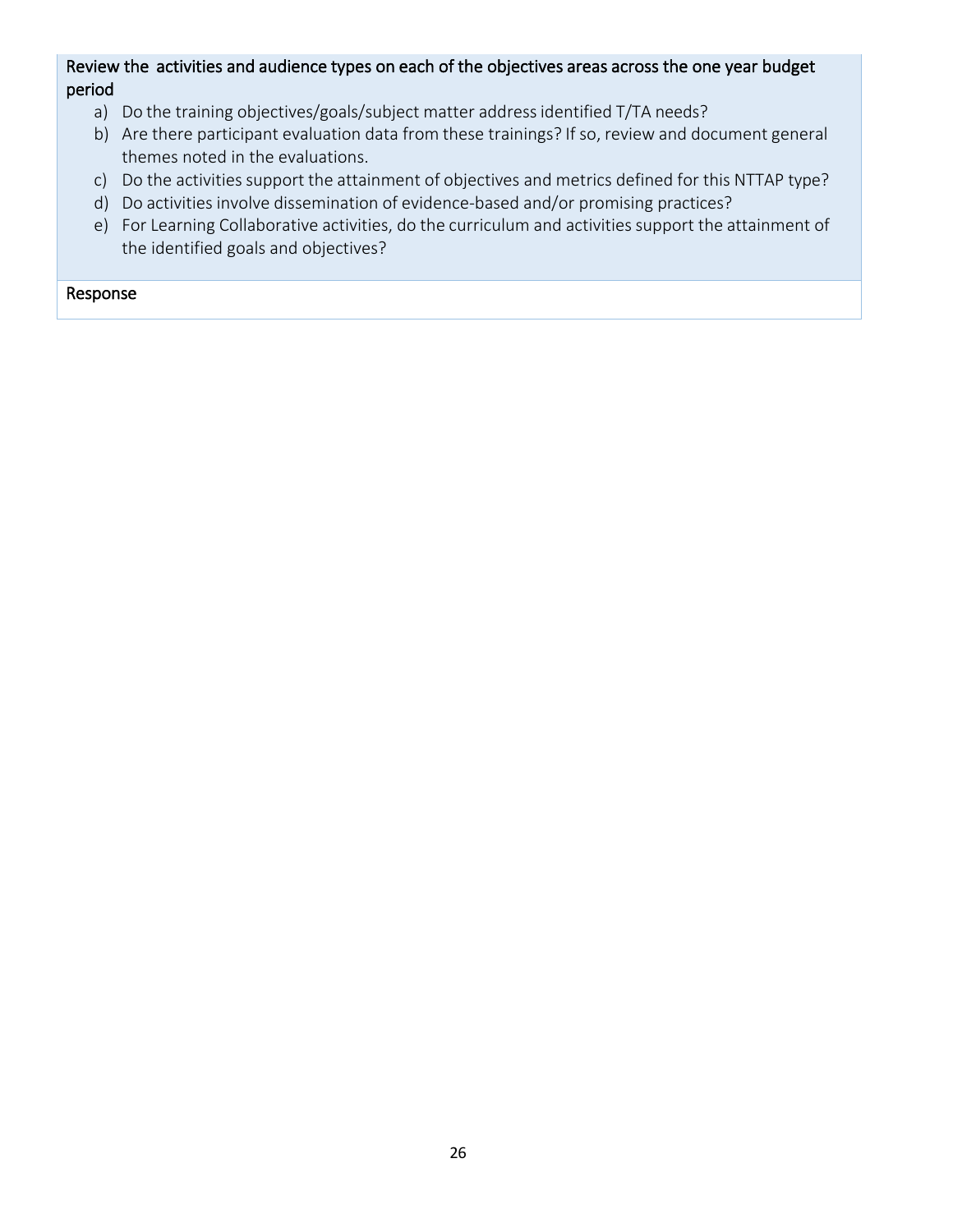Clinical Workforce Development NTTAP: Assess whether the NTTAP is providing developmental T/TA activities to existing and potential health centers to meaningfully advance excellence in health center operations, performance and/or patient outcomes.

NTTAP T/TA Requirement: *NTTAPs in this category must propose activities in alignment with the Objectives and metrics in the 2020 NOFO. Please refer to pages 31-43 of the NOFO.*

#### Question

Review the NTTAP work plan and need section of the original application, and address:

Does the work plan include T/TA activities to increase the percentage of health centers that develop their clinical care teams to provide access to integrated, comprehensive primary health care (e.g. primary medical, oral, mental, substance use disorder, vision, enabling services)?

#### Response

a) Does the work plan include T/TA activities to increase the percentage of health centers with programs to advance the education of clinical workforce students and trainees directly or through formal agreement with an external organization?

Are objective Targets relevant and achievable*?* All goals should be Specific, Measurable, Achievable, Relevant and Time-Oriented (SMART).

#### Response

#### Review the activities and audience types in each of the objectives in the year 2 budget period:

- a) Do the training objectives/goals/subject matter addressidentified T/TA needs?
- b) Are there participant evaluation data from these trainings? If so, review and document general themes noted in the evaluations.
- c) Do the activities support the attainment of objectives and metrics defined for this NTTAP type?
- d) Do activities involve dissemination of evidence-based and/or promising practices?
- e) For Learning Collaborative activities, do the curriculum and activities support the attainment of the identified goals and objectives?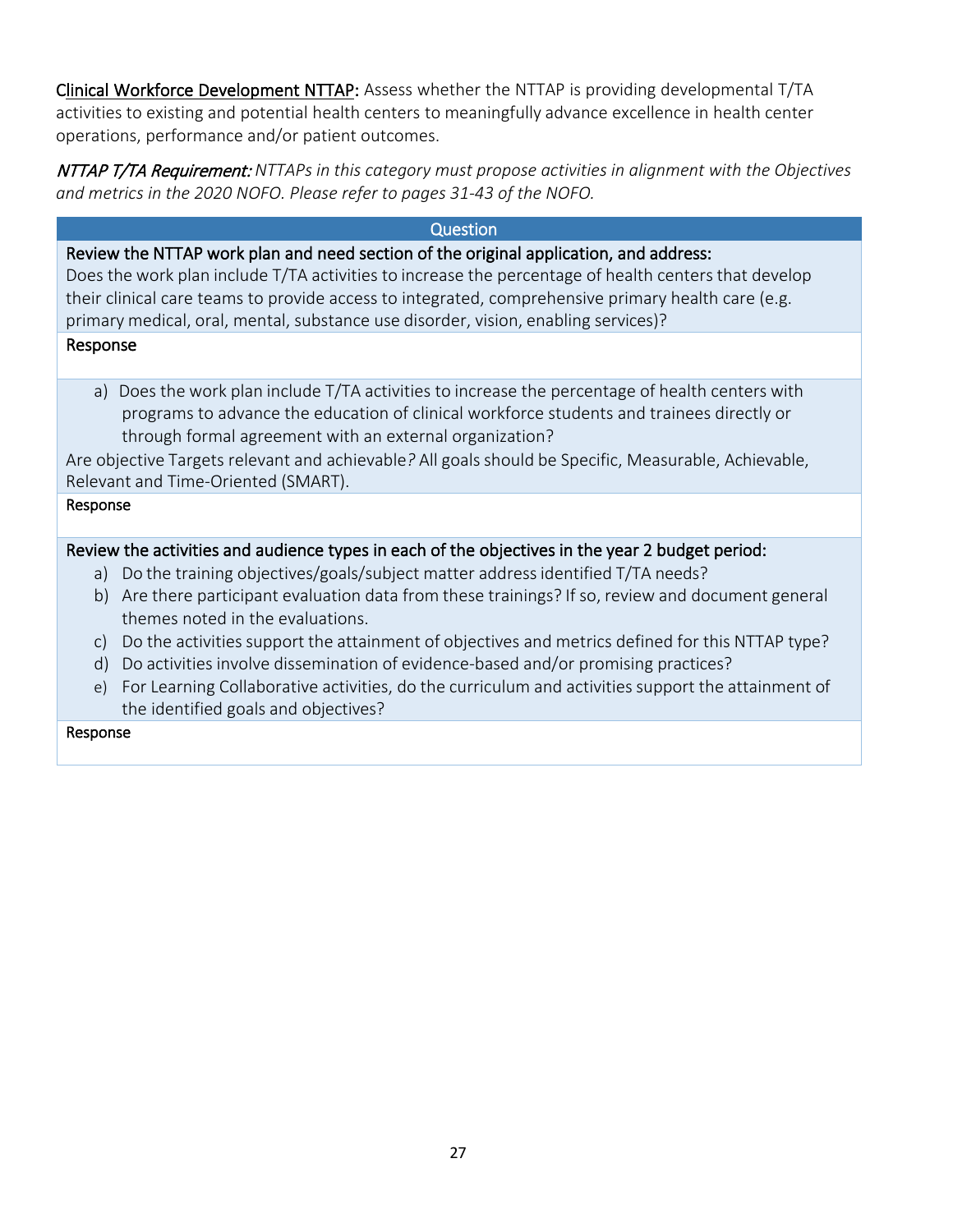Health Workforce Recruitment and Retention NTTAP: NTTAPs must propose activities to increase clinical workforce in health centers. The NTTAP must also propose activities that aim to develop a highly skilled, responsive and sustainable clinical workforce.

NTTAP T/TA Requirement: NTTAPs in this category must propose activities in alignment with the Objectives and metrics in the 2020 NTTAP NOFO. Please refer to pages 31-43 of the NOFO.

#### Question

#### Review the NTTAP work plan and need section of the original application and/or NCC application, and address:

Does the work plan include T/TA activities to increase the number of health centers that have a health workforce recruitment, retention, and development plan to support comprehensive primary health care?

#### Response

a) Does the work plan include T/TA activities to increase the number of health centers that receive T/TA to address population specific emerging issues as applicable?

Are objective targets relevant and achievable*?* All goals should be Specific, Measurable, Achievable, Relevant and Time-Oriented (SMART).

#### Response

#### Review a combination of activities and audience types in each of the objectives in the one year budget period:

- a) Do the training objectives/goals/subject matter addressidentified T/TA needs?
- b) Are there participant evaluation data from these trainings? If so, review and document general themes noted in the evaluations.
- c) Do the activities support the attainment of objectives and metrics defined for this NTTAP type?
- d) Do activities involve dissemination of evidence-based and/or promising practices?
- e) For Learning Collaborative activities, do the curriculum and activities support the attainment of the identified goals and objectives.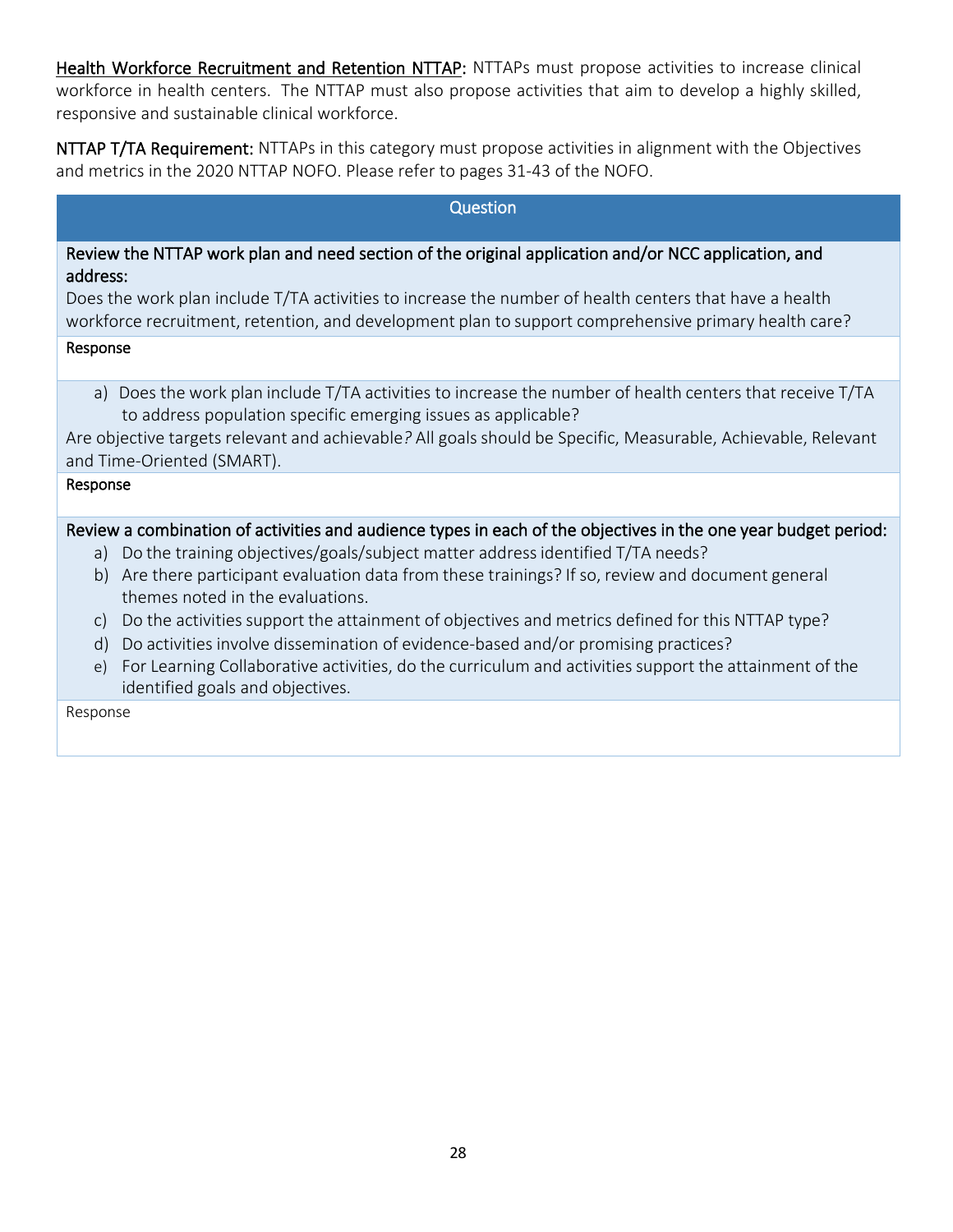Capital Development and Growth NTTAP: NTTAP must propose activities to improve operations and infrastructure sustainability of health centers. The NTTAP's T/TA activities must also increase capital development partnerships to address social determinants of health (SDOH).

NTTAP T/TA Requirement: NTTAPs in this category must propose activities in alignment with the Objectives and metrics in the 2020 NTTAP NOFO. Please refer to pages 31-43 of the NOFO.

#### Question

Review the NTTAP work plan and need section of the original application, and/or NCC application, and address:

a) Does the work plan include T/TA activities to increase the number of health centers that receive T/TA on capital development projects to provide access to integrated, comprehensive primary health care?

#### Response

b) Does the work plan include T/TA activities to increase the number of health centers that receive capital development and growth focused T/TA to address emerging issues as applicable?

Are objective targets relevant and achievable*?* All goals should be Specific, Measurable, Achievable, Relevant and Time-Oriented (SMART).

#### Response

Review the activities and audience types in each of the objectives in the one year budget period: Do the training objectives/goals/subject matter address identified T/TA needs?

- a) Are there participant evaluation data from these trainings? If so, review and document general themes noted in the evaluations.
- b) Do the activities support the attainment of objectives and metrics defined for this NTTAP type?
- c) Do activities involve dissemination of evidence-based and/or promising practices?
- d) For Learning Collaborative activities, do the curriculum and activities support the attainment of the identified goals and objectives?

#### Response

Does the work plan include T/TA activities to increase the number of health centers that are providing information to support their interest in the HRSA loan guarantee program?

#### Response

Does the work plan include T/TA activities to increase capacity of health centers to plan and finance successful capital development projects?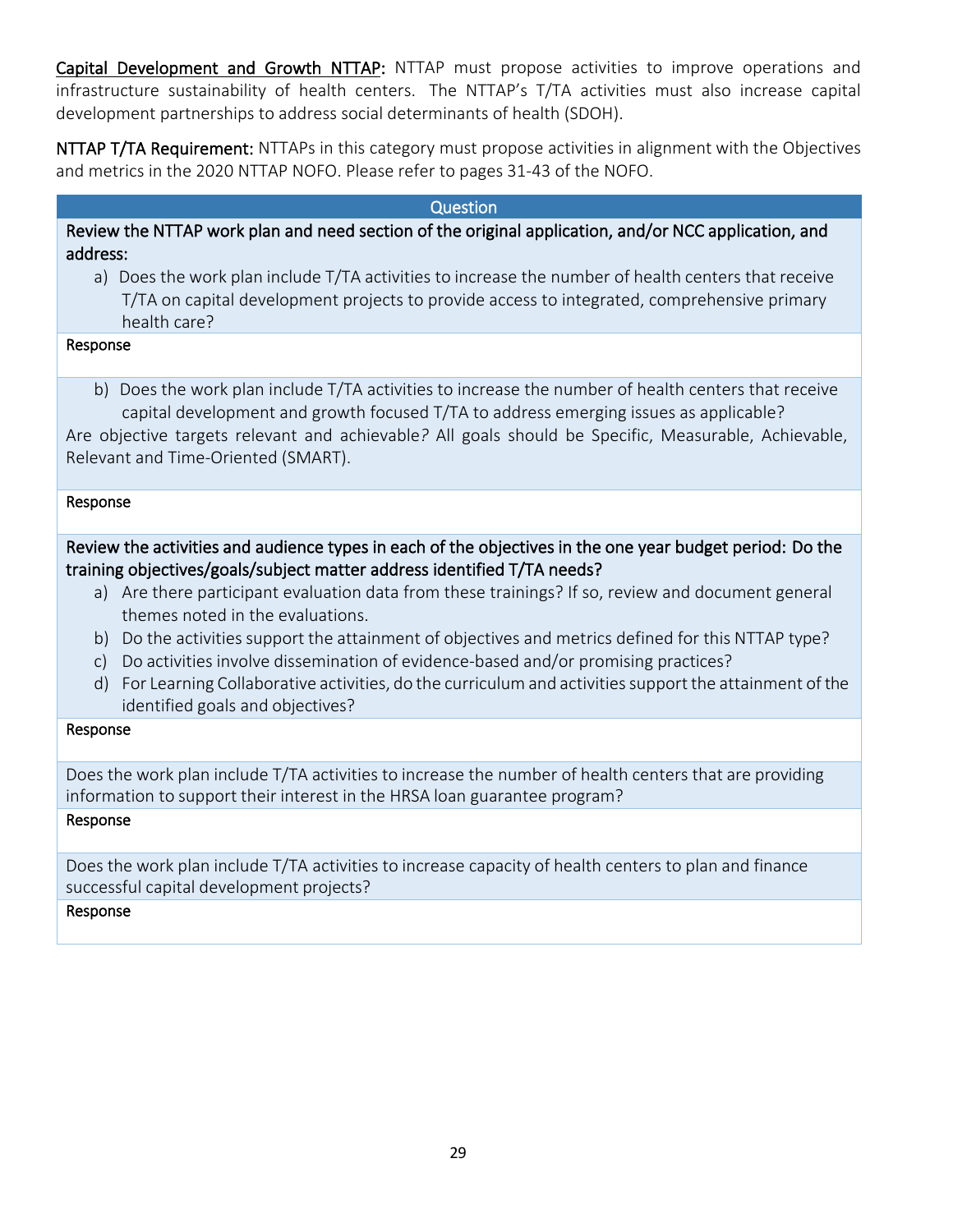Health Information Technology and Data NTTAP: NTTAP must propose activities to increase electronic health record (EHR) capabilities and quality recognition. NTTAP T/TA activities must increase the use of EHR to report Uniform Data System (UDS) clinical measures. Finally, NTTAP T/TA activities must promote health information technology systems transformation.

NTTAP T/TA Requirement: NTTAPs in this category must propose activities in alignment with the Objectives and metrics in the 2020 NOFO. Please refer to pages 31-43 of the NOFO.

#### Question

Review the NTTAP work plan and need section of the original application and/or NCC application, and address:

a) Does the work plan include T/TA activities to increase the percentage of health centers with providers receiving Meaningful Use and other health IT related incentive payments due to provider use of health center EHR systems?

#### Response

- b) Does the work plan include T/TA activities to increase the percentage of health centers that used an EHR system to report all UDS clinical quality measures into the UDS and on the universe of its patients?
- c) Does the work plan include T/TA activities to increase the percentage of health centers integrating advanced health IT to promote population health?

Are objective targets relevant and achievable*?* All goals should be Specific, Measurable, Achievable, Relevant and Time-Oriented (SMART).

#### Response

#### Review the activities and audience types in each of the objectives in the one year budget period:

- a) Do the training objectives/goals/subject matter address identified T/TA needs?
- b) Are there participant evaluation data from these trainings? If so, review and document general themes noted in the evaluations.
- c) Do the activities support the attainment of objectives and metrics defined for this NTTAP type?
- d) Do activities involve dissemination of evidence-based and/or promising practices?
- e) For Learning Collaborative activities, do the curriculum and activities support the attainment of the identified goals and objectives?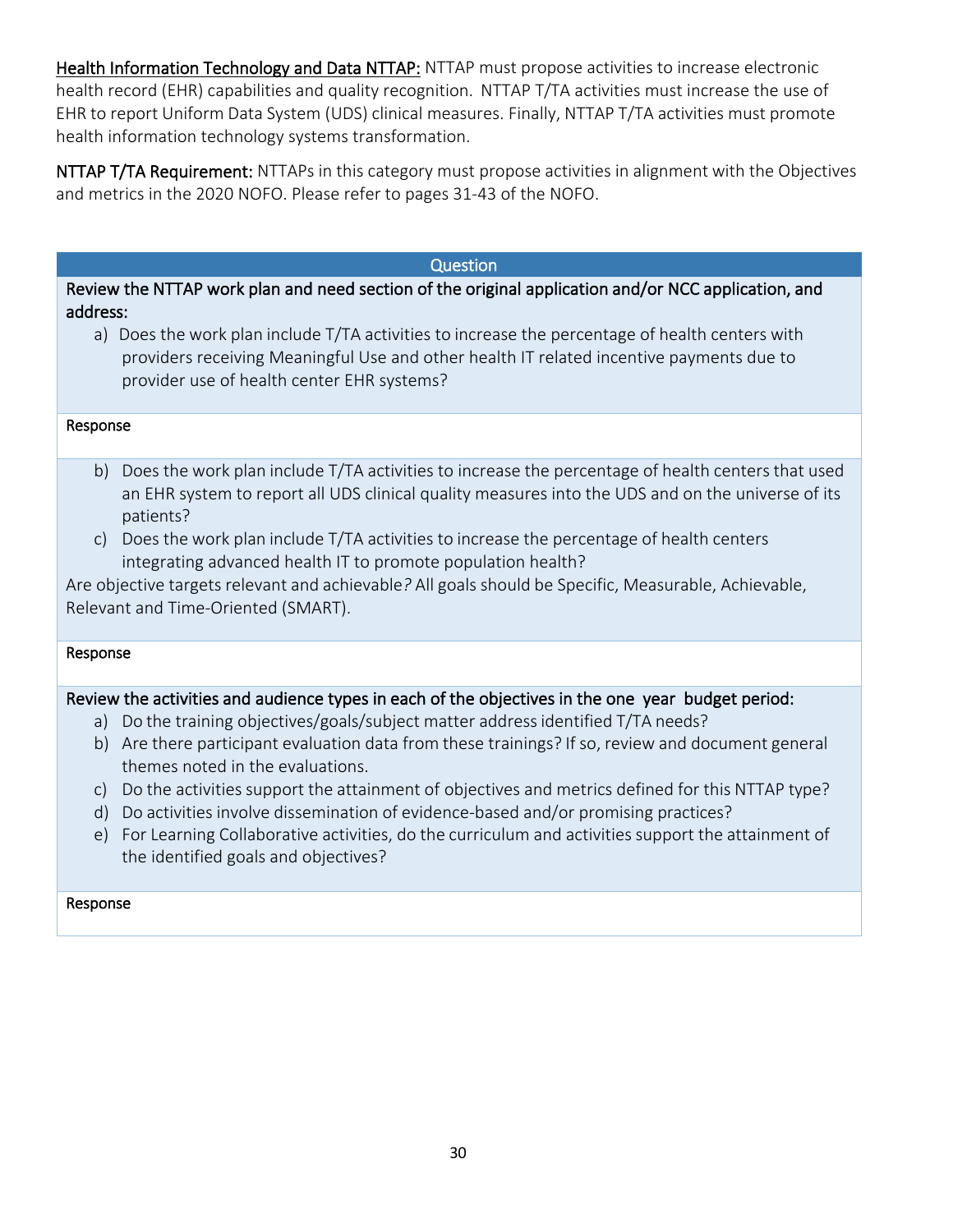Oral Health Care NTTAP: NTTAP must propose activities to expand and integrate high-quality oral health services. NTTAP must also propose T/TA activities to improve oral health outcomes.

NTTAP T/TA Requirement: NTTAPs in this category must propose activities in alignment with the Objectives and metrics in the 2020 NOFO. Please refer to pages 31-43 of the NOFO.

#### Question Review the NTTAP work plan and need section of the original application and/or NCC application, and address: a) Does the work plan include T/TA activities to increase the number of health centers that receive T/TA on optimizing oral health care as part of integrated, comprehensive primary health care? Response b) Does the work plan include T/TA activities to increase the number of health centers that receive oral health care-focused T/TA to address emerging issues as applicable? Are objective targets relevant and achievable*?* All goals should be Specific, Measurable, Achievable, Relevant and Time-Oriented (SMART). Response Review the audience types in each of the objectives in the one year budget period: a) Are there participant evaluation data from these trainings? If so, review and document general themes noted in the evaluations. b) Do the activities support the attainment of objectives and metrics defined for this NTTAP type? c) Do activities involve dissemination of evidence-based and/or promising practices? d) For Learning Collaborative activities, do the curriculum and activities support the attainment of the identified goals and objectives?

#### Response

Does the work plan include T/TA activities to improve performance on the UDS oral health clinical quality measure?

#### Response

Does the work plan include T/TA activities to increase number of health centers that have a comprehensive oral health workforce recruitment and retention plan?

#### Response

Does the work plan include T/TA activities to increase the number of health centers that use oral health providers on integrated care teams?

#### Response

Does the work plan include T/TA activities to increase the number of health centers that use health IT (e.g. EDR/EHR integration) to integrate oral health and primary care services?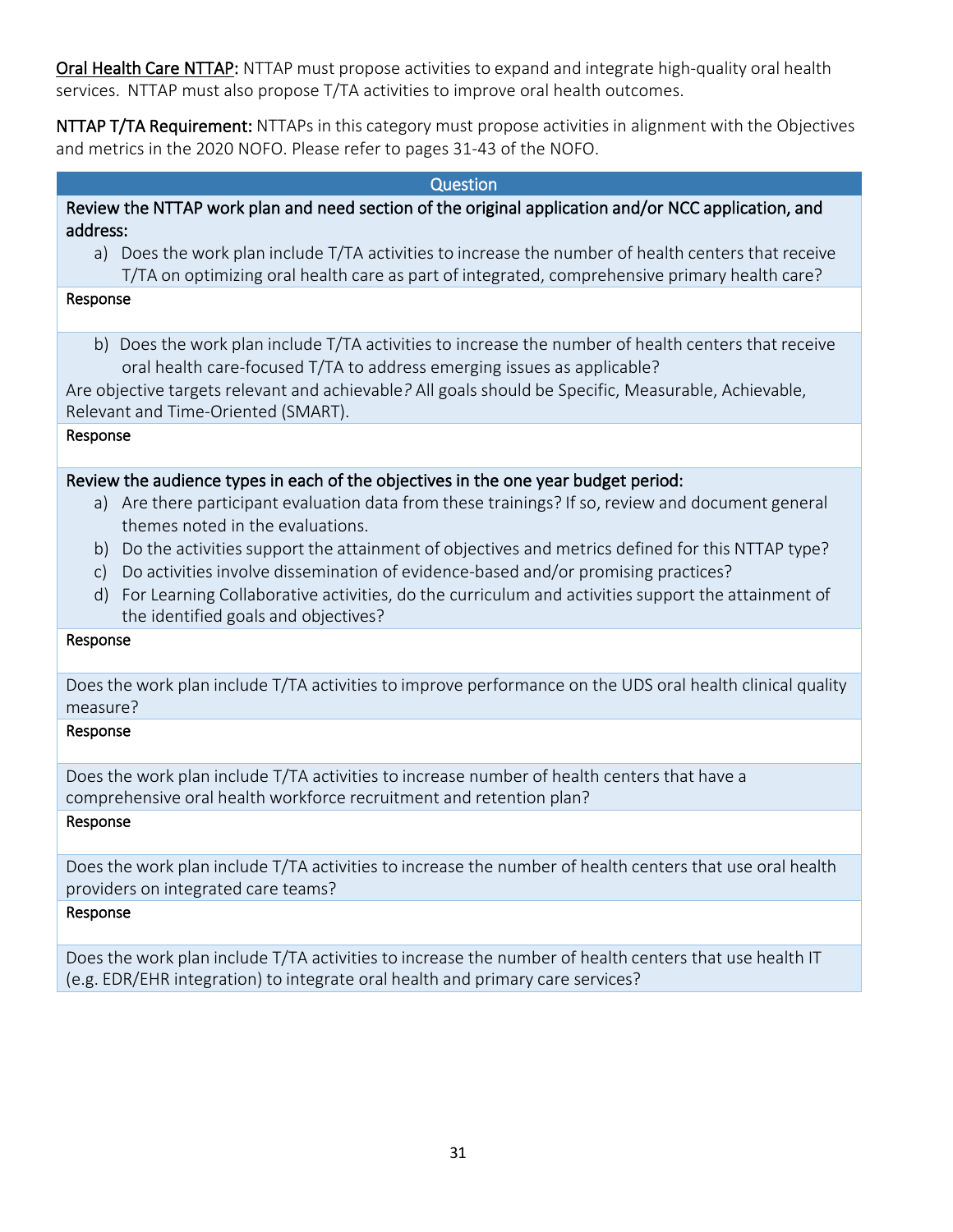Medical-Legal Partnerships NTTAP: NTTAP must propose activities to increase or expand medical-legal partnerships.

NTTAP T/TA Requirement: NTTAPs in this category must propose activities in alignment with the Objectives and Metrics in the 2020 NOFO. Please refer to pages 31-43 of the NOFO.

| Question                                                                                                                                                                                                                                                                                                                                                                                                                                                                                                                                                                                                                                          |  |  |  |
|---------------------------------------------------------------------------------------------------------------------------------------------------------------------------------------------------------------------------------------------------------------------------------------------------------------------------------------------------------------------------------------------------------------------------------------------------------------------------------------------------------------------------------------------------------------------------------------------------------------------------------------------------|--|--|--|
| Review the NTTAP work plan and need section of the original application and/or NCC application, and<br>address:                                                                                                                                                                                                                                                                                                                                                                                                                                                                                                                                   |  |  |  |
| Does the work plan include T/TA activities to increase the number of health centers that address<br>a)<br>health related legal needs of patients to improve populations and community health?                                                                                                                                                                                                                                                                                                                                                                                                                                                     |  |  |  |
| Response                                                                                                                                                                                                                                                                                                                                                                                                                                                                                                                                                                                                                                          |  |  |  |
| Does the work plan include T/TA activities to increase the number of health centers that receive<br>b)<br>medical-legal partnerships focused T/TA to address emerging issues as applicable. Refer to page<br>39 for the menu of options.                                                                                                                                                                                                                                                                                                                                                                                                          |  |  |  |
| Are objective targets relevant and achievable? All goals should be Specific, Measurable, Achievable,<br>Relevant and Time-Oriented (SMART).                                                                                                                                                                                                                                                                                                                                                                                                                                                                                                       |  |  |  |
| Response                                                                                                                                                                                                                                                                                                                                                                                                                                                                                                                                                                                                                                          |  |  |  |
| Review activities and audience types in the objectives in the one year budget period:<br>Do the training objectives/goals/subject matter address identified T/TA needs?<br>a)<br>Are there participant evaluation data from these trainings? If so, review and document general<br>b)<br>themes noted in the evaluations.<br>Do the activities support the attainment of objective and metrics defined for this NTTAP type?<br>$\mathsf{C}$<br>Do activities involve dissemination of evidence-based and/or promising practices?<br>d)<br>For Learning Collaborative activities, do the curriculum and activities support the attainment of<br>e) |  |  |  |
| the identified goals and objectives?<br>Response                                                                                                                                                                                                                                                                                                                                                                                                                                                                                                                                                                                                  |  |  |  |
|                                                                                                                                                                                                                                                                                                                                                                                                                                                                                                                                                                                                                                                   |  |  |  |
| Does the work plan include T/TA activities to increase the number of patients screened for unmet legal<br>needs that may affect health outcomes?                                                                                                                                                                                                                                                                                                                                                                                                                                                                                                  |  |  |  |

Response

Does the work plan include T/TA activities to increase the number of health centers that implement medical-legal partnerships to address social determinants of health (SDOH).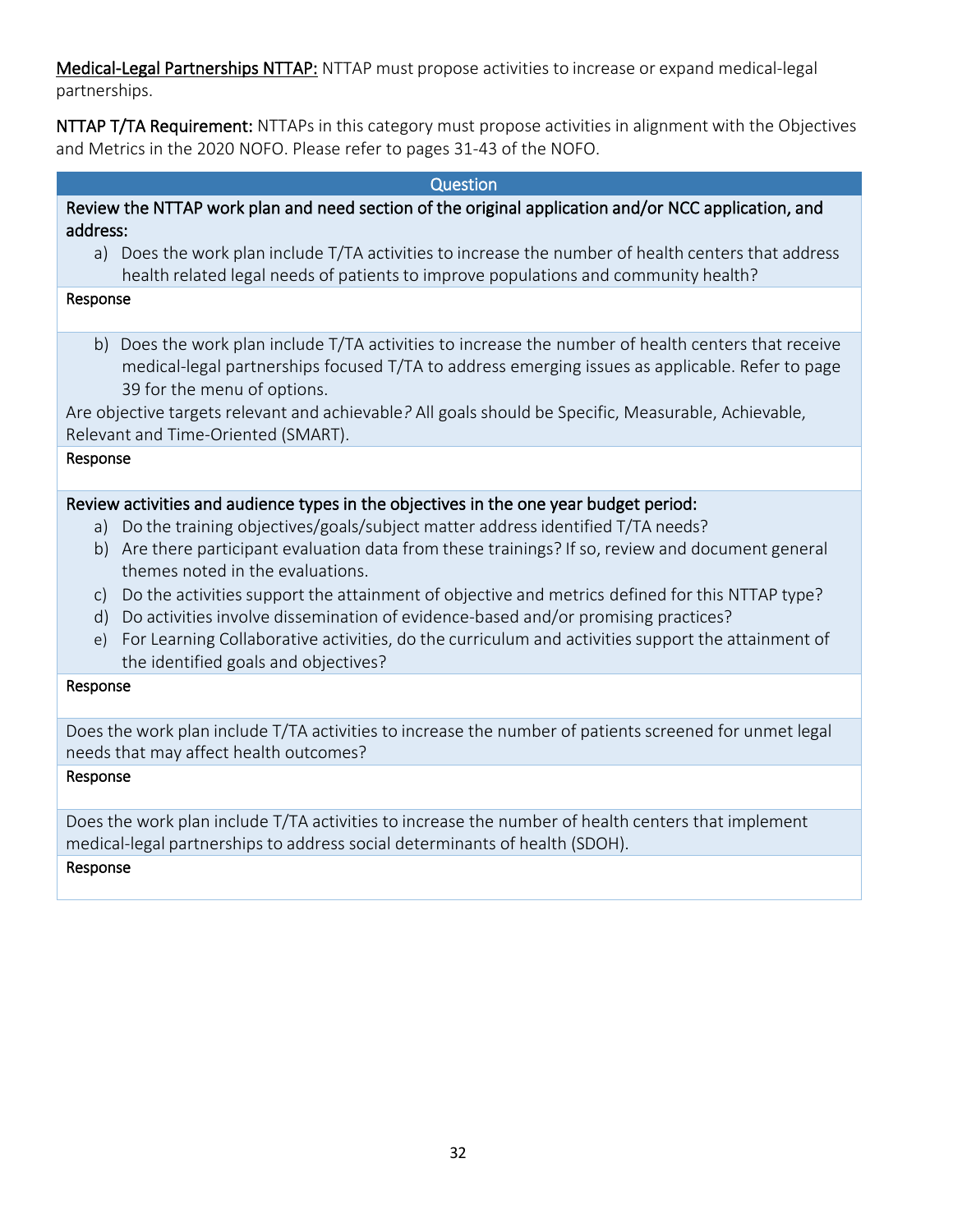Intimate Partner Violence NTTAP: NTTAP must propose activities to address Intimate Partner Violence and Human Trafficking

NTTAP T/TA Requirement: NTTAP in this category must propose activities in alignment with the Objectives and Metrics in the 2020 NOFO. Please refer to pages 31-43 of the NOFO.

#### Question

#### Review the NTTAP work plan and need section of the original application and/or NCC application, and address:

a) Does the work plan include T/TA activities to increase the number of health centers that have a protocol for addressing intimate partner violence (IPV) to improve community health?

#### Response

b) Does the work plan include T/TA activities to increase the number of health centers that receive intimate partner violence-focused T/TA to address emerging issues as applicable?

Are objective targets relevant and achievable*?* All goals should be Specific, Measurable, Achievable,

Relevant and Time-Oriented (SMART).

#### Response

#### Review a combination of activities and audience types in each objective in the one year budget period:

- a) Do the training objectives/goals/subject matter addressidentified T/TA needs?
- b) Are there participant evaluation data from these trainings? If so, review and document general themes noted in the evaluations.
- c) Do the activities support the attainment of objectives and metrics defined for this NTTAP type?
- d) Do activities involve dissemination of evidence-based and/or promising practices?
- e) For Learning Collaborative activities, do the curriculum and activities support the attainment of the identified goals and objectives?

#### Response

Does the work plan include T/TA activities to increase the number of health centers that receive T/TA on developing capacity for implementing a range of IPV related services? Response

Does the work plan include T/TA activities to increase the number of health centers staff who receive T/TA to develop capacity for addressing IPV during patient visits?

#### Response

Does the work plan include T/TA activities to increase the number of health centers that have or establish formal bidirectional agreements with community-based organizations addressing IPV? Response

Does the work plan include T/TA activities to increase the number of health centers that have a protocol for addressing human trafficking to improve community health?

#### Response

Does the work plan include T/TA activities to increase the number of health centers that receive T/TA on developing capacity for implementing a range of human trafficking related services? Response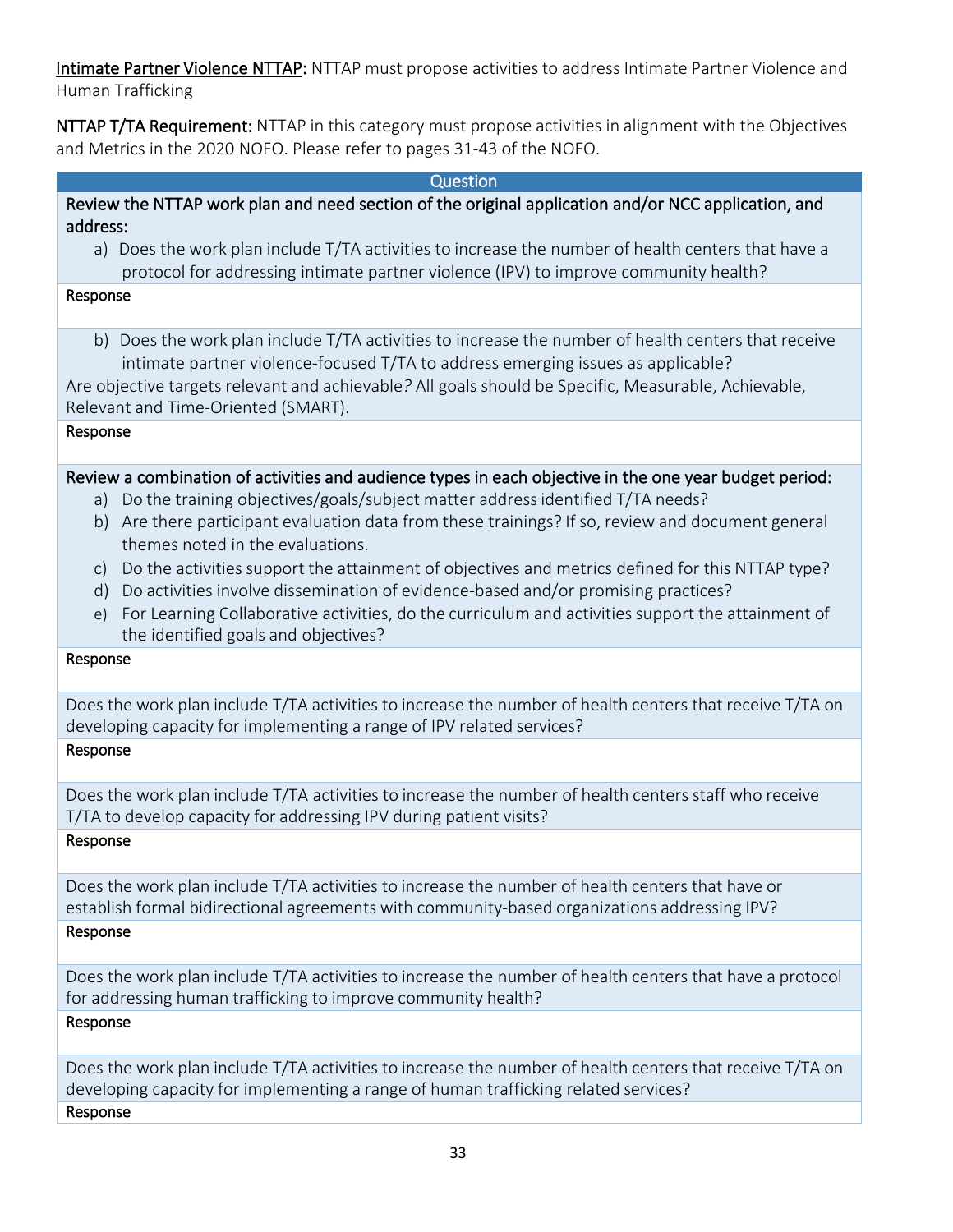#### National Resource Center for Health Center Training and Technical Assistance NTTAP: Assess whether NTTAP is providing developmental T/TA activities to existing and potential health centers to meaningfully advance excellence in health center operations, performance and/or patient outcomes.

NTTAP T/TA Requirement: NTTAP in this category must propose activities in alignment with the Objectives and metrics in the 2020 NOFO. Please refer to pages 31-43 of the NOFO.

|              | Question                                                                                                                                                                 |
|--------------|--------------------------------------------------------------------------------------------------------------------------------------------------------------------------|
|              | Review the NTTAP work plan and need section of the original application, and address:                                                                                    |
|              | a) Does the work plan include T/TA activities to increase the number of health centers providing                                                                         |
|              | access to integrated, comprehensive primary care (e.g. primary medical, oral, mental, substance                                                                          |
|              | use disorder, vision, enabling services)?                                                                                                                                |
| b)           | Does the work plan include T/TA activities to reduce the percentage of patients 18-75 years of                                                                           |
|              | age with diabetes who had hemoglobin A1C greater than 9.0 percent during the measurement<br>period?                                                                      |
| $\mathsf{C}$ | Does the work plan include T/TA activities to increase the number new access point award                                                                                 |
|              | recipients and/or Health Center Program look-alikes that received T/TA on the fundamentals of a<br>successful health center?                                             |
| d)           | Does the work plan include T/TA activities to increase the number of health centers assisted                                                                             |
|              | through collection and dissemination of evidence-based or promising practices in the areas of<br>governance, strategic planning, workforce, QA/QI, and value based care? |
| e)           | Does the work plan include T/TA activities to increase the number of health centers that receive                                                                         |
|              | T/TA to develop emergency preparedness plans that demonstrate alignment with and                                                                                         |
|              | participation in federal, state, tribal, regional and local emergency preparedness systems to                                                                            |
|              | ensure continuity of care during disasters and public health emergencies?                                                                                                |
| f)           | Does the work plan include T/TA activities to increase the number of health centers with                                                                                 |
|              | executive staff (CEO, COO, CFO, CD/CMO, and CIO) and Board members who complete                                                                                          |
|              | leadership development training?                                                                                                                                         |
| g)           | Does the work plan include T/TA activities to establish a health center clinicians council to                                                                            |
|              | promote peer-to-peer learning and identify professional development areas of need?                                                                                       |
| h)           | Does the work plan include T/TA activities to increase the number of health centers with                                                                                 |
|              | operations staff who received training to support development within their positions (e.g. billing,                                                                      |
|              | coding, administration, health IT)?                                                                                                                                      |
| $\mathsf{i}$ | Does the work plan include T/TA activities to increase the number of users who access learning                                                                           |
|              | resources available on the clearinghouse platform?                                                                                                                       |
| j)           | Does the work plan include T/TA activities to increase the number of learning resources and T/TA                                                                         |
|              | materials available on the clearinghouse platform?                                                                                                                       |
| k)           | Does the work plan include T/TA activities to increase the number of T/TA contributors and users                                                                         |
|              | who report positive feedback on the availability, quality, and usefulness of T/TA resources<br>(including the health center T/TA needs assessment)?                      |
| $\vert$      | Does the work plan include T/TA activities to increase the number of health centers receiving                                                                            |
|              | T/TA in practice transformation to facilitate participation in value-based payment and other                                                                             |
|              | sustainable business models?                                                                                                                                             |
|              | Are objective targets relevant and achievable? All goals should be Specific, Measurable, Achievable,                                                                     |
|              | Relevant and Time-Oriented (SMART).                                                                                                                                      |
|              |                                                                                                                                                                          |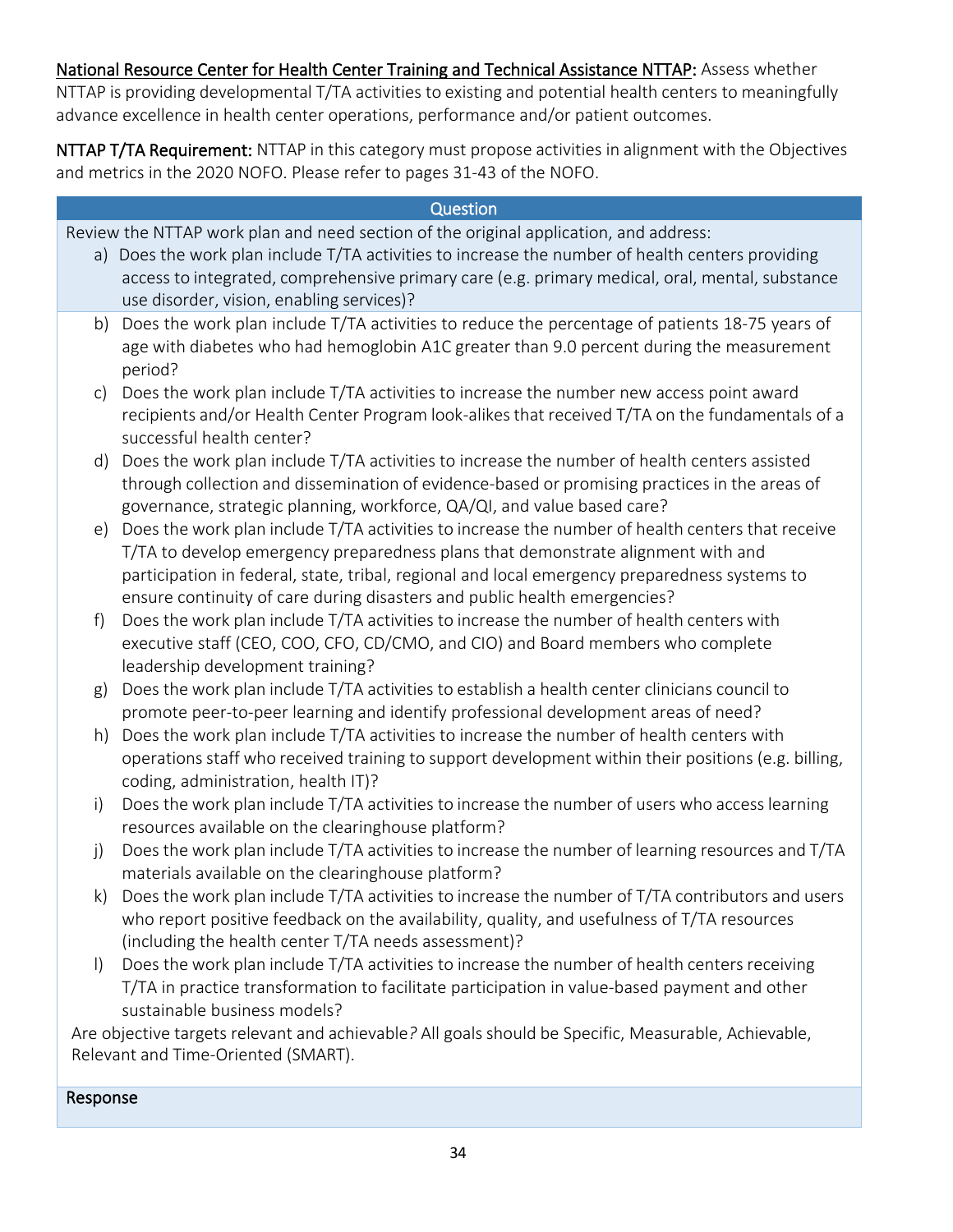#### Review activities and audience types in each of the objectives in the year 2 budget period:

- a) Do the training objectives/goals/subject matter address identified T/TA needs?
- b) Are there participant evaluation data from these trainings? If so, review and document general themes noted in the evaluations.
- c) Do the activities support the attainment of objective and metrics defined for this NTTAP type?
- d) Do activities involve dissemination of evidence-based and/or promising practices? For Learning Collaborative activities, do the curriculum and activities support the attainment of the identified goals and objectives?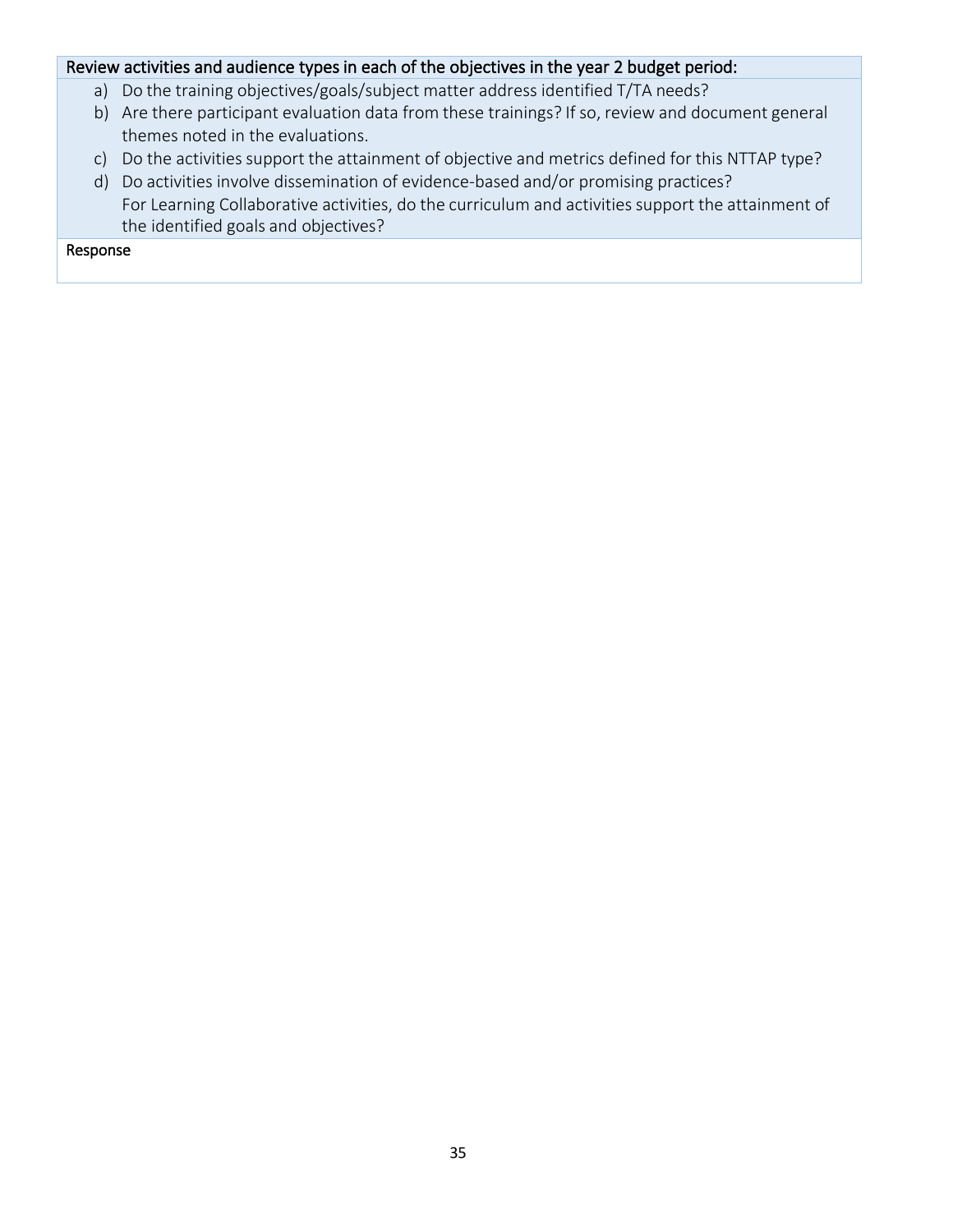## <span id="page-36-0"></span>Appendix E: On-Site Visit Verification Questions per NTTAP Category Type

The questions found in Appendix E are *unique to each NTTAP type*. Section 3: On-Site/Virtual Site Visit Overview includes questions that apply to all NTTAPS.

Special and Vulnerable Populations NTTAPs: Verify that the NTTAP is providing specialized T/TA activities to existing and potential health centers serving one of the defined special or vulnerable population categories: People Experiencing Homeless; Migratory and Seasonal Agricultural Worker; Residents of Public Housing; LGBT; Asian Americans/Native Hawaiians/and other Pacific Islanders; School-Aged Children; Older Adults.

#### General Verification Questions

When verifying the activities under each objective, the Consultant should consider the following verification questions. The Consultant should refer to the most recent UDS data and/or PO as appropriate.

- a) What is the NTTAP's approach to ongoing surveillance of the health care environment related to this Activity Area? What data sources are used?
- b) How did the NTTAP identify and prioritize the most pressing needs related to this Activity Area?
- c) How did the NTTAP decide which Activity Audience was appropriate for this particular Activity Area? What factors influenced this decision?
- d) How is the NTTAP using data (e.g. UDS, national data sources, state profiles, etc.) to inform its proposed activities in the Activity Area? *NTTAP may demonstrate any data tracking or organization tools.*
- e) How do the activities listed within the Activity Area address the high priority needs identified in the health care environment?
- f) What factors contributed to the achievement of the identified T/TA objectives?
- g) What factors restricted or undermined the achievement of the T/TA objectives?
- h) How are areas for improvement identified? If applicable, what examples has the NTTAP documented so far and how have these been incorporated?
- i) What type of evaluation was administered for this activity? How does the NTTAP analyze and use data from T/TA evaluations?
- j) How does the NTTAP assess the return on investment (ROI) of this activity?
- k) How did the NTTAP ensure this activity was available and accessible to existing and potential health centers regardless of NTTAP membership or look-alike designation status?

#### Response

2) Ask the NTTAP to provide examples and documentation for any two (2) collaborations from the sample of T/TA activities documentation provided for the pre-site visit analysis and review. These should be different collaborations than the collaborations found within the two activities per objective selected for presentation during the site visit. These collaborations may be a Learning Collaborative activity or a National Audience activity. For each collaboration the Consultant should ask: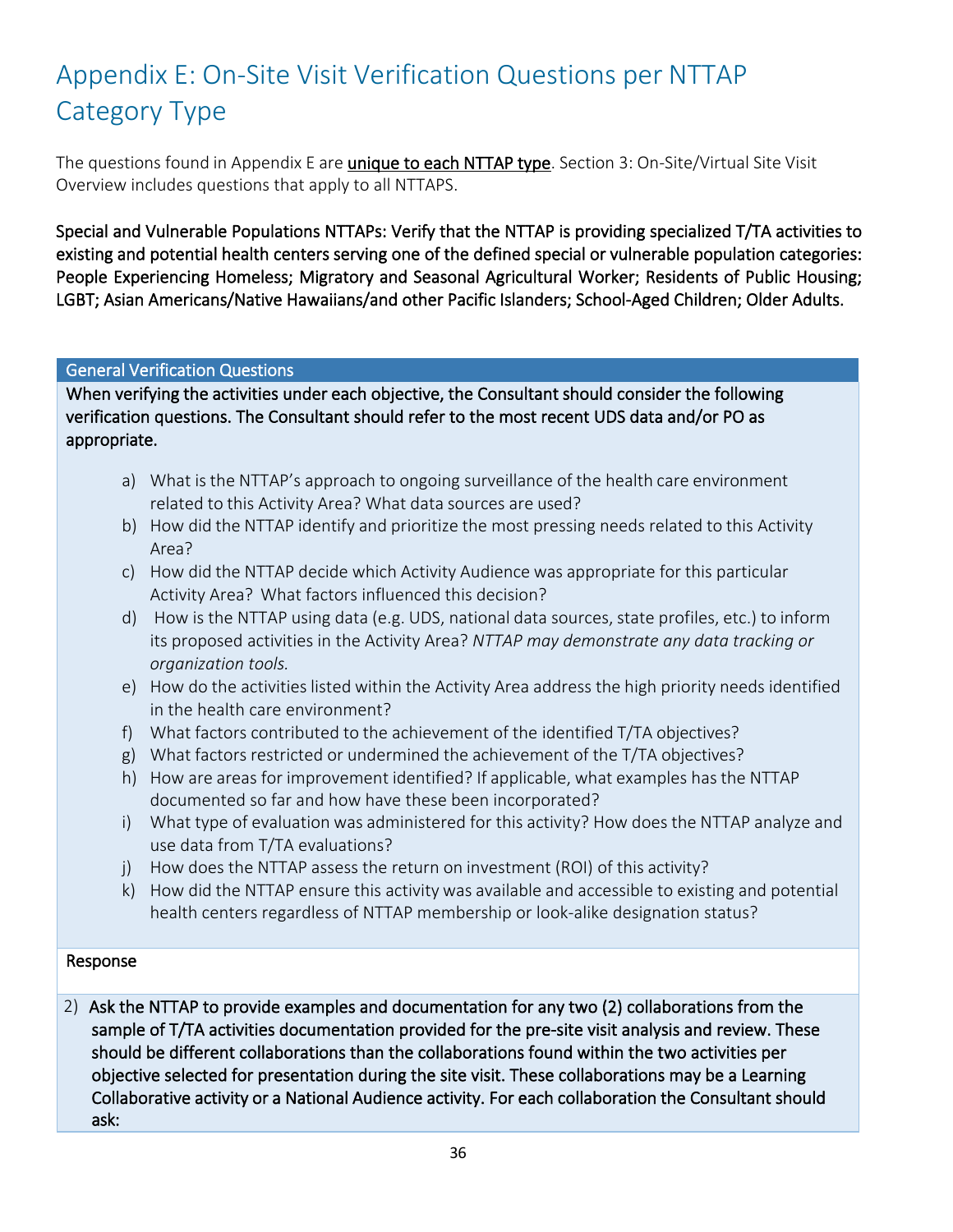- a) What is the rationale for each collaboration (e.g. subject matter expertise)? Ask for impact data if available (this can vary based on when in the project period the NTTAP is receiving the site visit).
- b) What impact has this collaboration had on the T/TA activity provided? On health centers?
- c) How has the collaboration improved access to comprehensive, culturally competent, quality primary care services to underserved and vulnerable populations? How does the NTTAP track this?
	- d) How does the NTTAP minimize duplication of efforts?

#### Response

Health Center Development Area NTTAPs: Verify that the NTTAP is providing specialized T/TA activities to existing and potential health centers specific to the NTTAP type selected: Clinical Workforce Development; Health Workforce Recruitment and Retention; Capital Development and Growth; Health Information Technology and Data; Oral Health Care; Medical-Legal Partnerships; Intimate Partner Violence Prevention.

#### Question

When verifying the activities under each objective, the Consultant should consider the following verification questions. The Consultant should refer to the most recent UDS data and/or PO as appropriate.

- a) What is the NTTAP's approach to ongoing surveillance of the health care environment related to this Activity Area? What data sources are used?
- b) How did the NTTAP identify and prioritize the most pressing needs related to this Activity Area?
- c) How did the NTTAP decide which Activity Audience was appropriate for this particular Activity Area? What factors influenced this decision?
- d) How is the NTTAP using data (e.g. UDS, national data sources, state profiles, etc.) to inform its proposed activities in the Activity Area? *NTTAP may demonstrate any data tracking or organization tools.*
- e) How do the activities listed within the Activity Area address the high priority needs identified in the health care environment?
- f) What factors contributed to the achievement of the identified T/TA objectives?
- g) What factors restricted or undermined the achievement of the T/TA objectives?
- h) How are areas for improvement identified? If applicable, what examples has the NTTAP documented so far and how have these been incorporated?
- i) What type of evaluation was administered for this activity? How does the NTTAP analyze and use data from T/TA evaluations?
- j) How does the NTTAP assess the ROI of this activity?
- k) How did the NTTAP ensure this activity was available and accessible to existing and potential health centers regardless of NTTAP membership or look-alike designation status?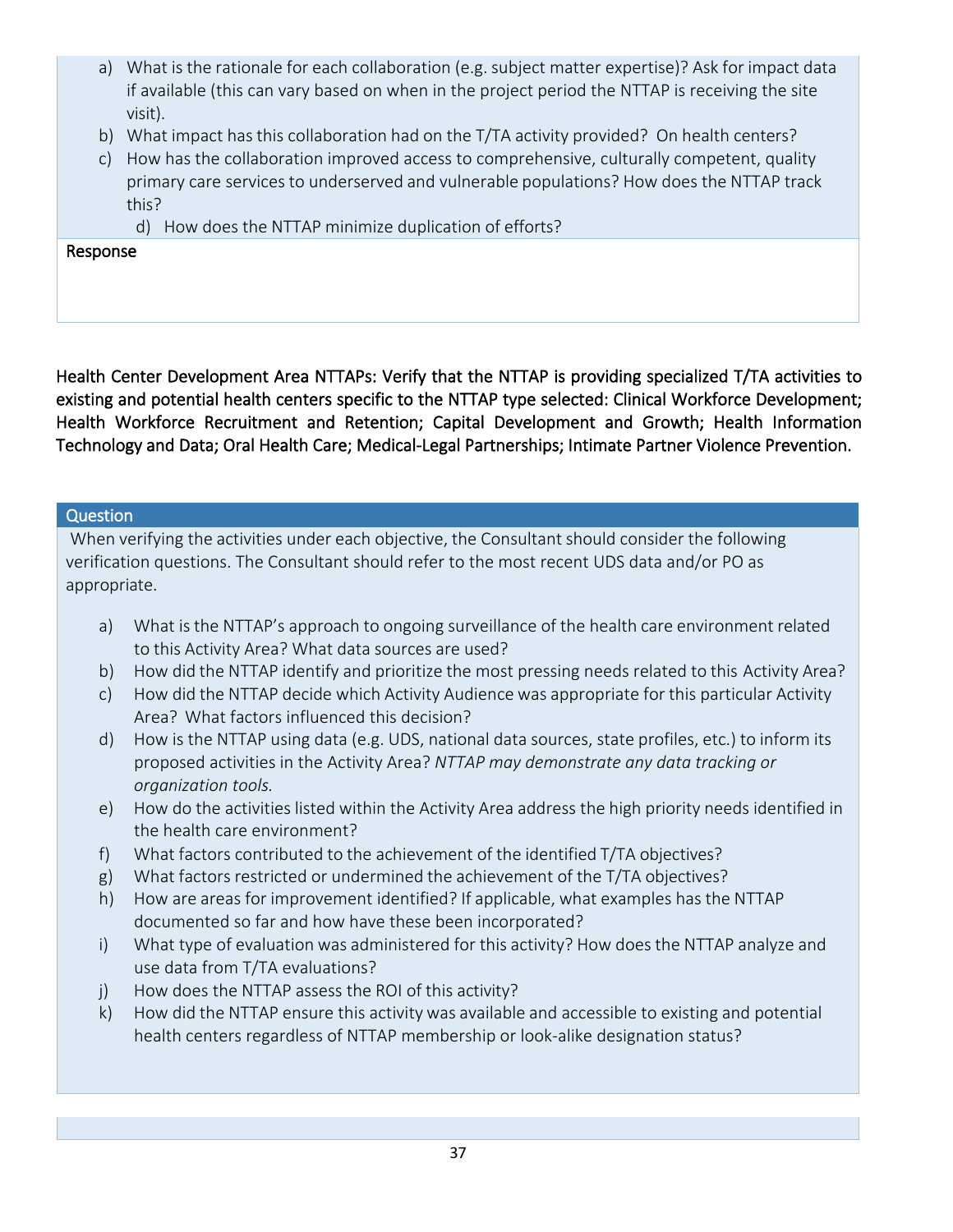#### Response

- 2) Ask the NTTAP to share information around any two collaborations relating to one or more of the predefined goals for this NTTAP type; Collaborations may be either formal or informal. These should be different collaborations than the collaborations found within the two activities per objective selected for presentation during the site visit. These collaborations may be related a Learning Collaborative activity or a National Audience activity. For each collaboration the Consultant should ask:
	- a) What is the rationale for each collaboration (e.g. subject matter expertise)? Ask for impact data if available (this can vary based on when in the project period the NTTAP is receiving the site visit).
	- b) What impact has this collaboration had on the T/TA activity provided? On health centers?
	- c) How has the collaboration improved access to comprehensive, culturally competent, quality primary care services to underserved and vulnerable populations? How does the NTTAP track this?
	- d) How does the NTTAP minimize duplication of efforts?

#### Response

National T/TA Center NTTAP: Verify that the NTTAP is providing specialized T/TA activities to existing and potential health centers to meaningfully advance excellence in health center expansion; operational workforce competency; value based practice transformation, etc.

#### Question

When verifying the activities under each objective, the Consultant should consider the following verification questions. The Consultant should refer to the most recent UDS data and/or HRSA PO as appropriate.

- a) What is the NTTAP's approach to ongoing surveillance of the health care environment related to this Activity Area? What data sources are used?
- b) How did the NTTAP identify and prioritize the most pressing needs related to this Activity Area?
- c) How did the NTTAP decide which Activity Audience was appropriate for this particular Activity Area? What factors influenced this decision?
- d) How is the NTTAP using data (e.g. UDS, national data sources, state profiles, etc.) to inform its proposed activities in the Activity Area? *NTTAP may demonstrate any data tracking or organization tools.*
- e) How do the activities listed within the Activity Area address the high priority needs identified in the health care environment?
- f) What factors contributed to the achievement of the identified T/TA objectives?
- g) What factors restricted or undermined the achievement of the T/TA objectives?
- h) How are areas for improvement identified? If applicable, what examples has the NTTAP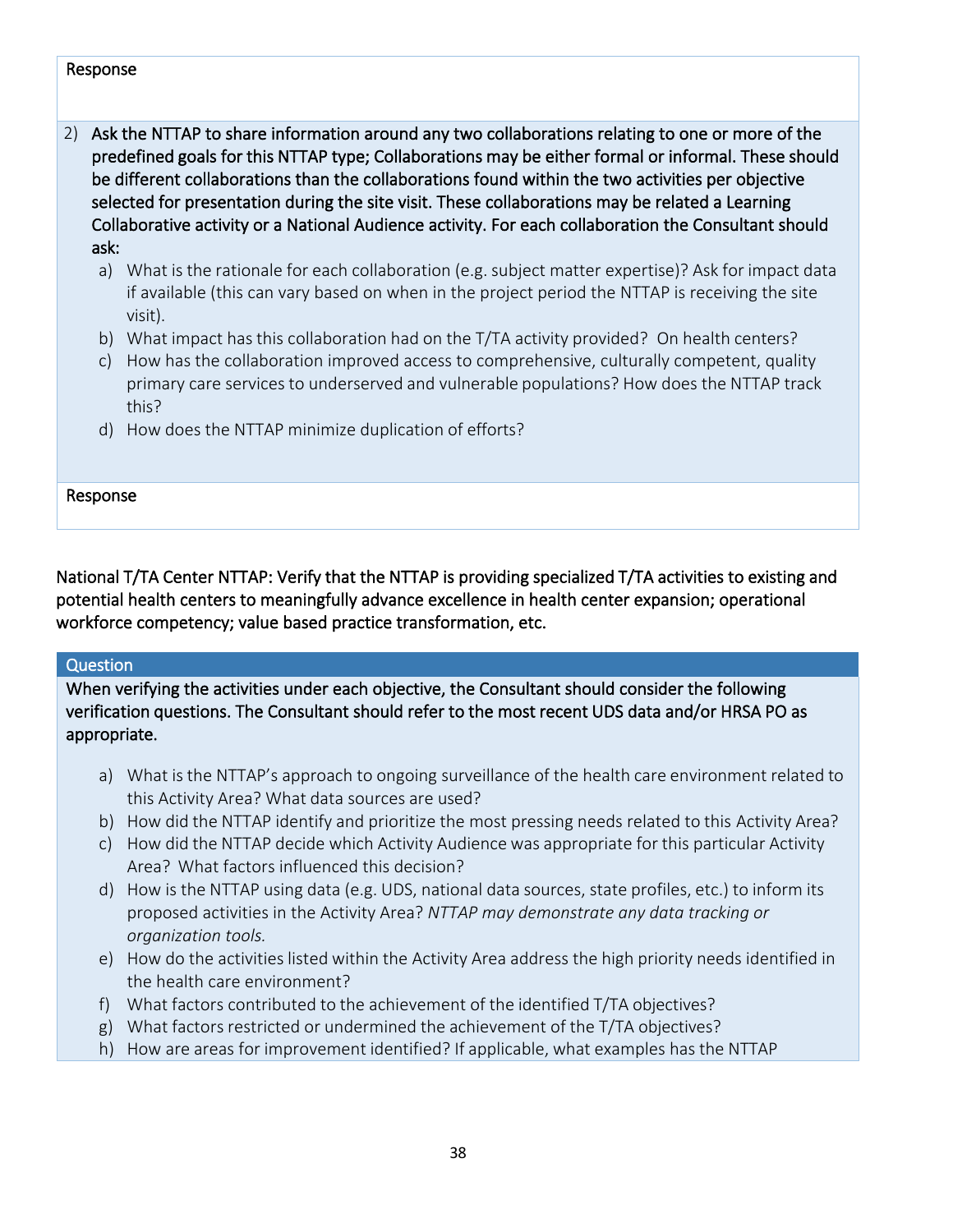documented so far and how have these been incorporated?

- i) What type of evaluation was administered for this activity? How does the NTTAP analyze and use data from T/TA evaluations?
- j) How does the NTTAP assess the ROI of this activity?
- k) How did the NTTAP ensure this activity was available and accessible to existing and potential health centers regardless of NTTAP membership or look-alike designation status?

#### Response

- 2) Ask the NTTAP to share information around any two collaborations relating to one or more of the predefined objectives for this NTTAP type; Collaborations may be either formal or informal. These should be different collaborations than the collaborations found within the two activities per objective selected for presentation during the site visit. These collaborations may be related to a Learning Collaborative activity or a National Audience activity. For each collaboration the Consultant should ask:
	- a) What is the rationale for each collaboration (e.g. subject matter expertise)? Ask for impact data if available (this can vary based on when in the project period the NTTAP is receiving the site visit).
	- b) What impact has this collaboration had on the T/TA activity provided? On health centers?
	- c) How has the collaboration improved access to comprehensive, culturally competent, quality primary care services to underserved and vulnerable populations? How does the NTTAP track this?
	- d) How does the NTTAP minimize duplication of efforts?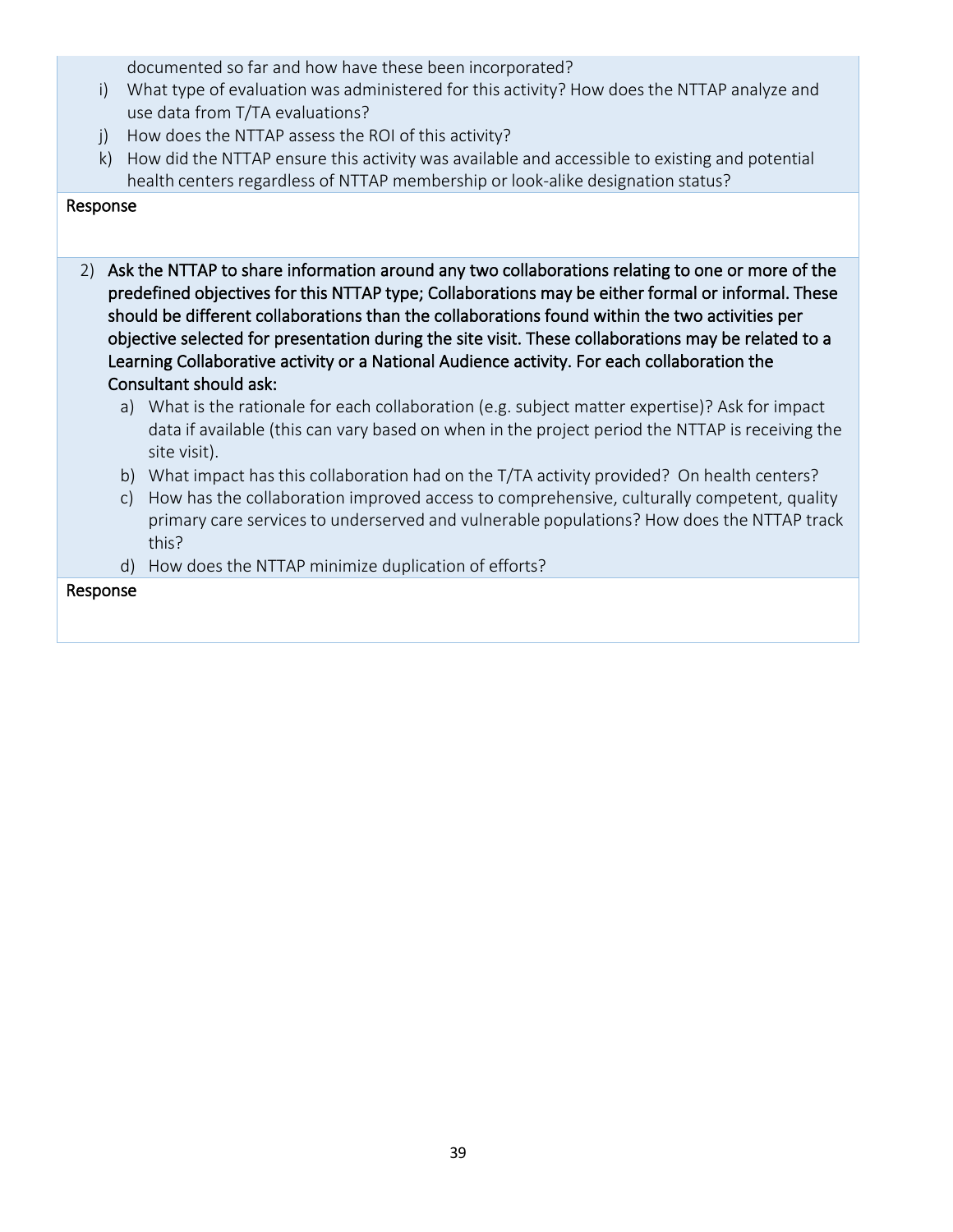## <span id="page-40-0"></span>Appendix F: Sample Site Visit Agenda

National Health Center Training and Technical Assistance Partners(NTTAP) Cooperative Agreement (Name) Date: September 1-3, 202X Time: 9:00 a.m. – 4:30 p.m.

NTTAP Attendees: (Name(s): Title: Role of the NTTAP)

HRSA and Consultant Attendees: PO Name and Contact Information, other HRSA/BPHC Staff as applicable, Consultant Name DAY ONE

| $9:00$ a.m. $-9:30$ a.m.  | Introductions (PO/or other HRSA Representative if PO unavailable)                                                                                                                                                                                                                            |  |  |  |  |
|---------------------------|----------------------------------------------------------------------------------------------------------------------------------------------------------------------------------------------------------------------------------------------------------------------------------------------|--|--|--|--|
|                           | Discuss purpose of the site visit<br>$\bullet$<br>Roles and responsibilities<br>$\bullet$<br><b>BPHC Update &amp; Overview</b>                                                                                                                                                               |  |  |  |  |
|                           | <b>Staff Attendance</b>                                                                                                                                                                                                                                                                      |  |  |  |  |
|                           | List staff expected for this portion<br>٠<br>Prior to site visit, the Consultant should confirm with the NTTAP what<br>٠<br>staff will be present for each portion of the site visit. Once the agenda is<br>set, Consultant and NTTAP will coordinate with staff to block off their<br>time. |  |  |  |  |
| $9:30$ a.m. $-11:00$ a.m. | <b>NTTAP Showcase Presentation</b>                                                                                                                                                                                                                                                           |  |  |  |  |
|                           | <b>BPHC Funded Activity Successes</b><br>٠                                                                                                                                                                                                                                                   |  |  |  |  |
|                           | Innovations<br>$\bullet$                                                                                                                                                                                                                                                                     |  |  |  |  |
|                           | <b>Staff Attendance</b>                                                                                                                                                                                                                                                                      |  |  |  |  |
|                           | List staff expected for this portion<br>٠                                                                                                                                                                                                                                                    |  |  |  |  |
| 11:00 a.m. $-$ 12:30 p.m. | <b>Financial Management and Budget Review</b>                                                                                                                                                                                                                                                |  |  |  |  |
|                           | <b>Staff Attendance</b>                                                                                                                                                                                                                                                                      |  |  |  |  |
|                           | List staff expected for this portion                                                                                                                                                                                                                                                         |  |  |  |  |
|                           | Invite HRSA GMS to attend the session                                                                                                                                                                                                                                                        |  |  |  |  |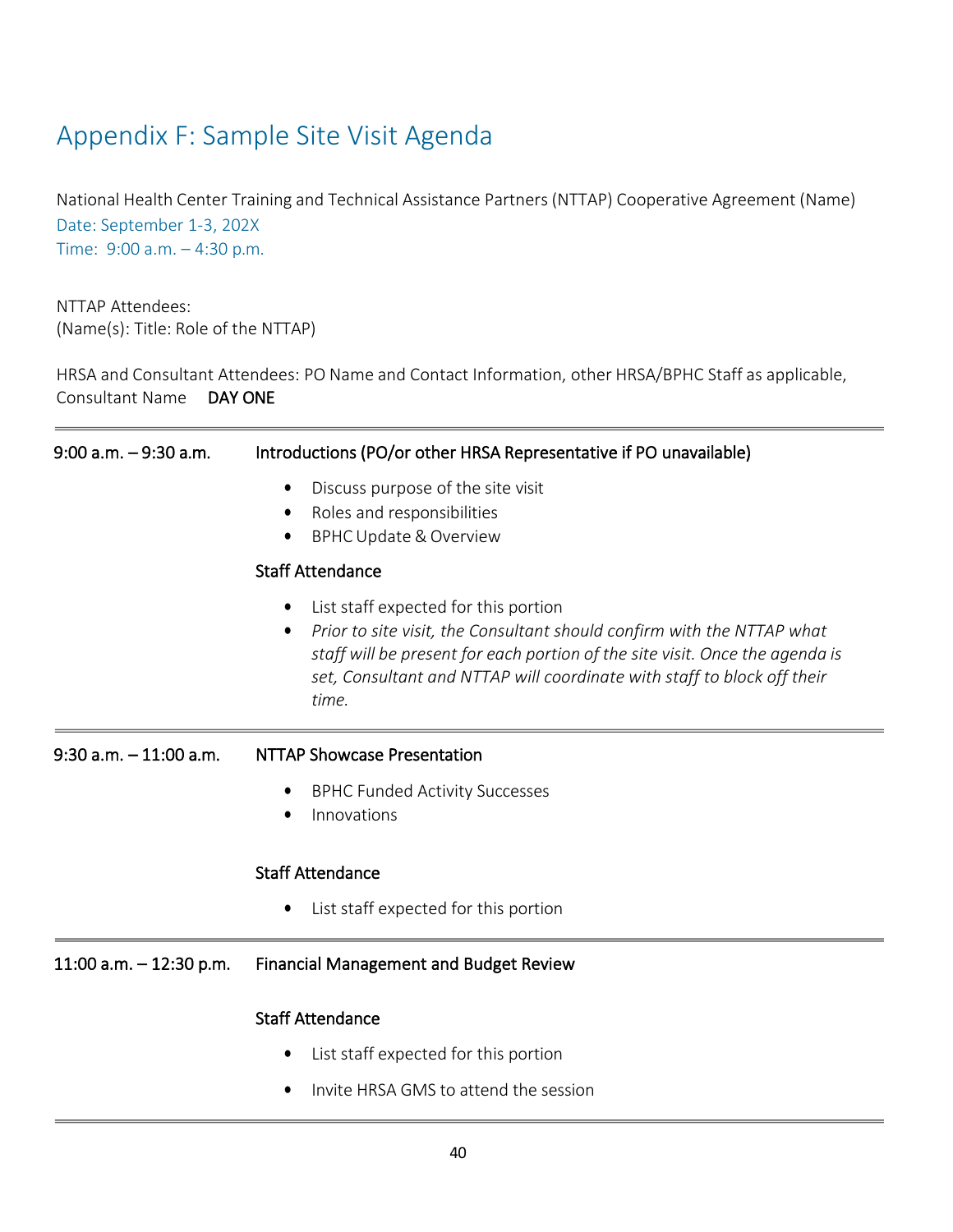## 12:30 p.m. – 1:30 p.m. Lunch 1:30 p.m. – 4:30 p.m. Verification (Consultants) Staff Attendance • List staff expected for this portion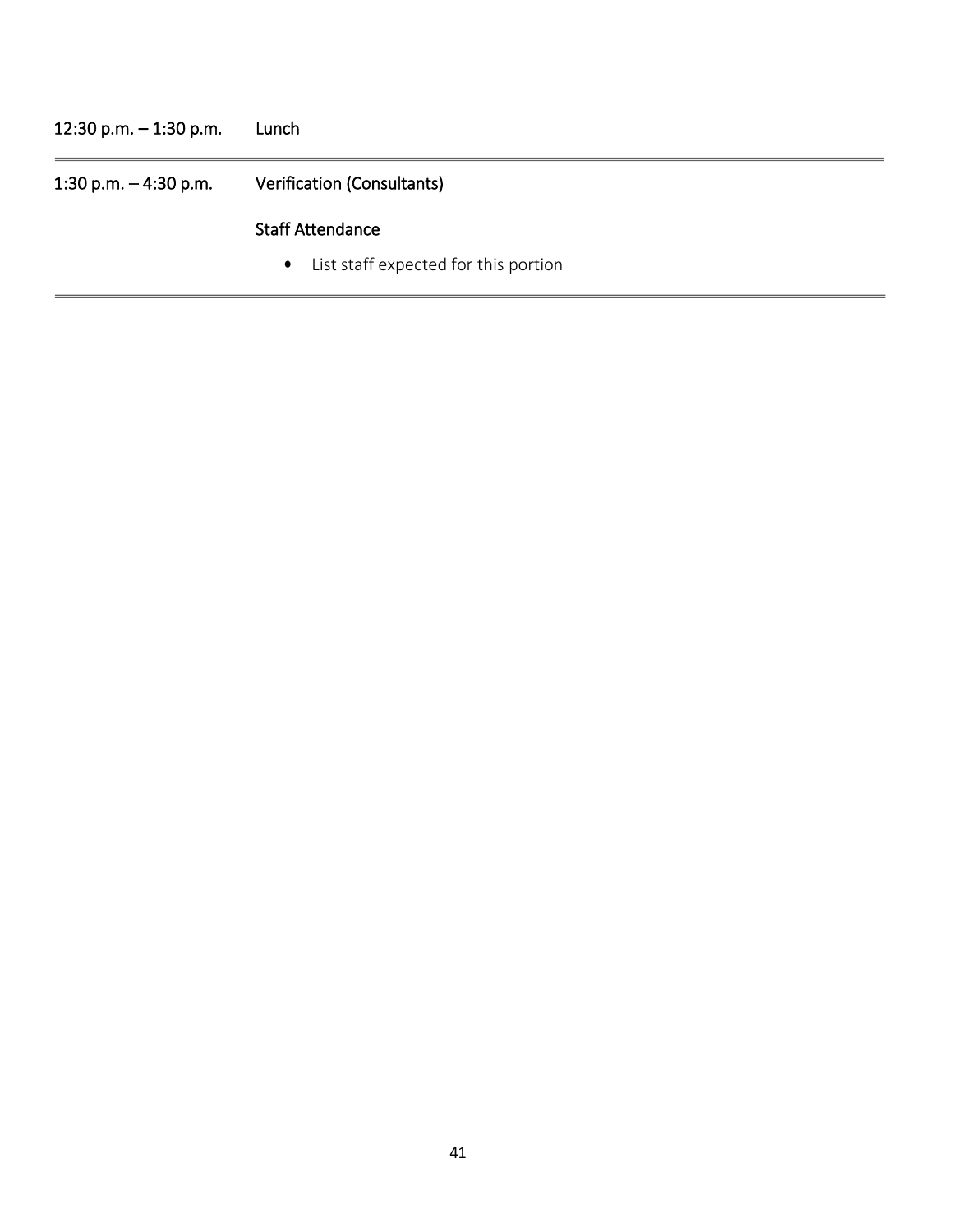#### DAY TWO

| $9:00$ a.m. $-11:30$ a.m. | Verification (Consultants)                      |
|---------------------------|-------------------------------------------------|
|                           | <b>Staff Attendance</b>                         |
|                           | List staff expected for this portion            |
| 11:30 a.m. $-$ 12:30 p.m. | Lunch                                           |
| 12:30 p.m. $-3:00$ p.m.   | Verification (Consultants)                      |
|                           | <b>Staff Attendance</b>                         |
|                           | List staff expected for this portion<br>٠       |
| $3:00$ p.m. $-3:30$ p.m.  | Debrief CEO prior to exit conference (optional) |
|                           | <b>Staff Attendance</b>                         |
|                           | List staff expected for this portion<br>٠       |
| $3:30$ p.m. $-4:30$ p.m.  | Exit conference                                 |
|                           | <b>Staff Attendance</b>                         |
|                           | List staff expected for this portion            |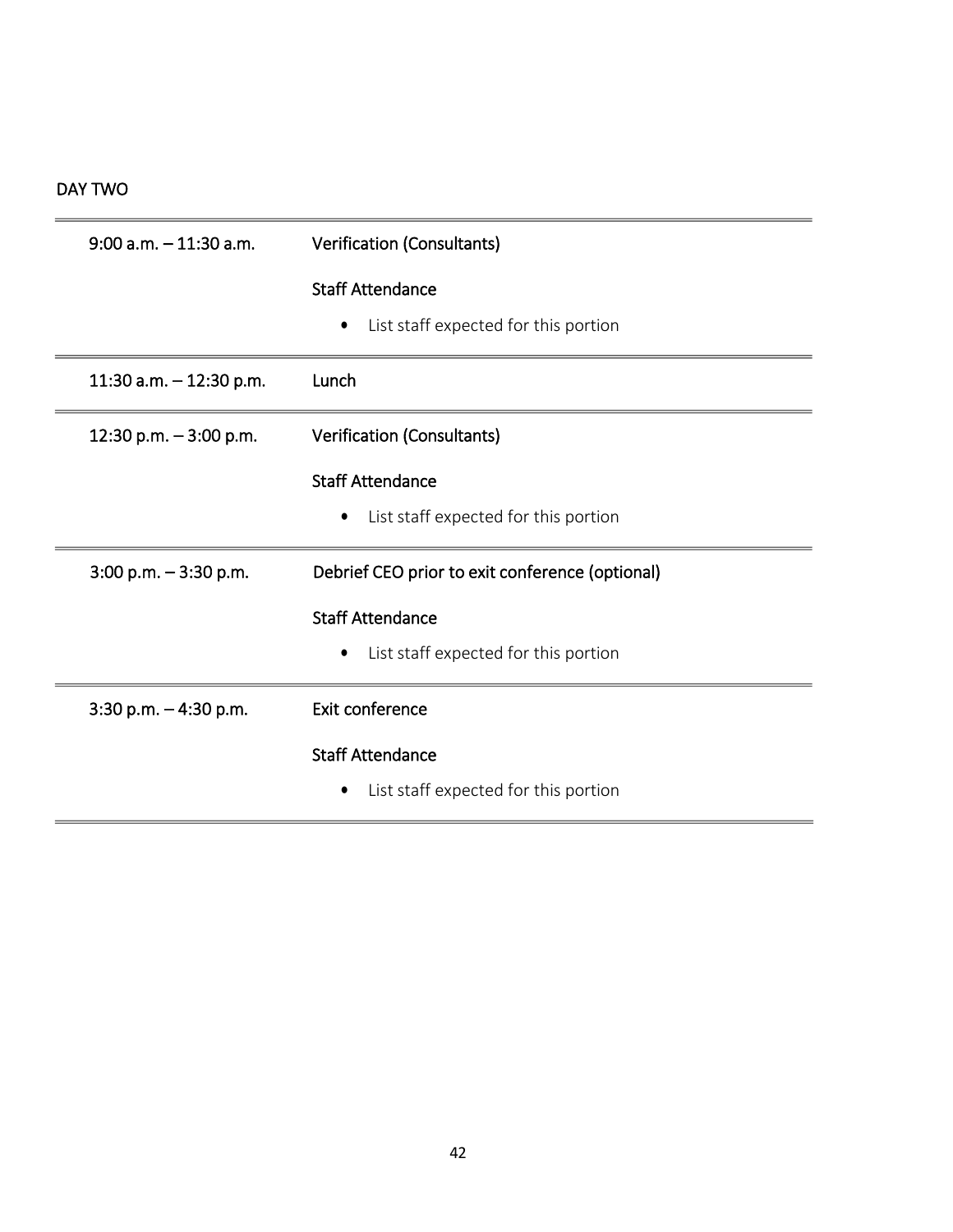## <span id="page-43-0"></span>Appendix G: Entrance Conference

The Entrance Conference provides an opportunity for introductions of key NTTAP personnel; reiterate the purpose of the visit; review the schedule; and allow the NTTAP to provide a general overview, including any major accomplishments/successes. The Entrance Conference must involve the site visit Consultant, NTTAP PO, and the NTTAP's senior management staff. The Entrance Conference is approximately one to two hours in length. The entrance conference takes place on Day One of the site visit.

| 20 minutes | <b>Introductions</b>                                                               |
|------------|------------------------------------------------------------------------------------|
|            | The PO and Consultant should:                                                      |
|            | Review the purpose, scope and intended outcome of the visit                        |
|            | Review the site visit agenda and make any necessary changes                        |
|            | Describe how site visit outcomes and recommendations will be shared                |
|            | Review Consultant, PO, and NTTAP follow up roles and responsibilities              |
|            | BPHC Update & Overview (Project Officer presents)<br>$\bullet$                     |
|            |                                                                                    |
| 90 minutes | <b>NTTAP Showcase</b>                                                              |
|            | Presentation topics are at NTTAP's discretion, but suggested subjects<br>$\bullet$ |
|            | include: NTTAP's assessment of public health barriers and opportunities            |
|            | T/TA promising practices and successes<br>$\bullet$                                |
|            | New initiatives the NTTAP is undertaking<br>$\bullet$                              |
|            |                                                                                    |
| 10 minutes | Q&A                                                                                |
|            |                                                                                    |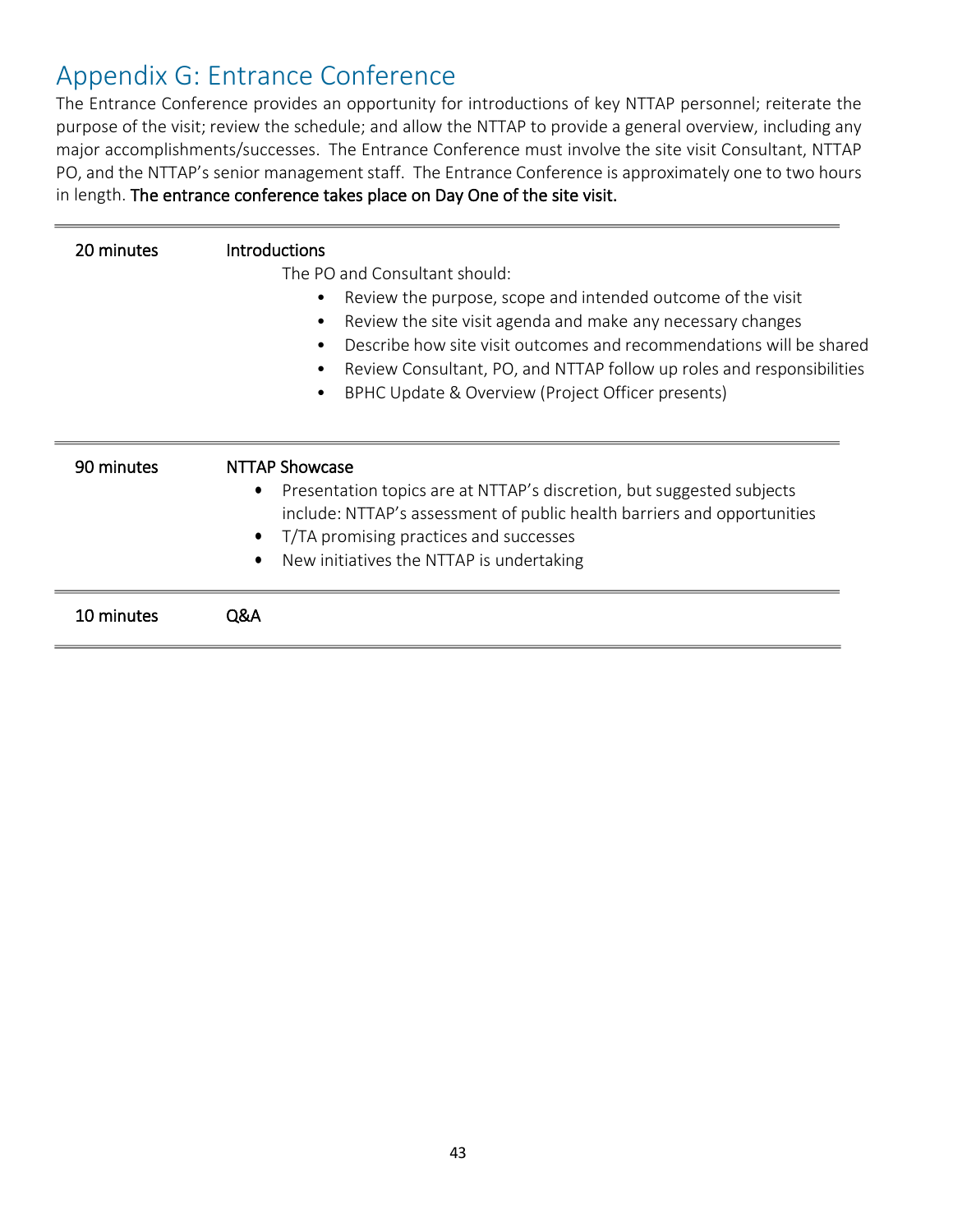## <span id="page-44-0"></span>Appendix H: NTTAP Showcase Template

The Entrance Conference is an opportunity to meet the NTTAP's key management staff; reiterate the purpose of the visit; review the schedule; and allow the NTTAP to provide a general overview, including any major accomplishments or successes. The Entrance Conference must involve the Consultant, PO, and the NTTAP's senior management staff. The NTTAP should also invite the Board Chair, who can participate remotely or inperson. The Entrance Conference may convene for 1–3 hours, depending on the length of the showcase.

| Time              | <b>NTTAP Showcase</b>                                                                                                                                                                                                                                                                                                                                                                |
|-------------------|--------------------------------------------------------------------------------------------------------------------------------------------------------------------------------------------------------------------------------------------------------------------------------------------------------------------------------------------------------------------------------------|
| 30 minutes        | <b>NTTAP Showcase Purpose</b><br>Starting point for Consultant-NTTAP dialogue for the next two<br>days<br>Highlight NTTAP activities, processes or partnerships planned for<br>verification during the on-site visit<br>Highlight successes, lessons learned from BPHC-funded activities                                                                                             |
| 60-120<br>minutes | <b>NTTAP Showcase</b><br>Presentation topics are at the NTTAP's discretion but should<br>include an overview of the NTTAP, the T/TA landscape, and all<br>remaining subjects based on the Onsite Analysis questions.<br>Showcase times may vary based on the number of activities<br>covered and questions answered.<br>During presentation address the bolded sections listed below |

During the entrance conference, the NTTAP will have approximately 60-90 minutes to provide an overview of the NTTAP. Selected topic areas are at the discretion of the NTTAP. Below is a suggested outline.

#### NTTAP Showcase Purpose

- Starting point for Consultant-NTTAP dialogue for the next two days
- Highlight NTTAP activities, processes or partnerships planned for verification during the on-site visit
- Highlight successes, lessons learned from BPHC-funded activities

#### NTTAP Background

- ☐ Staffing and organization chart
- ☐ NTTAP Program organization chart (if different from the above)
- ☐ Organization history (NTTAP and broader institution)
- ☐ Funding streams (BPHC and federal or non-federal sources)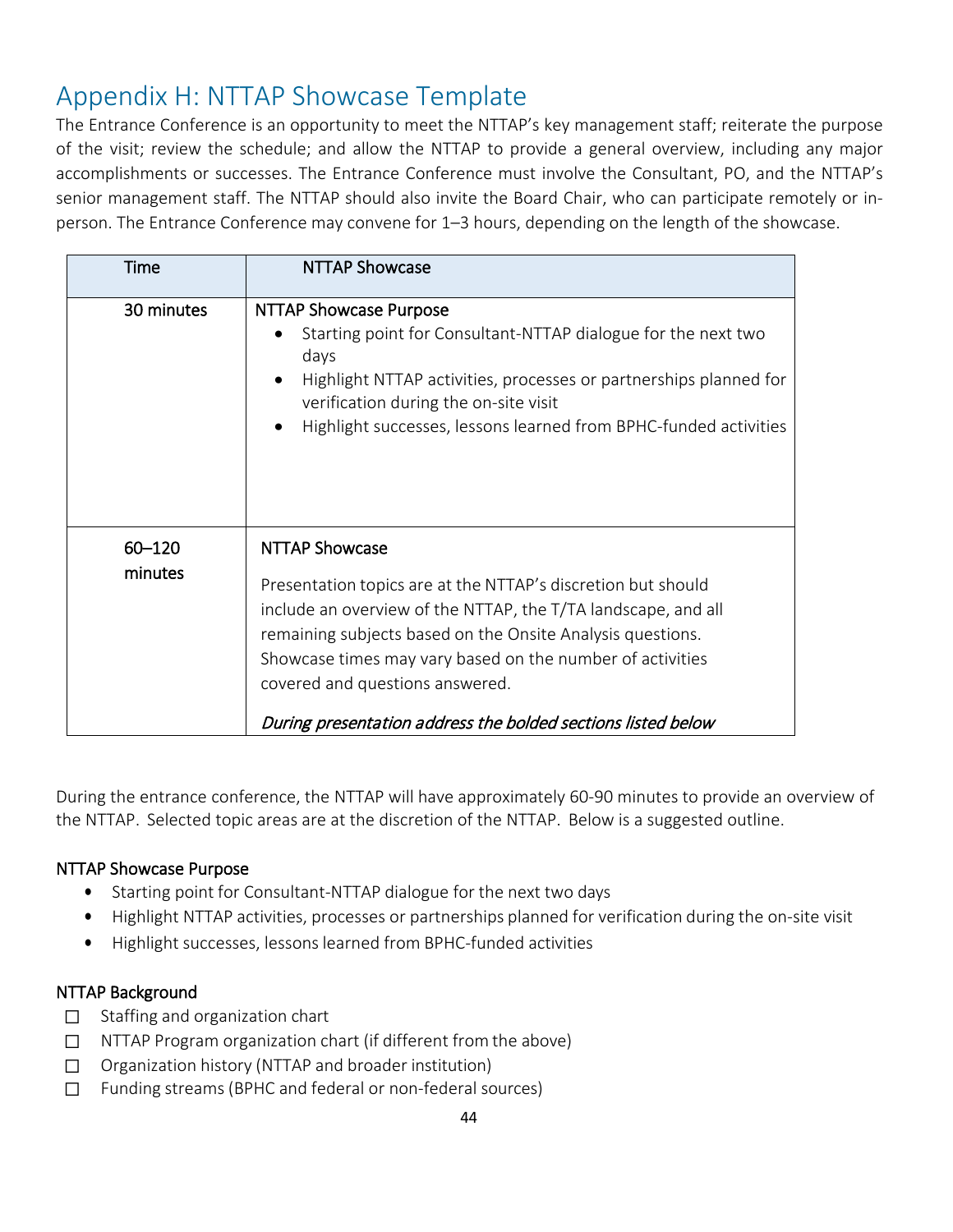#### National Health Care Landscape for NTTAP Type

- □ Description of health, social and other needs of special/vulnerable populations addressed by the NTTAP
- ☐ Description of health center development area needs addressed by NTTAP
- ☐ Description of health center needs addressed by the National T/TA Center

#### NTTAP Partnerships

- ☐ Overview of key PCA, HCCN, other NTTAP partnerships
- $\Box$  Description of key activities performed by partners to achieve goals and metrics

#### NTTAP T/TA Strategy

- ☐ NTTAP T/TA development strategy (process)
- ☐ NTTAP work plan tracking tool demonstration
- ☐ NTTAP evaluation tools (ROI analysis, as applicable)

#### NTTAP's Approach to the Predefined Objectives and Metrics (NTTAP type)

- ☐ Overview of predefined objectives and metrics per NTTAP type
- ☐ Summary of any known impact outcomes

#### Promising Practices

- ☐ Overview of predefined objectives and metrics per NTTAP type
- ☐ Highlight one or two innovations or promising practices
- ☐ Describe how NTTAP leverages BPHC and other resources to support health centers and any products highlighted in this section

#### Challenges/Restricting Factors

- ☐ Internal
- ☐ External

#### NTTAP's Vision for Health Center Development

☐ Goals, challenges and vision for the future

#### NTTAP T/TA Resources

☐ If time permits, provide demonstration of NTTAP T/TA web-based resources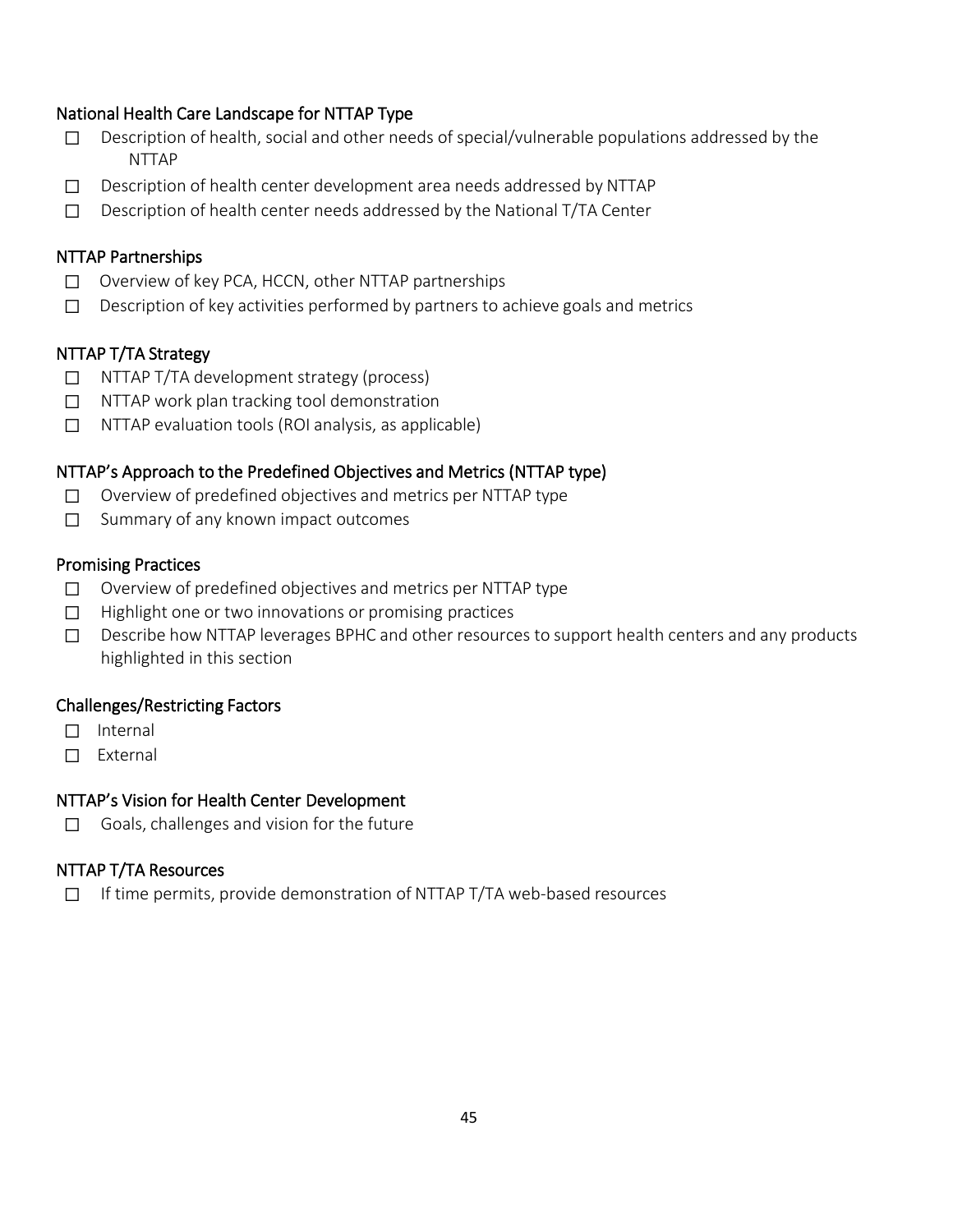## <span id="page-46-0"></span>Appendix I: Exit Conference

The site visit concludes with an exit conference attended by everyone who participated in the site visit process and may include the organization's President/CEO and Board Chair. Members of the team summarize general findings from all aspects of the site visit review and any follow-up actions/steps are discussed, as applicable.

| <b>Program Verification Review</b><br>(NTTAP Type: Special/Vulnerable<br>Populations; Health Center Development<br><b>Area or National Resource Center)</b> | Verification<br><b>Status</b> | <b>Task Questions Used to Verify</b><br>(NTTAP Type: Special/Vulnerable<br><b>Populations; Health Center</b><br><b>Development Area or National</b><br><b>Resource Center)</b> |
|-------------------------------------------------------------------------------------------------------------------------------------------------------------|-------------------------------|--------------------------------------------------------------------------------------------------------------------------------------------------------------------------------|
| Special and Vulnerable Populations NTTAPs                                                                                                                   |                               | Pre-site review: Objectives 1-9<br>Onsite review: Objectives 1-9                                                                                                               |
| Health Center Development Area: Clinical<br>Workforce Development NTTAP                                                                                     |                               | Pre-site review: Objectives 1-6<br>Onsite review: Objectives 1-6                                                                                                               |
| Health Center Development Area:<br>Recruitment and Retention NTTAP                                                                                          |                               | Pre-site review: Objectives 1-4<br>Onsite review: Objectives 1-4                                                                                                               |
| Health Center Development Area: Capital<br>Development and Growth NTTAP                                                                                     |                               | Pre-site review: Objectives 1-5<br>Onsite review: Objectives 1-5                                                                                                               |
| Health Information Technology and Data<br><b>NTTAP</b>                                                                                                      |                               | Pre-site review: Objectives 1-7<br>Onsite review: Objectives 1-7                                                                                                               |
| Oral Health Care NTTAP                                                                                                                                      |                               | Pre-site review: Objectives 1-8<br>Onsite review: Objectives 1-8                                                                                                               |
| Medical-Legal Partnerships NTTAP                                                                                                                            |                               | Pre-site review: Objectives 1-5<br>Onsite review: Objectives 1-5                                                                                                               |
| Intimate Partner Violence NTTAP                                                                                                                             |                               | Pre-site review: Objectives 1-9<br>Onsite review: Objectives 1-9                                                                                                               |
| National T/TA Center or National Resource<br>Center NTTAP                                                                                                   |                               | Pre-site review: Objectives 1-14<br>Onsite review: Objectives 1-14                                                                                                             |

*Note: If there are major issues regarding the lack of implementation of the approved project, the site visit Consultant may participate in a post-site visit conference call/debrief with the assigned Project Officer to clarify*  expectations outlined in the NOFO regarding T/TA requirements prior to the Consultant's completion of the initial draft report. Please note, this would be on an as-needed basis only for very sensitive or major findings and could *take place during the report review timeline.*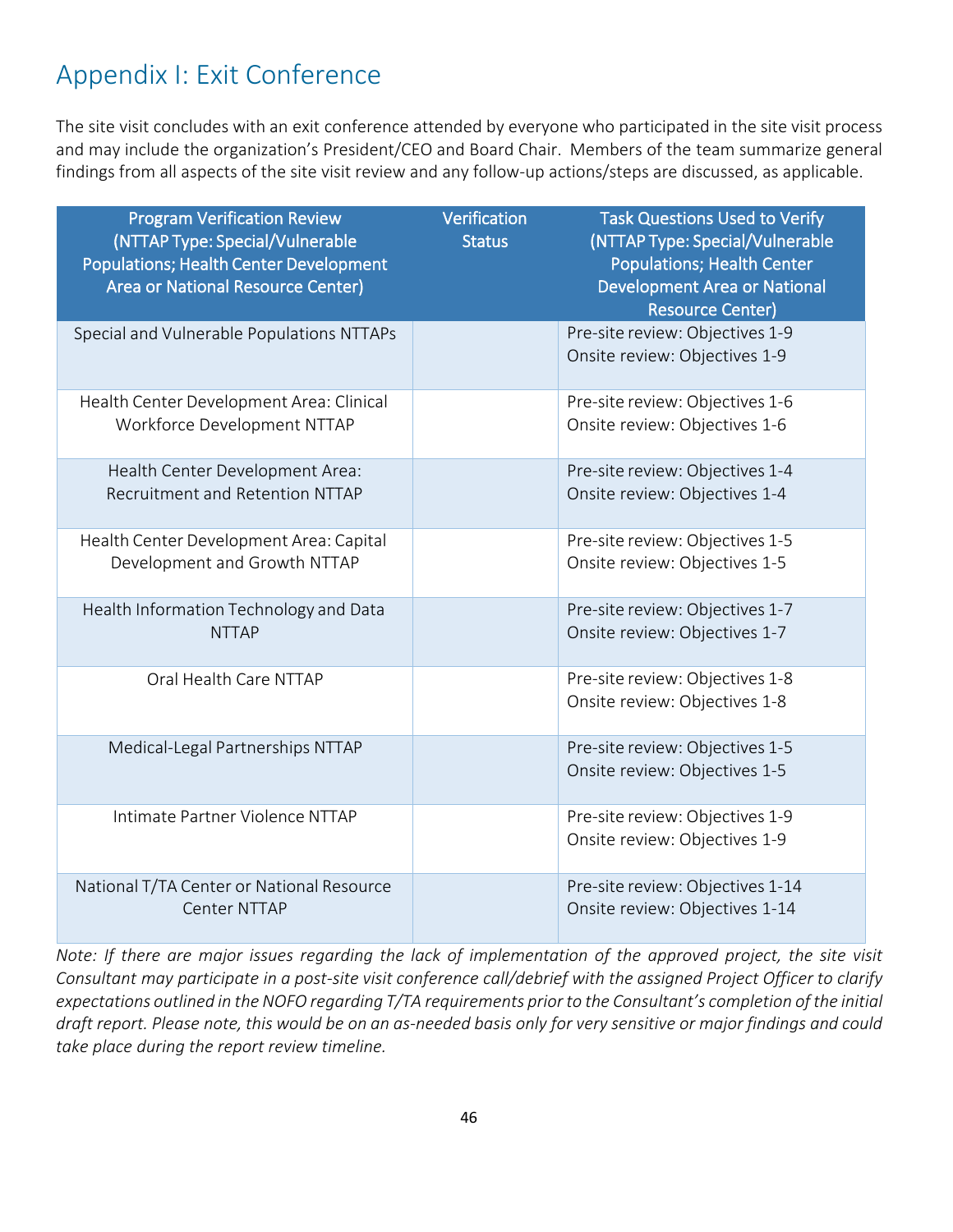## <span id="page-47-0"></span>Appendix J: Site Visit Report Template

National Training and Technical Assistance Partners (NTTAP) Cooperative Agreement Site Visit Report

#### TA Request Details

- □ In –person
- □ Virtual

#### TA Request Number: TA000xxx

| NTTAP name and acronym<br>NTTAP Street Address<br>NTTAP City, State and Zip Code                              |
|---------------------------------------------------------------------------------------------------------------|
| First and Last Name (usually NTTAP Project Director)<br>Contact's email address<br>Contact's telephone number |
| <b>NTTAP Verification Site Visit</b>                                                                          |
| Dates on-site/ virtual at the NTTAP                                                                           |
|                                                                                                               |

#### **Consultant**

First and Last Name (Consultant) Email address Telephone number

#### Site Visit Participants

| Name                   | Title                      | Interviewed | Entrance<br>Conference | Exit<br>Conference |
|------------------------|----------------------------|-------------|------------------------|--------------------|
| Individual's Full Name | $\ $ Role (e.g., at NTTAP) | Yes or No   | Yes or No              | Yes or No          |
|                        |                            |             |                        |                    |
|                        |                            |             |                        |                    |
|                        |                            |             |                        |                    |
|                        |                            |             |                        |                    |

If an individual identified above participated by telephone or Voice Over Internet Protocol (VoIP) instead of on-site, please state "virtual" instead of "yes" in the appropriate box (es).

If there is anyone with whom you requested an interview and the interview did not occur, please explain why the interview did not take place.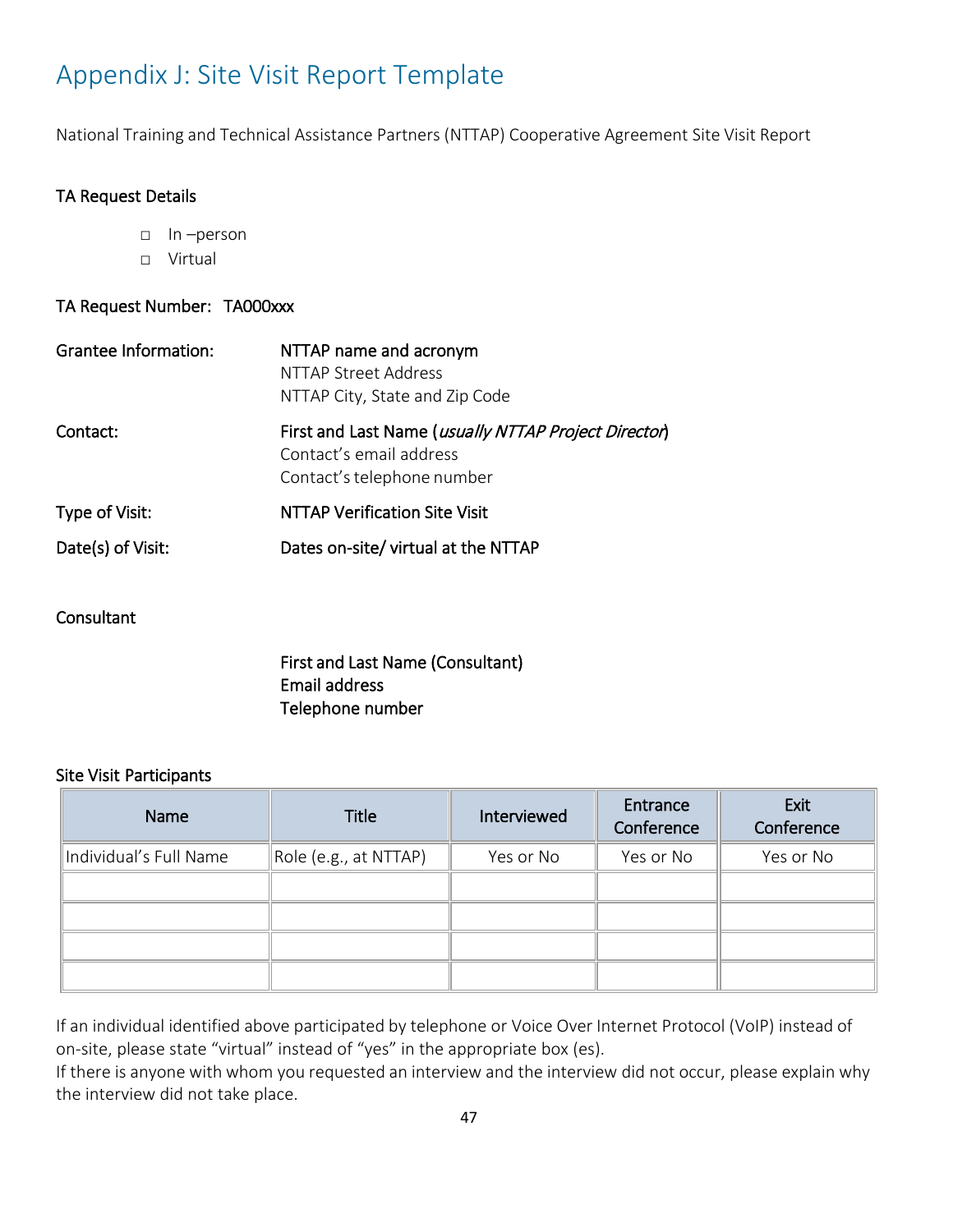#### Program Requirement Verification Review Summary

In circumstances where there is sensitive information (beyond a verification assessment) that must be conveyed to BPHC for a complete understanding and assessment of the NTTAP's situation [or individual(s) within the grantee organization or Board], it should not be incorporated in the Site Visit Report, but rather conveyed to the NTTAP PO via a telephone call. *Please delete before submitting the report.*

#### Program Verification Review Details

When assessing whether an area for review, the finding is either "Verified" or "Not Verified," not "partially verified." If any part of the information reviewed is not met, then the finding is "Not Verified." Findings from the pre-site and/or on-site segments should be used to substantiate verification. Report should also address any innovations or promising practices identified, as well as areas for performance improvement. Actions recommended for improvement should be given whether the goal is verified or not. Finally, interview portion findings are summarized, though they do not contribute to verification status. Only complete for the objectives that are applicable to NTTAP type of the NTTAP receiving the site visit. For the objectives that do not apply, input N/A (not applicable). Please refer to pre-site and on-site review for each of the applicable verification objectives below. The sections/objectives that are not applicable to the NTTAP type, as well as the instructions in each section, should be deleted before submitting the report.

#### Section 1: Objective 1 Add Title of the Objective

#### Verification Status (Verified or Not Verified):

#### Verification Review Findings:

Use information placed in each "Response" section during pre-site and on-site segments process to substantiate fact-based findings. Explanation should address each question asked throughout the site visit process. *Delete these instructions upon completing the report.*

#### Actions Recommended for Improvement:

#### Section 2: Objective 2 Add Title of the Objective

#### Verification Status (Verified or Not Verified):

#### Verification Review Findings:

Use information placed in each "Response" section during pre-site and on-site segments process to substantiate fact-based findings. Explanation should address each question asked throughout the site visit process. *Delete these instructions upon completing the report*.

#### Actions Recommended for Improvement: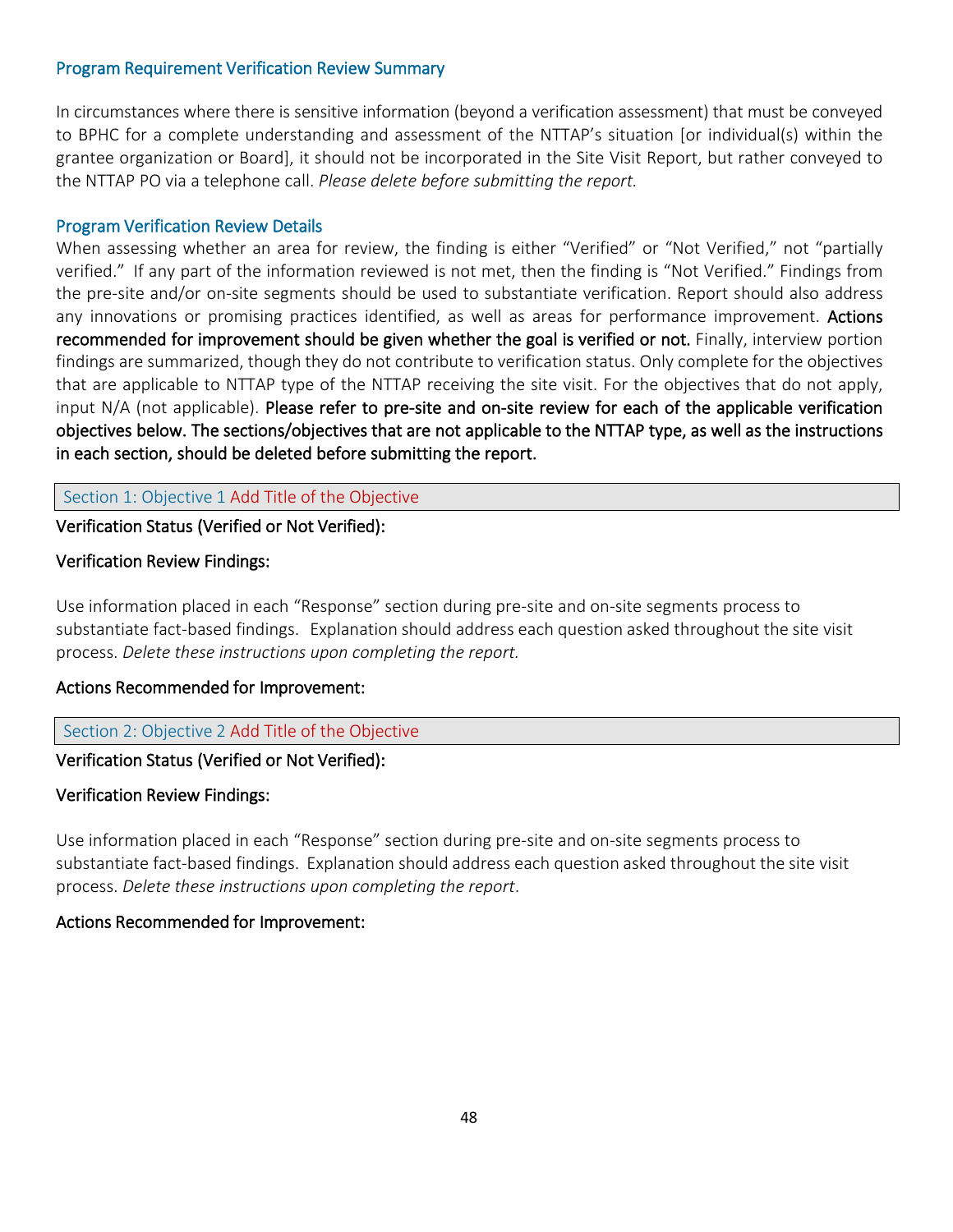#### Section 3: Objective 3 Add Title of the Objective

#### Verification Status (Verified or Not Verified):

#### Verification Review Findings:

Use information placed in each "Response" section during pre-site and on-site segments process to substantiate fact-based findings. Explanation should address each question asked throughout the site visit process. *Delete these instructions upon completing the report*.

#### Actions Recommended for Improvement:

#### Section 4: Objective 4 Add Title of the Objective

#### Verification Status (Verified or Not Verified):

#### Verification Review Findings:

Use information placed in each "Response" section during pre-site and on-site segments process to substantiate fact-based findings. Explanation should address each question asked throughout the site visit process. *Delete these instructions upon completing the report.*

#### Actions Recommended for Improvement:

#### Section 5: Objective 5 (If Applicable) Add Title of the Objective

#### Verification Status (Verified or Not Verified):

#### Verification Review Findings:

Use information placed in each "Response" section during pre-site and on-site segments process to substantiate fact-based findings. Explanation should address each question asked throughout the site visit process. *Delete these instructions upon completing the report.*

#### Actions Recommended for Improvement:

#### Section 6: Objective 6 Add Title of the Objective

#### Verification Status (Verified or Not Verified):

#### Verification Review Findings:

Use information placed in each "Response" section during pre-site and on-site segments process to substantiate fact-based findings. Explanation should address each question asked throughout the site visit process. *Delete these instructions upon completing the report.*

#### Actions Recommended for Improvement: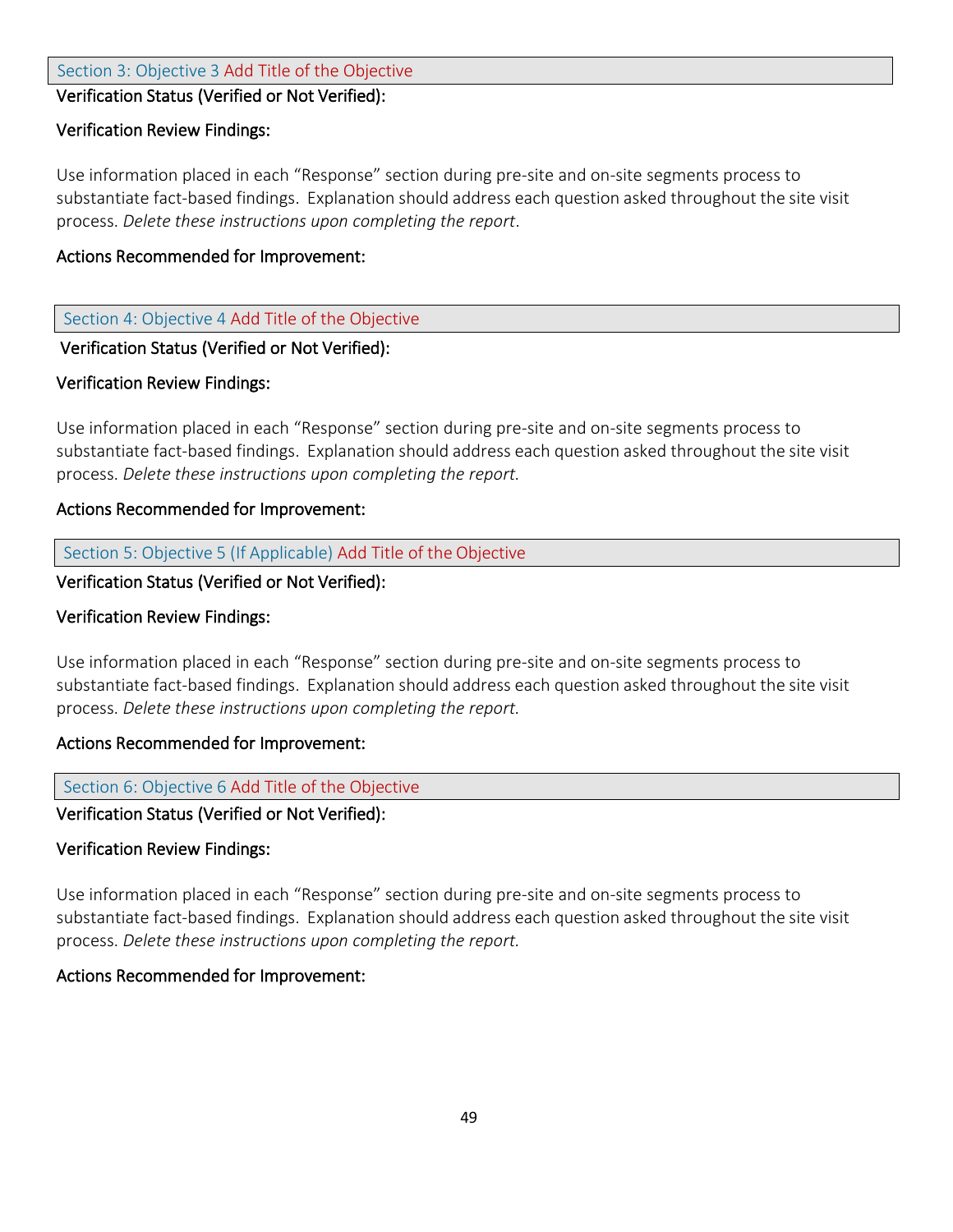Section 7: Objective 7 Add Title of the Objective

Verification Status (Verified or Not Verified):

#### Verification Review Findings:

Use information placed in each "Response" section during pre-site and on-site segments process to substantiate fact-based findings. Explanation should address each question asked throughout the site visit process. *Delete these instructions upon completing the report.*

#### Actions Recommended for Improvement:

Section 8: Objective 8 Add Title of the Objective

#### Verification Status (Verified or Not Verified):

#### Verification Review Findings:

Use information placed in each "Response" section during pre-site and on-site segments process to substantiate fact-based findings. Explanation should address each question asked throughout the site visit process. *Delete these instructions upon completing the report.*

#### Actions Recommended for Improvement:

#### Section 9: Objective 9 Add Title of the Objective

Verification Status (Verified or Not Verified):

#### Verification Review Findings:

Use information placed in each "Response" section during pre-site and on-site segments process to substantiate fact-based findings. Explanation should address each question asked throughout the site visit process. *Delete these instructions upon completing the report.*

#### Actions Recommended for Improvement:

#### Section 10: Objective 10 Add Title of the Objective

#### Verification Status (Verified or Not Verified): Verification Review Findings:

Use information placed in each "Response" section during pre-site and on-site segments process to substantiate fact-based findings. Explanation should address each question asked throughout the site visit process. *Delete these instructions upon completing the report.*

#### Actions Recommended for Improvement:

Section 11: Objective <sup>11</sup> Add Title of the Objective

#### Verification Status (Verified or Not Verified):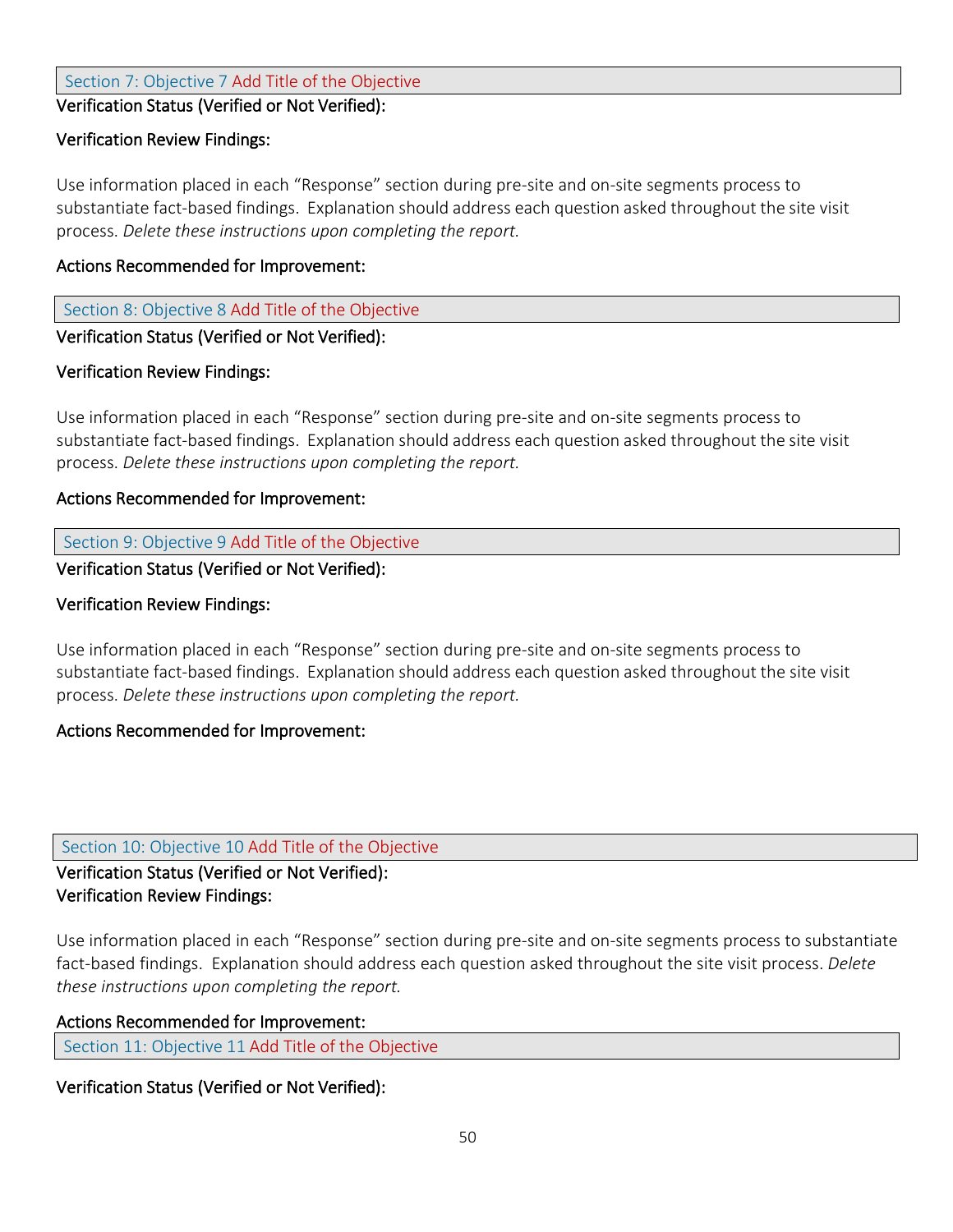#### Verification Review Findings:

Use information placed in each "Response" section during pre-site and on-site segments process to substantiate fact-based findings. Explanation should address each question asked throughout the site visit process. *Delete these instructions upon completing the report.*

#### Actions Recommended for Improvement:

Section 12: Objective <sup>12</sup> Add Title of the Objective

#### Verification Status (Verified or Not Verified):

#### Verification Review Findings:

Use information placed in each "Response" section during pre-site and on-site segments process to substantiate fact-based findings. Explanation should address each question asked throughout the site visit process. *Delete these instructions upon completing the report.*

#### Actions Recommended for Improvement:

#### Section 13: Objective 13 Add Title of the Objective

#### Verification Status (Verified or Not Verified):

Verification Review Findings: Use information placed in each "Response" section during pre-site and on-site segments process to substantiate fact-based findings. Explanation should address each question asked throughout the site visit process.

*Delete these instructions upon completing the report.*

Actions Recommended for Improvement: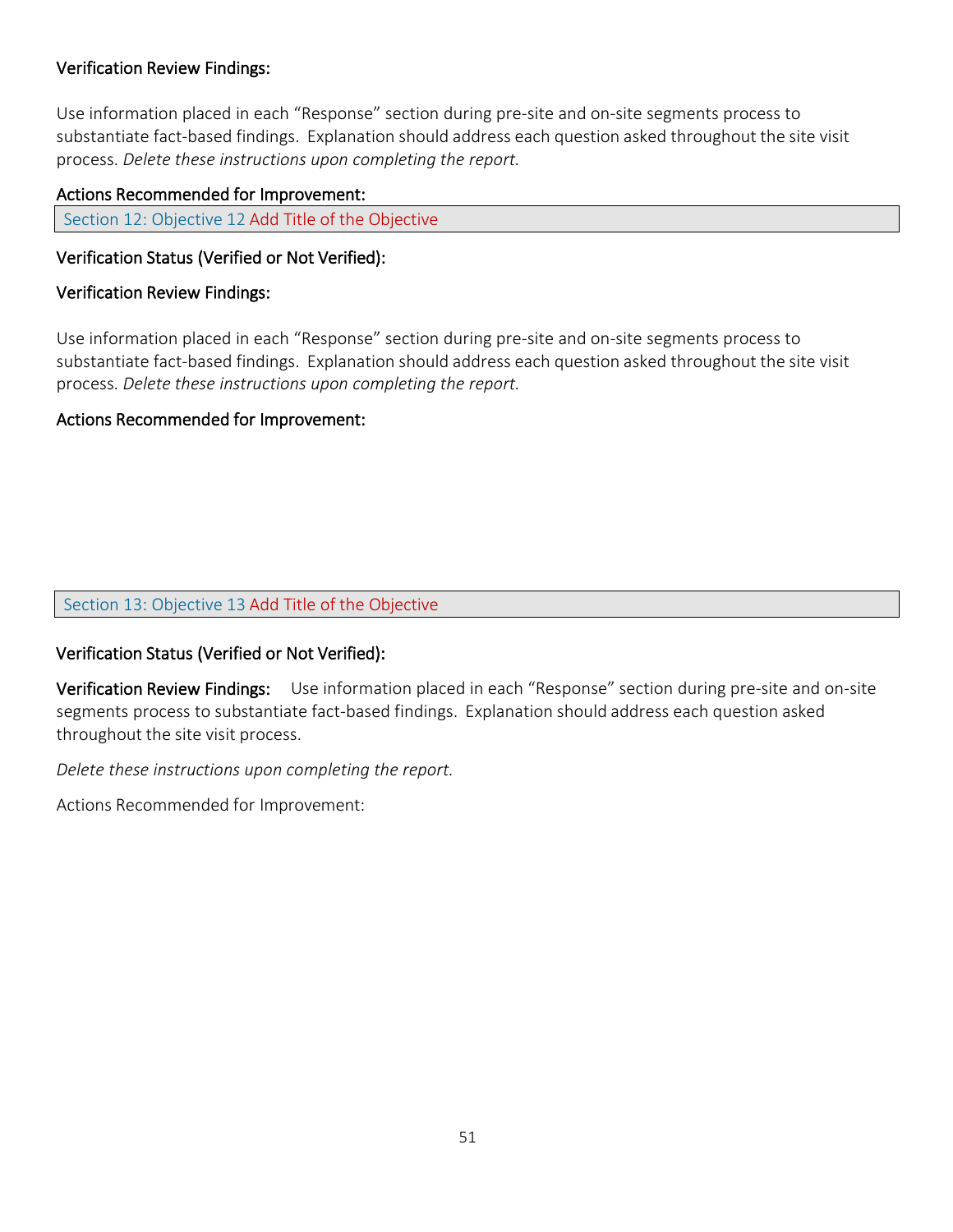#### Verification Status (Verified or Not Verified): Verification Review Findings:

Use information placed in each "Response" section during pre-site and on-site segments process to substantiate fact-based findings. Explanation should address each question asked throughout the site visit process. *Delete these instructions upon completing the report.*

#### Actions Recommended for Improvement:

Section 15: Objective 15 Add Title of the Objective

#### Verification Status (Verified or Not Verified):

#### Verification Review Findings:

Use information placed in each "Response" section during pre-site and on-site segments process to substantiate fact-based findings. Explanation should address each question asked throughout the site visit process. *Delete these instructions upon completing the report.*

Actions Recommended for Improvement:

#### Section 16. Innovative/Promising Practices

Indicate any of the NTTAP's promising practices or innovations that were noted at any point throughout the site visit process. Areas of promising practice could include data sampling techniques, organizational culture, an effective initiative with their health centers, or leveraging HRSA funds. *Delete these instructions upon completing the report.*

#### Section 17. Targeted TA Recommendations

This section addresses areas that were identified as verified and meet BPHC NTTAP funding requirements, but the Consultant identifies as having room for potential performance improvement. Consultant should indicate both specific reasons this area was identified for improvement and methods to address improvement.

Follow up by NTTAPs in this area is optional and will be discussed with NTTAP PO during ongoing monitoring. NTTAPs may consider using their Targeted TA days to address identified improvement areas. *Delete these instructions upon completing the report.*

Section 18. Budget Review

Provide a summary budget review based on Pre-Site Analysis Task I. Questions 2-3.

#### Documents Reviewed

Prior to the Site Visit and to a limited extent during the Site Visit if necessary, the Consultant will review a variety of NTTAP documents. This review and analysis is primarily preparation for the Site Visit, to get as much of an understanding of the NTTAP as feasible from the materials and a thorough grasp of exactly what additional information would be needed on-site to complete the verification process. The Consultant will identify the documents needed from the NTTAP and NTTAP PO to facilitate the review and achieve the Site Visit's purpose (e.g., the approved work plan, activities, and performance measures).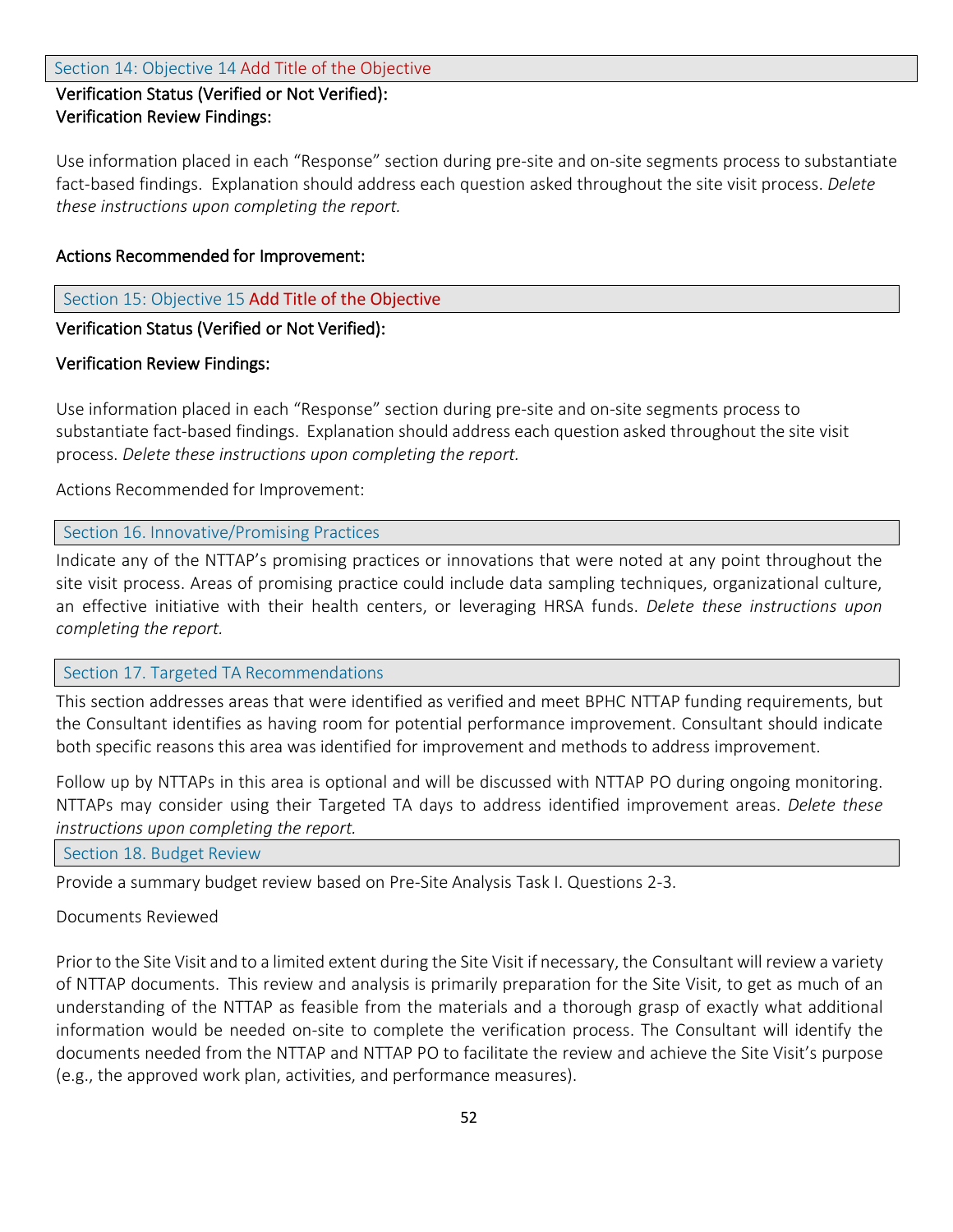|        | <b>BPHC Documents</b>                                                                                 |
|--------|-------------------------------------------------------------------------------------------------------|
|        | FY 2020 NTTAP Notice of Funding Opportunity (NOFO)                                                    |
|        | Competing cooperative agreement application                                                           |
|        | HRSA-Initiated Supplemental Funding Opportunity or Federal Register Notices (FRN) (if applicable)     |
|        | All work plans from the current project period                                                        |
|        | Year 2 NCC Progress Report                                                                            |
|        | Federal Financial Report (SF-425) for the current budget period                                       |
|        | Most recent budget narrative and staffing plan                                                        |
|        | <b>NTTAP Documents</b>                                                                                |
|        | NTTAP website                                                                                         |
|        | Most recent organization chart, staffing plan, position descriptions, and staffing bios               |
|        | Needs assessment documents                                                                            |
| $\Box$ | Documentation of two (2) sample T/TA activities from each of the required objectives and metrics per  |
|        | NTTAP type. Depending on the NTTAP type, 2 sample TA activities are expected for review- 1 learning   |
|        | collaborative, 1 national audience activity. <sup>2</sup>                                             |
|        | T/TA activities documentation should include:                                                         |
|        | $\Box$ Course Evaluations                                                                             |
|        | $\Box$ Attendance records                                                                             |
|        | $\Box$ All materials shared with participants including: slide deck, handouts, course materials, etc. |
|        | Statement of work and budget for contracts paid with BPHC funding for the current budget period.      |
|        | Work plan related to any approved supplemental funding activity (if applicable).                      |
|        | Publication Plan with links to posted publications for the current project period. Consultant should  |
|        | document that the provided publication links are active and accessible to the widest possible         |
|        | audience.                                                                                             |

Please put a bolded "X" by each of the BPHC and NTTAP documents in the list below that were reviewed prior to and/or during this Site Visit. *Delete these instructions upon completing the report.*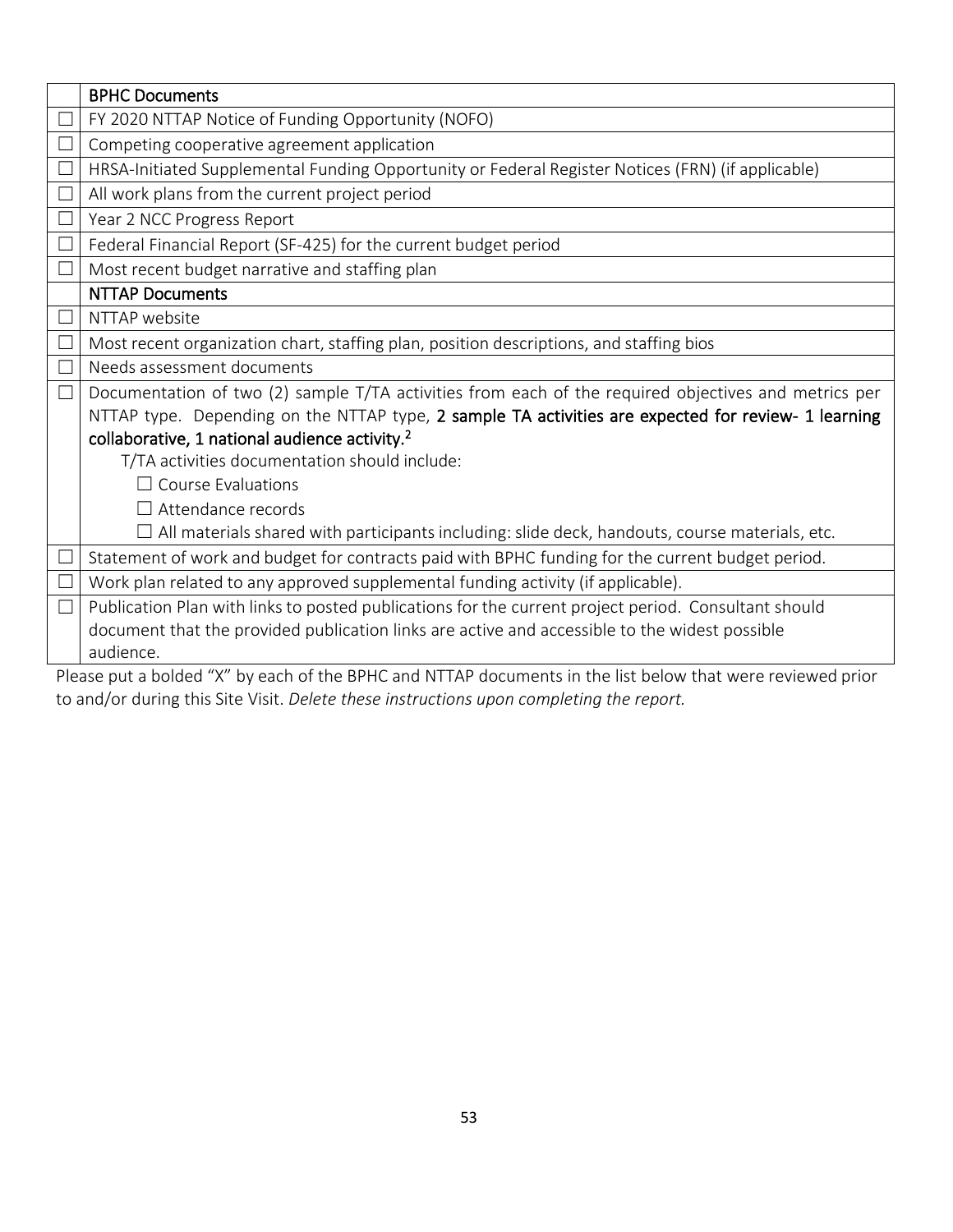Provide a list of any additional documents reviewed prior to and/or during the Site Visit:

| Document Title | Web Site Link<br>(if applicable) | Date | <b>Document Purpose</b> | <b>Review Purpose</b> |
|----------------|----------------------------------|------|-------------------------|-----------------------|
|                |                                  |      |                         |                       |
|                |                                  |      |                         |                       |
|                |                                  |      |                         |                       |
|                |                                  |      |                         |                       |

<sup>&</sup>lt;sup>2</sup> NTTAP documentation of "optional" objectives and metrics can be provided and reviewed during the site visit, but only as an *addition* to documentation of activities related to the NTTAP type "required" objectives and metrics.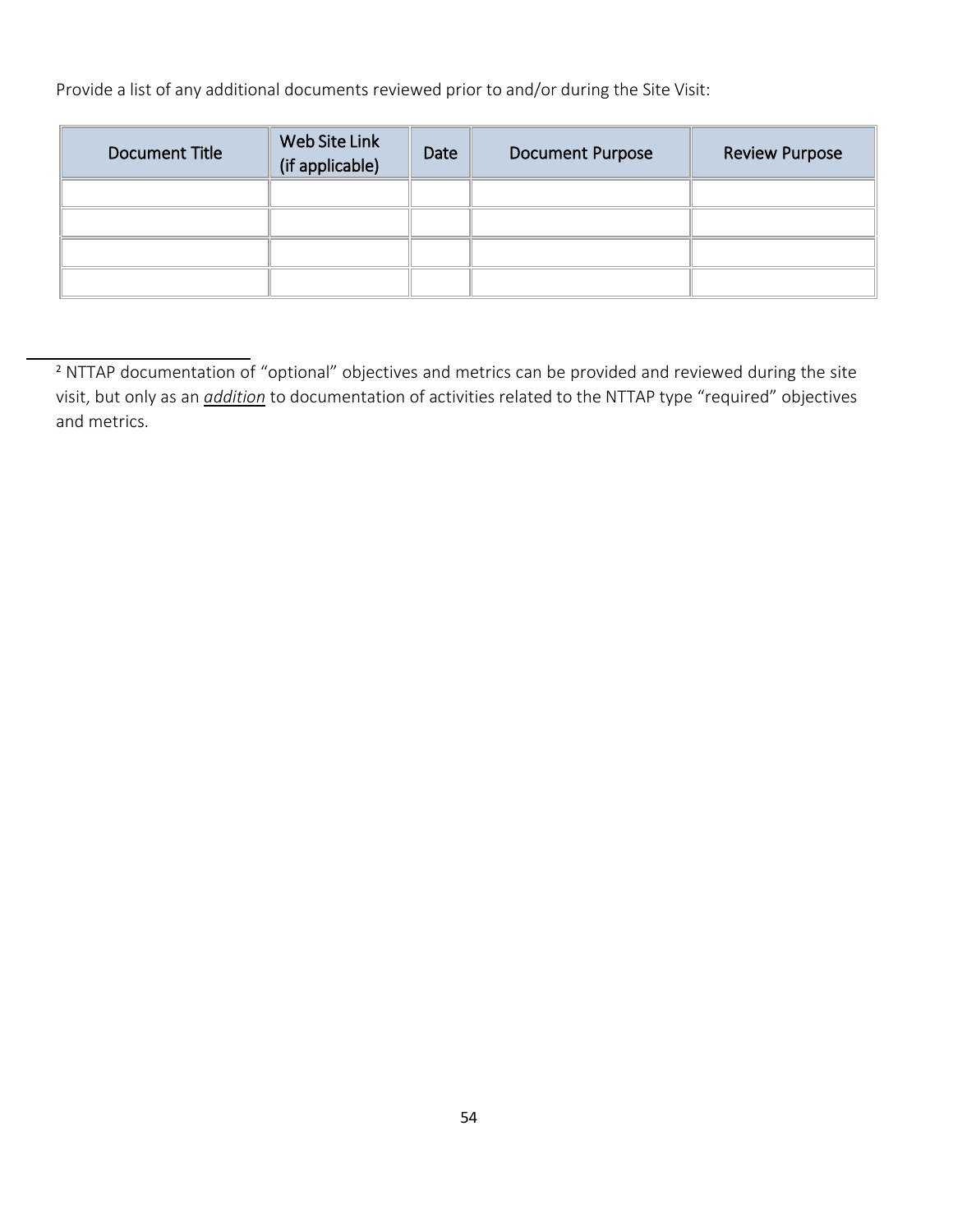## <span id="page-55-0"></span>Appendix K: Promising Practices Guidance

#### **Overview**

A promising practice refers to an activity, procedure, approach, or policy that leads to, or is likely to lead to, improved outcomes or increased efficiency for NTTAPS and health centers. HRSA collects these promising practices to share externally with others (e.g., via the BPHC website, other health centers, and technical assistance partners).

The Consultant should document no more than two promising practices during the site visit. The Consultant should closely follow the guidance below in determining if an activity rises to the level of a promising practice.

Promising Practices Documentation

- 1. When promising practices are identified, the Consultant should document the following:
	- a. Context: Clearly describe NTTAP or health center's innovation, challenge, or issue.
	- b. Description: In detail, describe the practice implemented.
	- c. Outcome: Use quantitative, qualitative data, or both to show how the practice was effective.
	- d. Implementation section: Describe how other NTTAPs or health centers can implement the promising practice. Please list any special needs or costs associated with this activity. Specify the elements required for the organization's successful implementation (e.g., board approval, policy, funding, collaborative partners and resources, facility, transportation, community acceptance).
- 2. The HRSA Consultant should ensure NTTAP or health center consents to share the promising practice with others (e.g., via the BPHC website, other health centers, and technical assistance partners).
- 3. Specify the name, phone number, and email address of a staff person to contact for further information.
- 4. List any relevant documentation related to promising practice (e.g., policy, forms, patient education handout).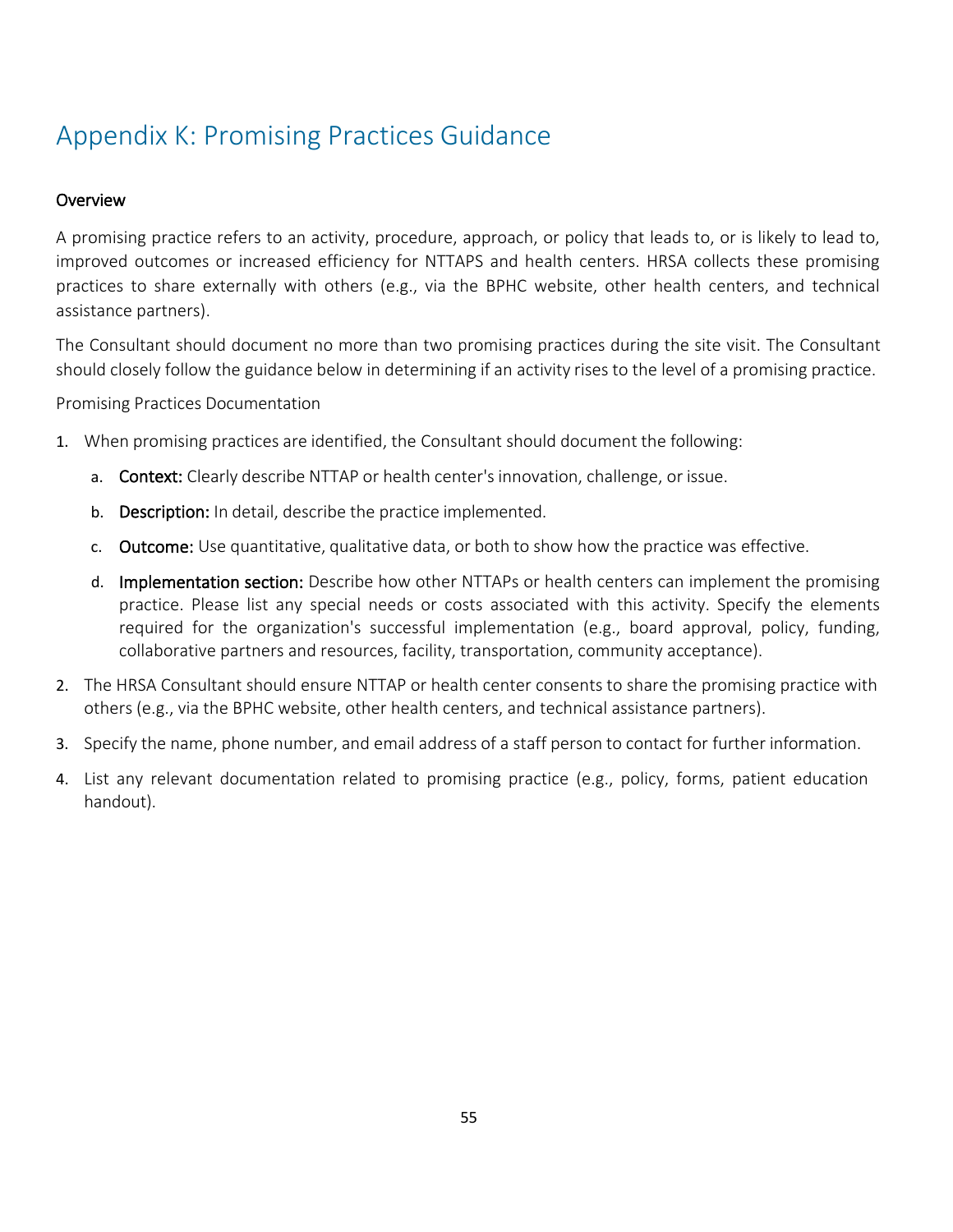## <span id="page-56-0"></span>Appendix L: Sample Operational/Budget Meeting Questions

#### Sample discussion questions for the Operational/Budget meeting:

- 1. How is the budget implemented? How are contracts and expenditures managed?
- 2. Explanation of expenses paid and what cost point is used.
- 3. Responsibility for: team leads for sign off on tasks and deliverables; resource approval process.
- 4. Standard contracting language that outlines deliverables, timing, compensation, insurance, confidentiality statements. The Consultant and PO will be verifying that processes are in place.
- 5. Receipt and payment process for receivables. How are NTTAP accounts/payment requests identified (mail, FAX, electronic) and how are duplicate requests for payments identified and managed?
- 6. Explanation around how staff working on multiple projects outside of NTTAP are managed and time is accounted correctly for these projects.
- 7. Document requests: Travel policies and procedures, Employee accounting policies. These maybe a part of larger policy documents like employee handbook.